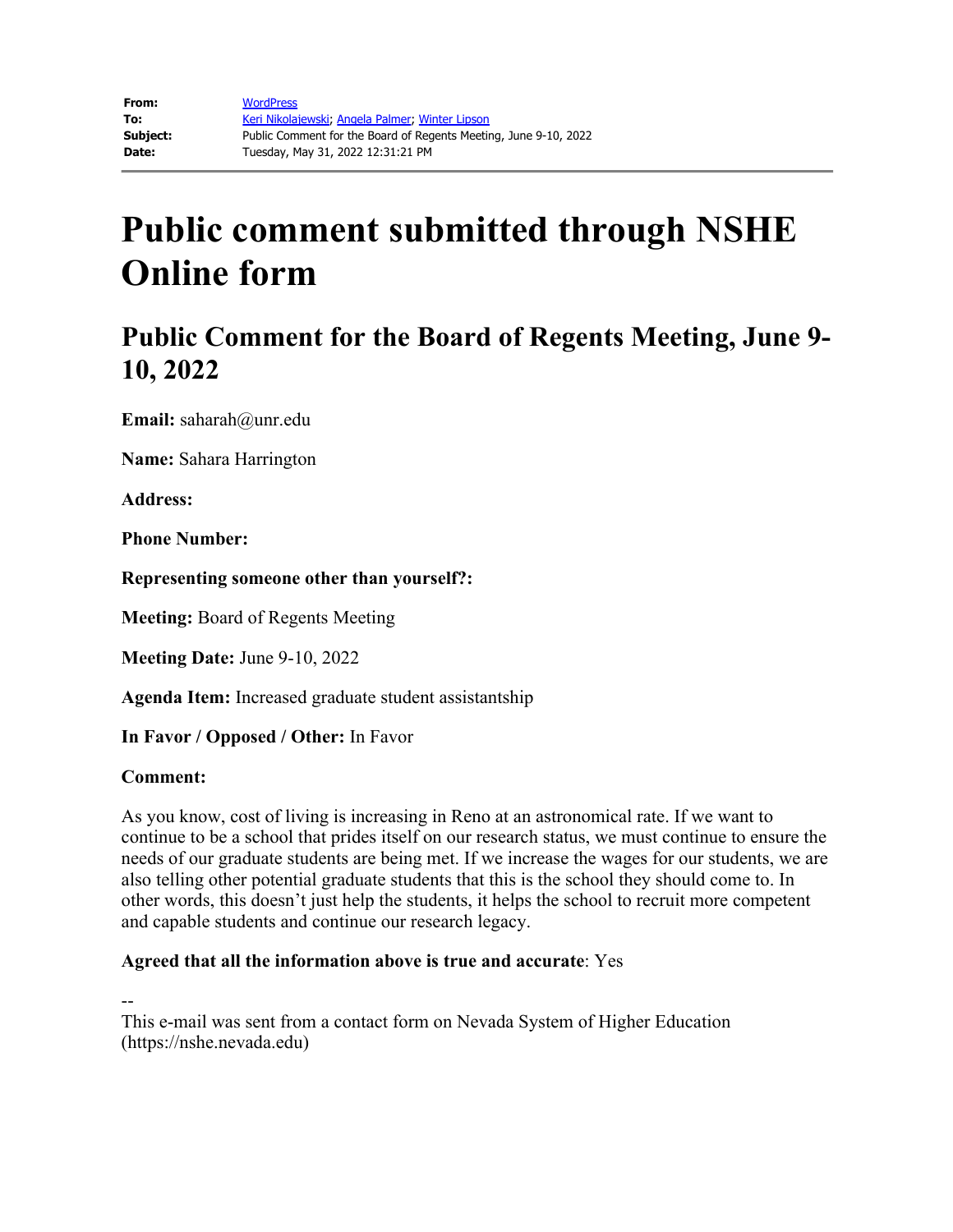## **Public Comment for the Board of Regents Meeting, June 9- 10, 2022**

**Email:** tara.c9@gmail.com

**Name:** Tara Christensen

**Address:** 

**Phone Number:** 

**Representing someone other than yourself?:**

**Meeting:** Board of Regents Meeting

**Meeting Date:** June 9-10, 2022

**Agenda Item:** Graduate assistantship stipend increase

**In Favor / Opposed / Other:** In Favor

#### **Comment:**

Please vote to increase the graduate student stipend at UNR. I am a PhD student in the EECB program, and am lucky enough to be the recipient of the NSF Graduate Reserach Fellowship. This fellowship awards me a salary of \$34,000 a year. This barely covers my living expenses in Reno. Formerly I was on a teaching assistantship, then a research assistantship that were roughly \$22,000/year. This amount did not meet my basic needs, and seeing as to how most graduate students work well over 40 hours a week, works out to be below minimum wage in most cases. Record-breaking inflation is making it even harder to stretch these stipends to cover basic living costs. Please consider enhancing the stipends of your graduate students that are making UNR a high-quality research institution and contributing to the pursuit of knowledge for the greater good. We are the backbone of the University and deserve to earn a living wage. Thank you for your time.

### **Agreed that all the information above is true and accurate**: Yes

-- This e-mail was sent from a contact form on Nevada System of Higher Education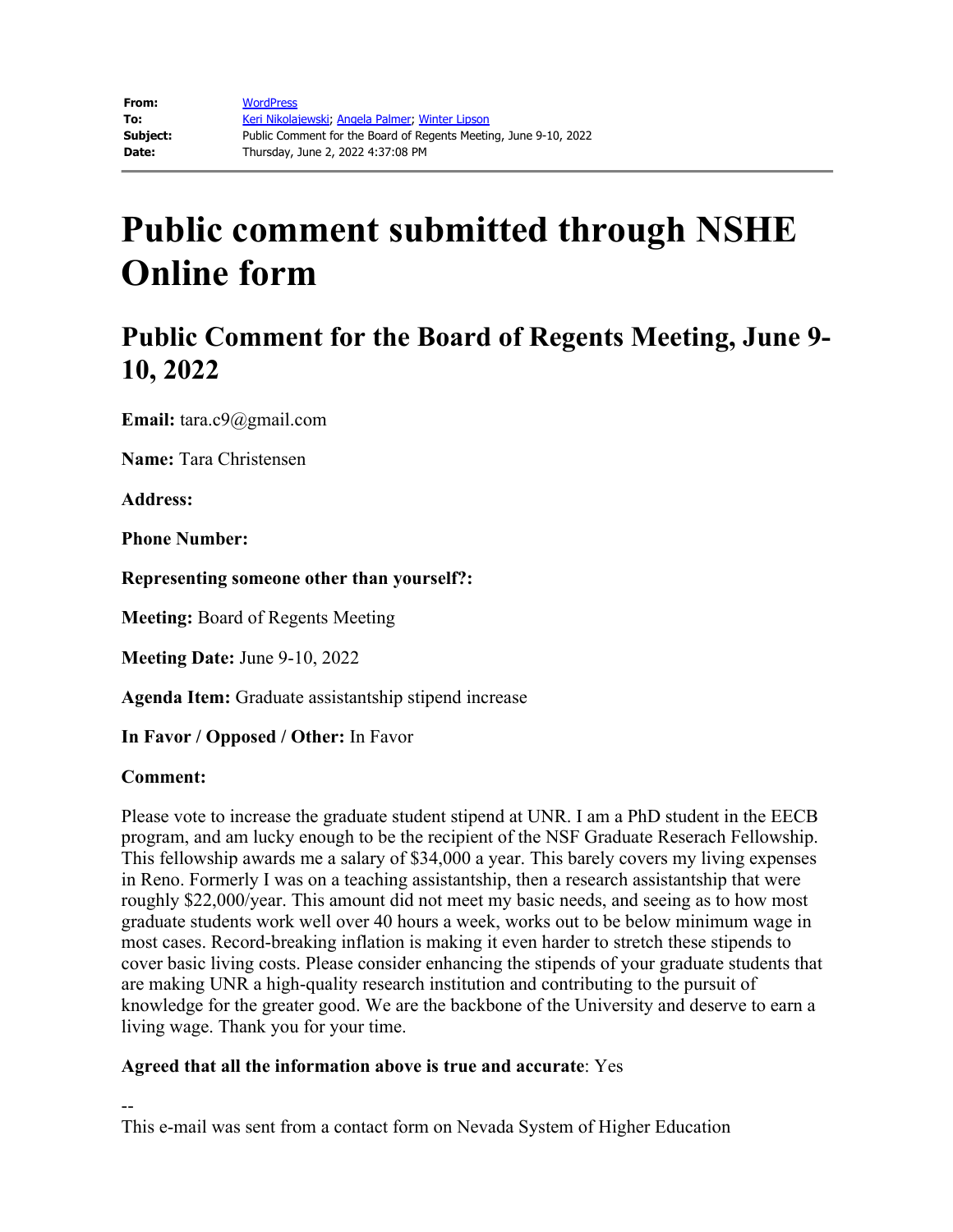## **Public Comment for the Board of Regents Meeting, June 9- 10, 2022**

**Email:** josephzhao@nevada.unr.edu

**Name:** Yu Zhao

**Address:**

**Phone Number:**

**Representing someone other than yourself?:**

**Meeting:** Board of Regents Meeting

**Meeting Date:** June 9-10, 2022

**Agenda Item:** increase graduate student stipend

**In Favor / Opposed / Other:** In Favor

#### **Comment:**

As the inflation keeps exacerbating, food and apartment cause continues to grow, we graduate students need more stipend to cover our basic living expenses.

### **Agreed that all the information above is true and accurate**: Yes

--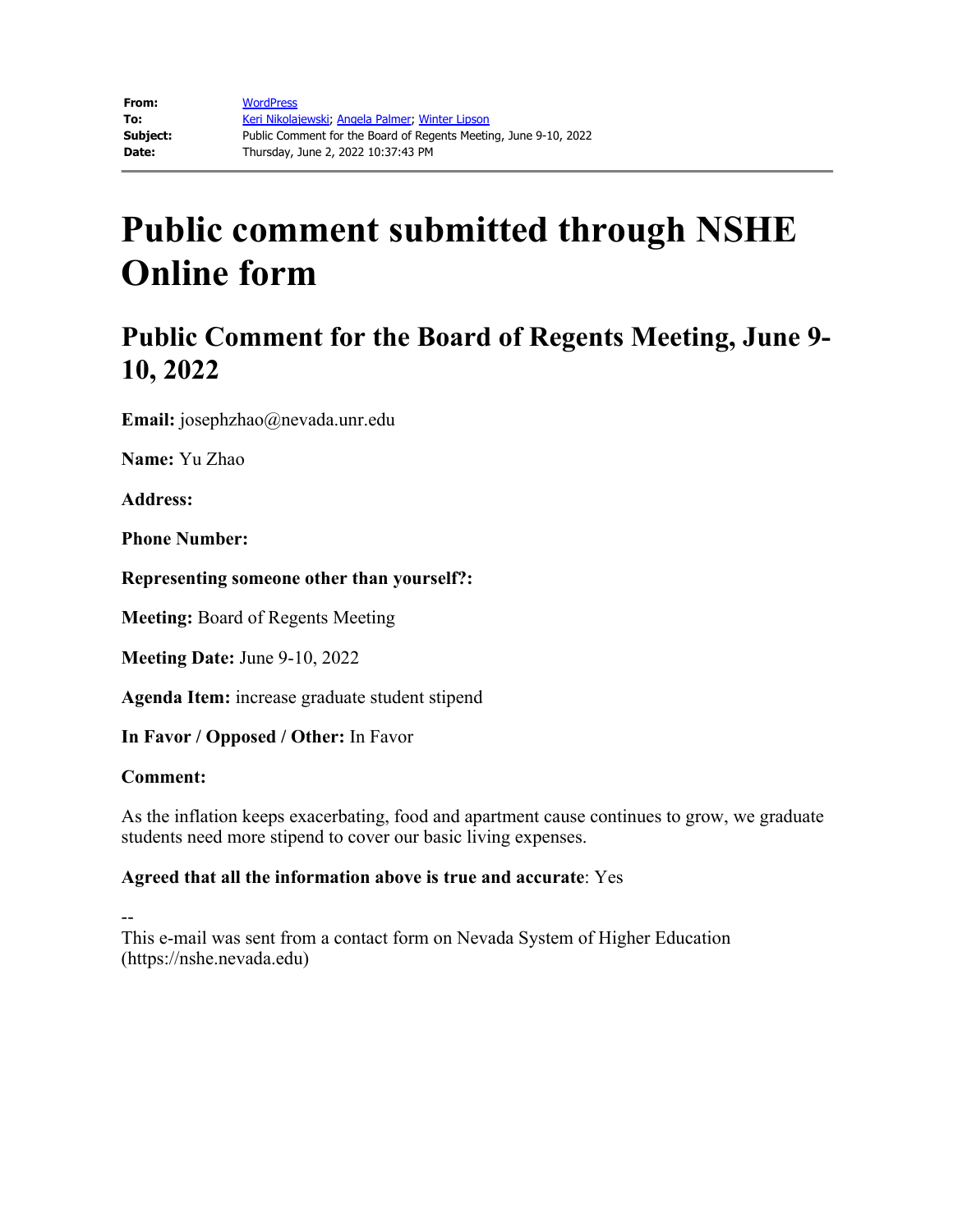## **Public Comment for the Board of Regents Meeting, June 9- 10, 2022**

**Email:** arnab@nevada.unr.edu

**Name:** Arnab Biswas

**Address:**

**Phone Number:**

**Representing someone other than yourself?:**

**Meeting:** Board of Regents Meeting

**Meeting Date:** June 9-10, 2022

**Agenda Item:** Agenda Item

**In Favor / Opposed / Other:** No Position stated – Concerned or Neutral

#### **Comment:**

With increase in rent and food prices by more than 10% a larger chunk of graduate student stipend is being spent on these essentials. Rent and food end up consuming 75% of most student salaries with little to no savings at the end of the month. Graduate students, mostly in their mid to late twenties, are forced to put their life on hold, due to the meagre stipends. This should not be the case. An increase in stipends will be one less thing for students to be worried about and will enable them to be better at their jobs, aka better research output. This will be in the best interests of the students as well the University. A lot of Universities around the US have taken the step to increase graduate student stipends and we hope UNR and UNLV do too. Thank you!

### **Agreed that all the information above is true and accurate**: Yes

--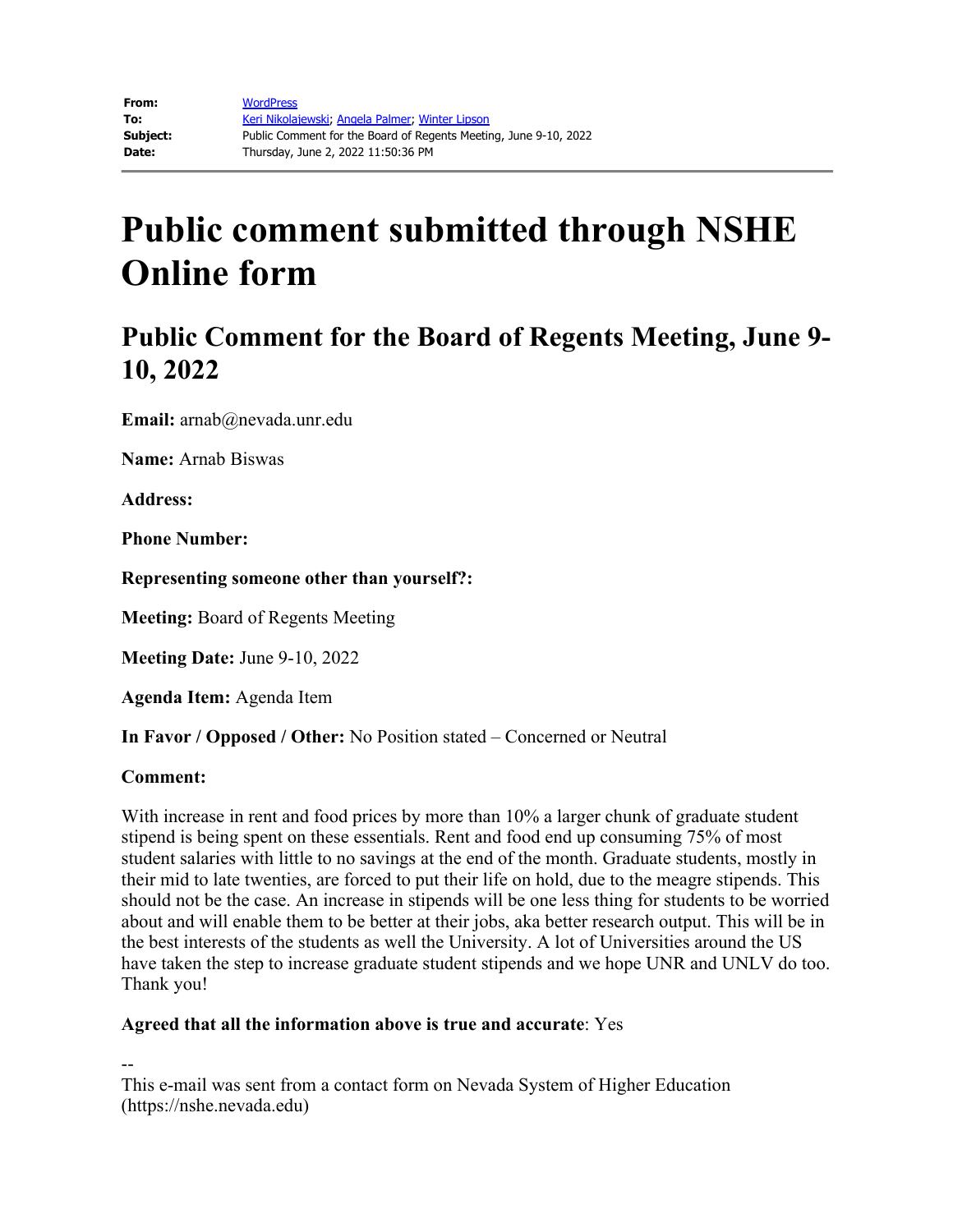## **Public Comment for the Board of Regents Meeting, June 9- 10, 2022**

**Email:** ortizn1123@gmail.com

**Name:** Noemi Ortiz

**Address:** 

**Phone Number:** 

**Representing someone other than yourself?:**

**Meeting:** Board of Regents Meeting

**Meeting Date:** June 9-10, 2022

**Agenda Item:** Workforce agenda item: higher pay for GAs.

**In Favor / Opposed / Other:** In Favor

### **Comment:**

With the rising price of living in all aspects of life from gas, food, and rent, UNR must keep up in order to not only retain students, but to provide a humane environment for them. Students like my myself are working up to three jobs including the graduate assistantship. We are tired and worn out. This kind of life is not sustainable and leads to burn out, increasing mental health issues, and exhaustion. Please consider us, the students, when you vote on increasing Graduate assistantships.

### **Agreed that all the information above is true and accurate**: Yes

--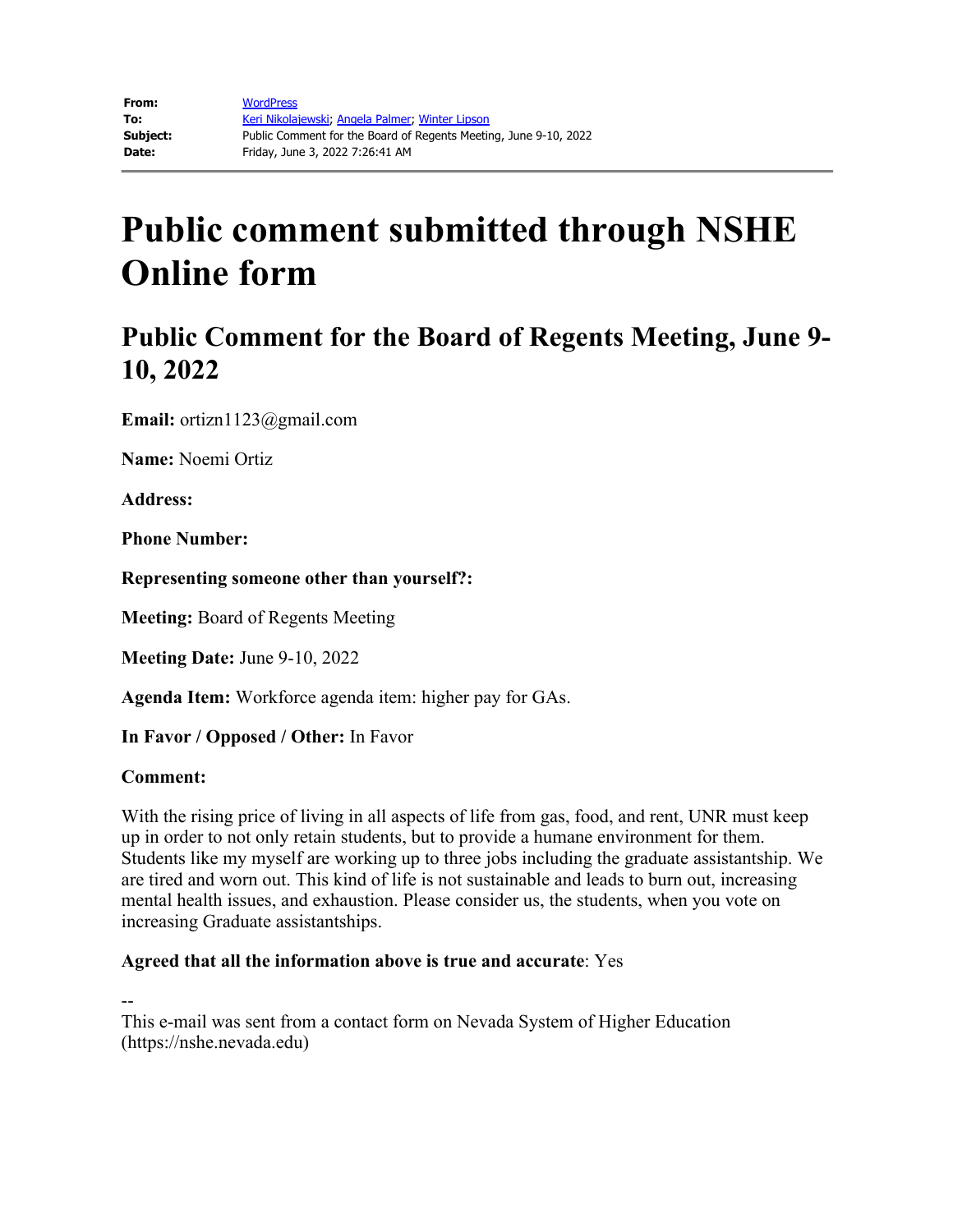## **Public Comment for the Board of Regents Meeting, June 9- 10, 2022**

**Email:** riaa@nevada.unr.edu

**Name:** Ria Anand

**Address:** 

**Phone Number:** 

**Representing someone other than yourself?:**

**Meeting:** Board of Regents Meeting

**Meeting Date:** June 9-10, 2022

**Agenda Item:** Graduate Student Stipend Increase

**In Favor / Opposed / Other:** In Favor

#### **Comment:**

Writing in strong support of graduate student stipend increase. With the increasing rent, our stipend just meets the need. Specially as international students, we solely depend on our stipends as our source of income. There is a necessity for an increase. Please consider.

### **Agreed that all the information above is true and accurate**: Yes

--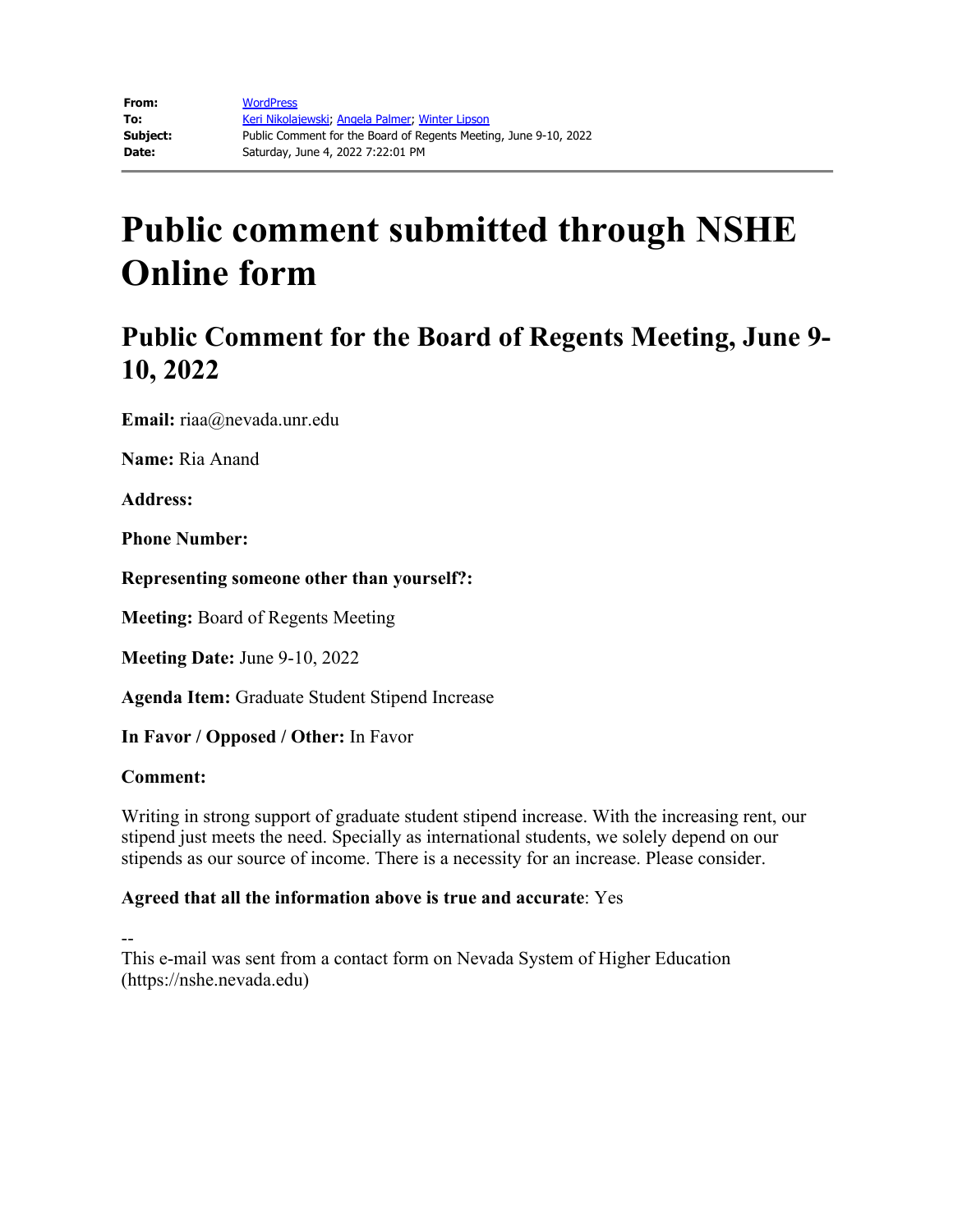## **Public Comment for the Board of Regents Meeting, June 9- 10, 2022**

**Email:** allisonbartlett@nevada.unr.edu

**Name:** Allison Bartlett

**Address:** 

**Phone Number:** 

**Representing someone other than yourself?:**

**Meeting:** Board of Regents Meeting

**Meeting Date:** June 9-10, 2022

**Agenda Item:** Graduate assistantship stipend increase

**In Favor / Opposed / Other:** In Favor

#### **Comment:**

I am a 3rd year PhD student in the Physiology and Cell Biology Department and I am in favor of increasing the Graduate Assistantship stipend. The current Graduate stipend for UNR GA recipients is unacceptable in relation to the increased cost of living in the Reno area. Because of this, I also rely on a second source of income that takes away from the 50+ hours I work as a GA during the week. Luckily I can depend on another source of income where my international colleagues are not so fortunate. Additionally, it should be noted that the undergrad researchers I train in the lab make more money per hour than the GAs do, on average. It could also be argued that our time is more valuable in that regard because aside from mentoring and teaching, we also provide invaluable data collection and grant writing for the purposes and success of the University. Please take this information into consideration, I appreciate your time. Thank you, Allison Bartlett

### **Agreed that all the information above is true and accurate**: Yes

-- This e-mail was sent from a contact form on Nevada System of Higher Education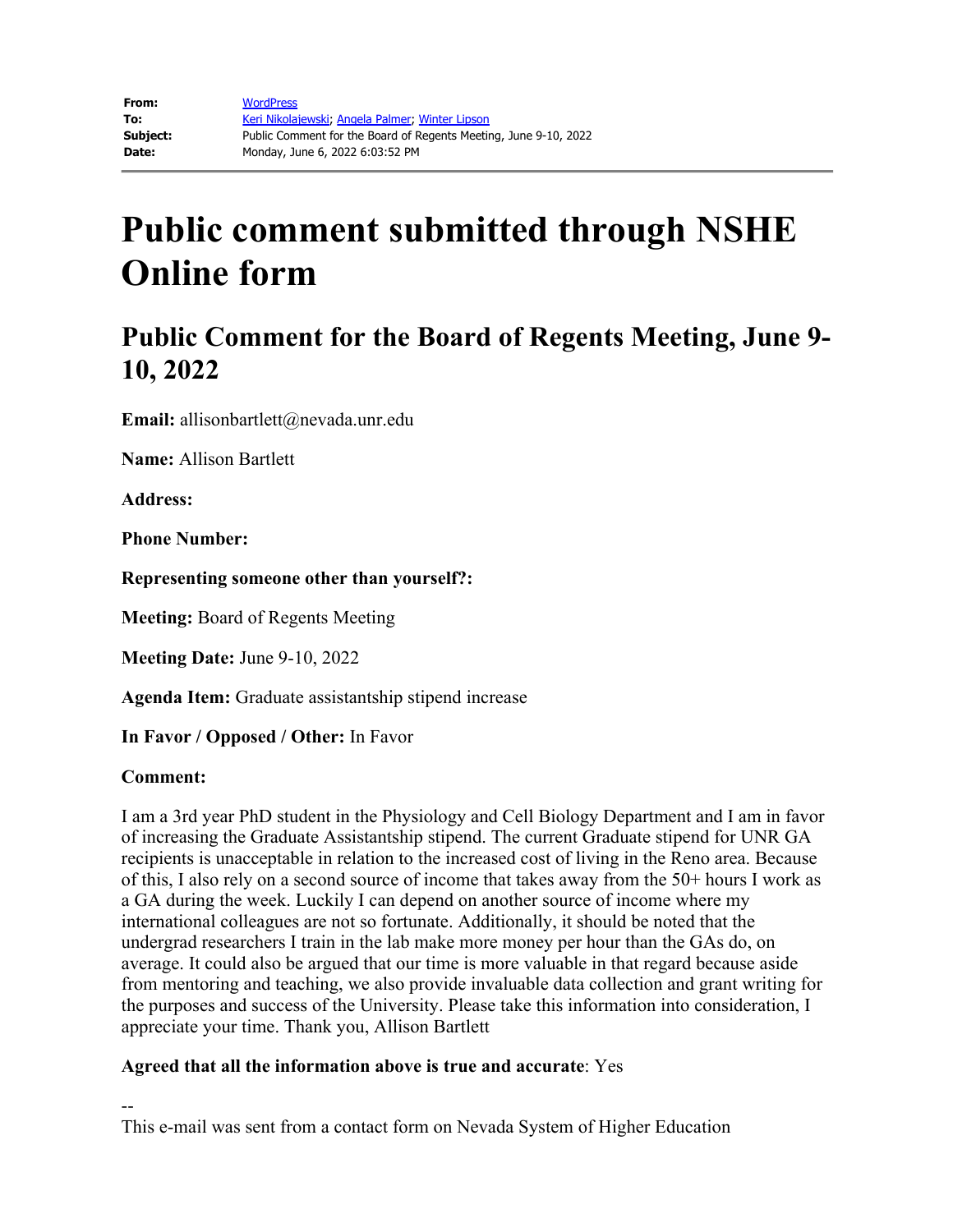## **Public Comment for the Board of Regents Meeting, June 9- 10, 2022**

**Email:** bmorra@nevada.unr.edu

**Name:** Brian M Morra

**Address:** 

**Phone Number:** 

**Representing someone other than yourself?:**

**Meeting:** Board of Regents Meeting

**Meeting Date:** June 9-10, 2022

**Agenda Item:** Graduate student pay increases

**In Favor / Opposed / Other:** In Favor

#### **Comment:**

I really wish I could have been present for the meeting, but I have already made previous commitments.

The biggest issue with our current stipend is finding a place to live. I was homeless when I took my comprehensive exams and it was not pleasant. I have moved 3 times since coming to Reno and it has gotten harder every time. Housing insecurity occupies an absurd amount of my mental bandwidth and I currently advise prospective grad students to apply to other schools for this reason.

With roommates the cheapest rent you can find is between 650-700 dollars per person (not including utilities). I know many grad students who pay more than this, and I don't understand how this is possible without augmenting their stipend with their personal savings.

I was fortunate to find a rental at this price because I moved in with a friend and waited for a house within my budget to become available.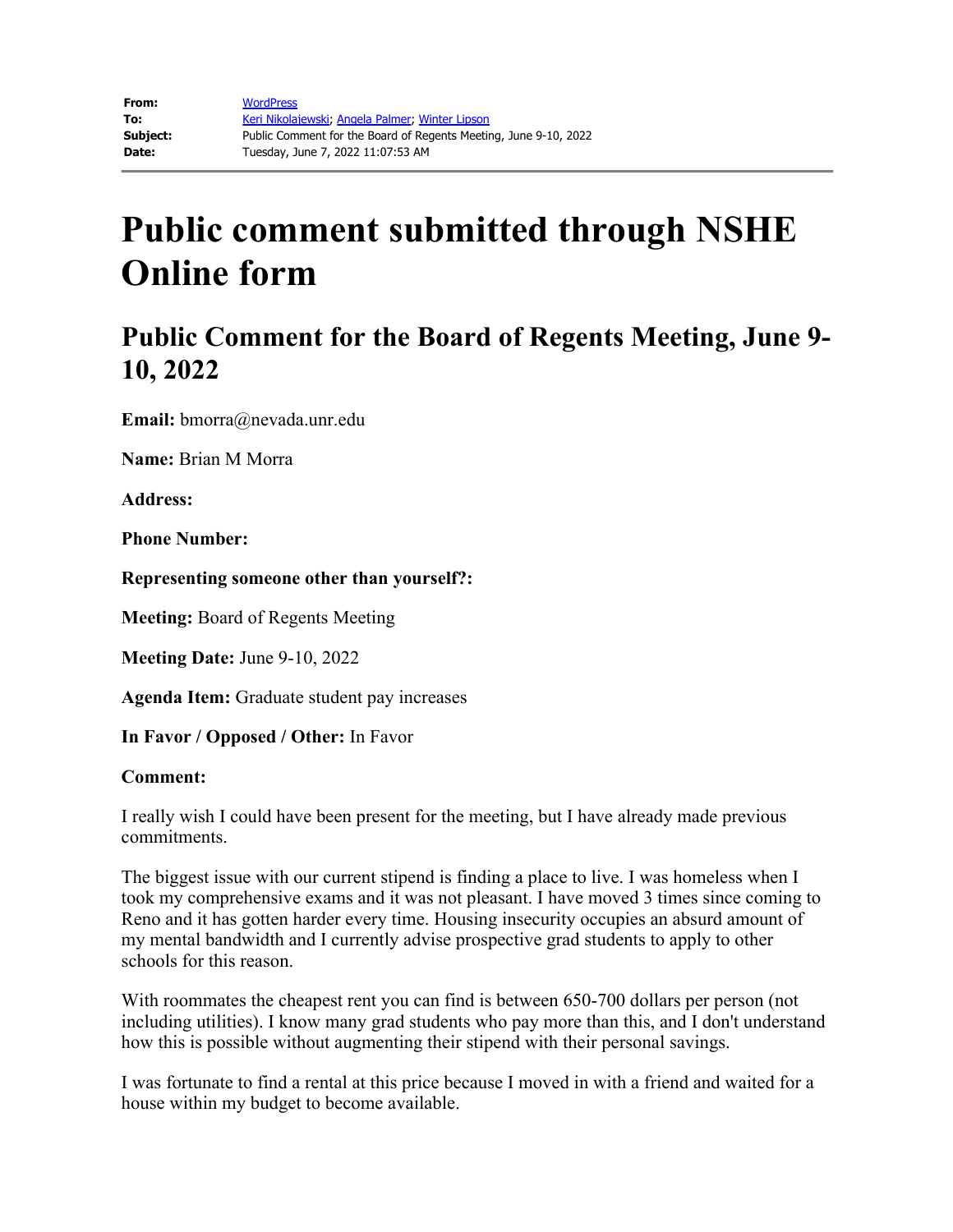Many property management companies ask that your monthly income is 3 times the amount of your rent. I was flat out rejected from one rental because of this. I would propose raising the stipend to at least \$2100 per month after taxes to allow grad students to be able to qualify for the minimum available housing. This is a modest request and would raise our hourly rate from  $\sim$ \$11 per hour to  $\sim$ \$12 per hour. Please consider the starting pay of a McDonalds employee that starts around \$15 per hour and covers the full 12 month year rather than 9 months covered by a TA position.

### **Agreed that all the information above is true and accurate**: Yes

--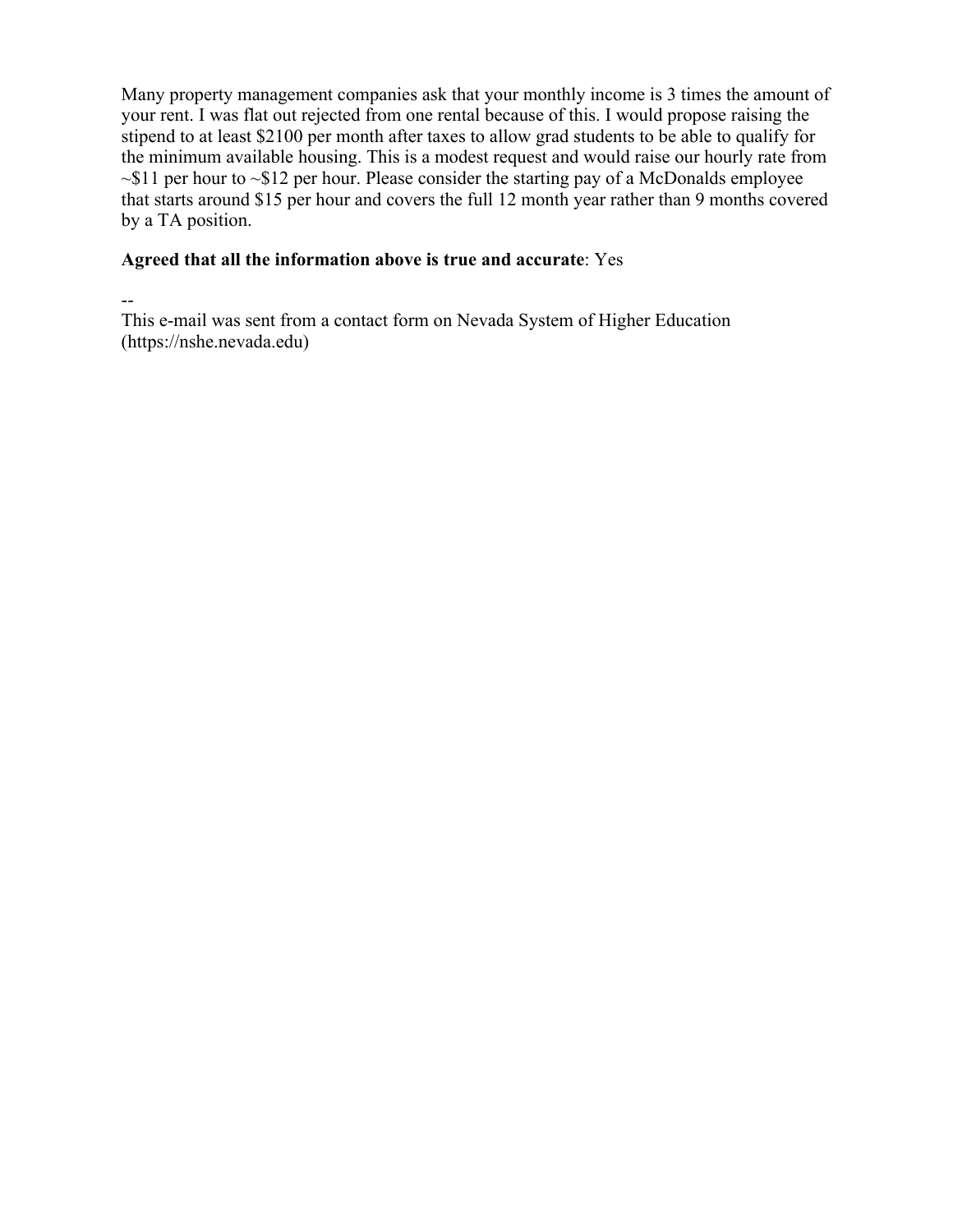## **Public Comment for the Board of Regents Meeting, June 9- 10, 2022**

**Email:** csarkar@nevada.unr.edu

**Name:** Chandra Sarkar

**Address:**

**Phone Number:**

**Representing someone other than yourself?:**

**Meeting:** Board of Regents Meeting

**Meeting Date:** June 9-10, 2022

**Agenda Item:** graduate assistantship stipend increase for all

**In Favor / Opposed / Other:** In Favor

### **Comment:**

It is no surprise that living costs, especially house rents have increased exponentially in Reno in the past couple of years. As full time students and graduate assistants, it is hard to keep up with the demands of graduate school not only in terms of time and energy but also financially. Last year I got a distressing dog bite and had to rush to the emergency. Sadly I was more worried about paying the hospital bills than the actual pain and trauma from the dog bite. And this is just one instance of many. A lot of times when I've needed to socialize in order to relax and de-stress from the pressures of grad school, I've found myself not doing so because of financial concerns. This is something that in my experience is not just limited to me but other graduate students around me as well. It especially becomes incredibly harder if you are an International student. The stipends are not enough to help us in literally starting and sustaining a new life from scratch thousands of miles away from our own countries. Thus, I am in favor of increasing the stipends of graduate students because of all the reasons I mentioned and more. While our pay remained the same since I joined UNR in 2018, everything else from rent to fuel costs to basic amenities have increased. Additionally, with the current stipend amount, it is impossible for graduate students to maintain a sustainable and healthy lifestyle. This might include- buying better quality food products like organic produce, seeking help for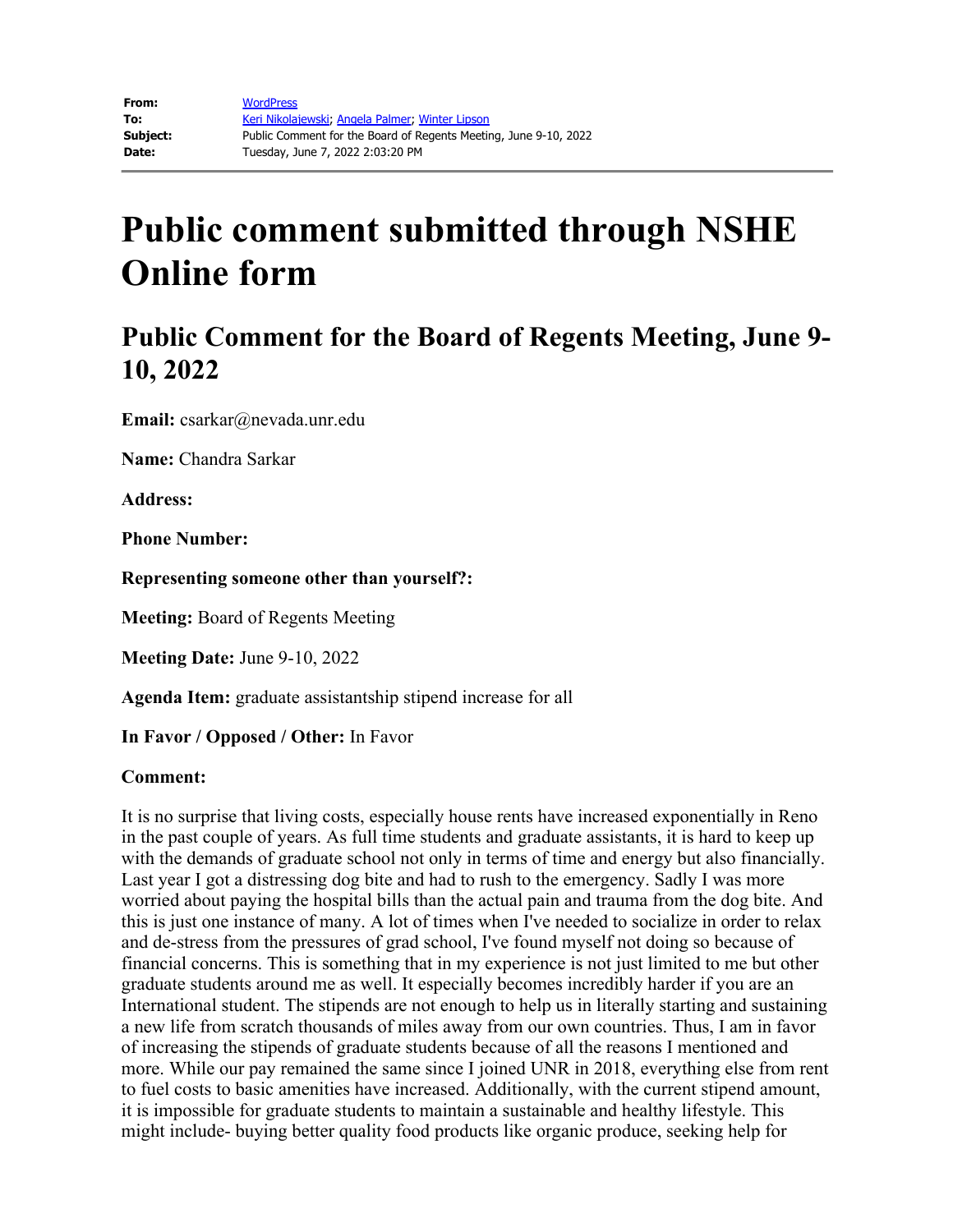mental health outside the school's services when needed, getting better health insurances with more coverage, socializing and traveling to enrich our personal and professional lives more than the bare minimum we can do at the moment. We are constantly cutting corners and living paycheck to paycheck even after having above average education and skills. It is therefore only fair to increase our stipends to help us "live" and not "exist on survival mode".

### **Agreed that all the information above is true and accurate**: Yes

--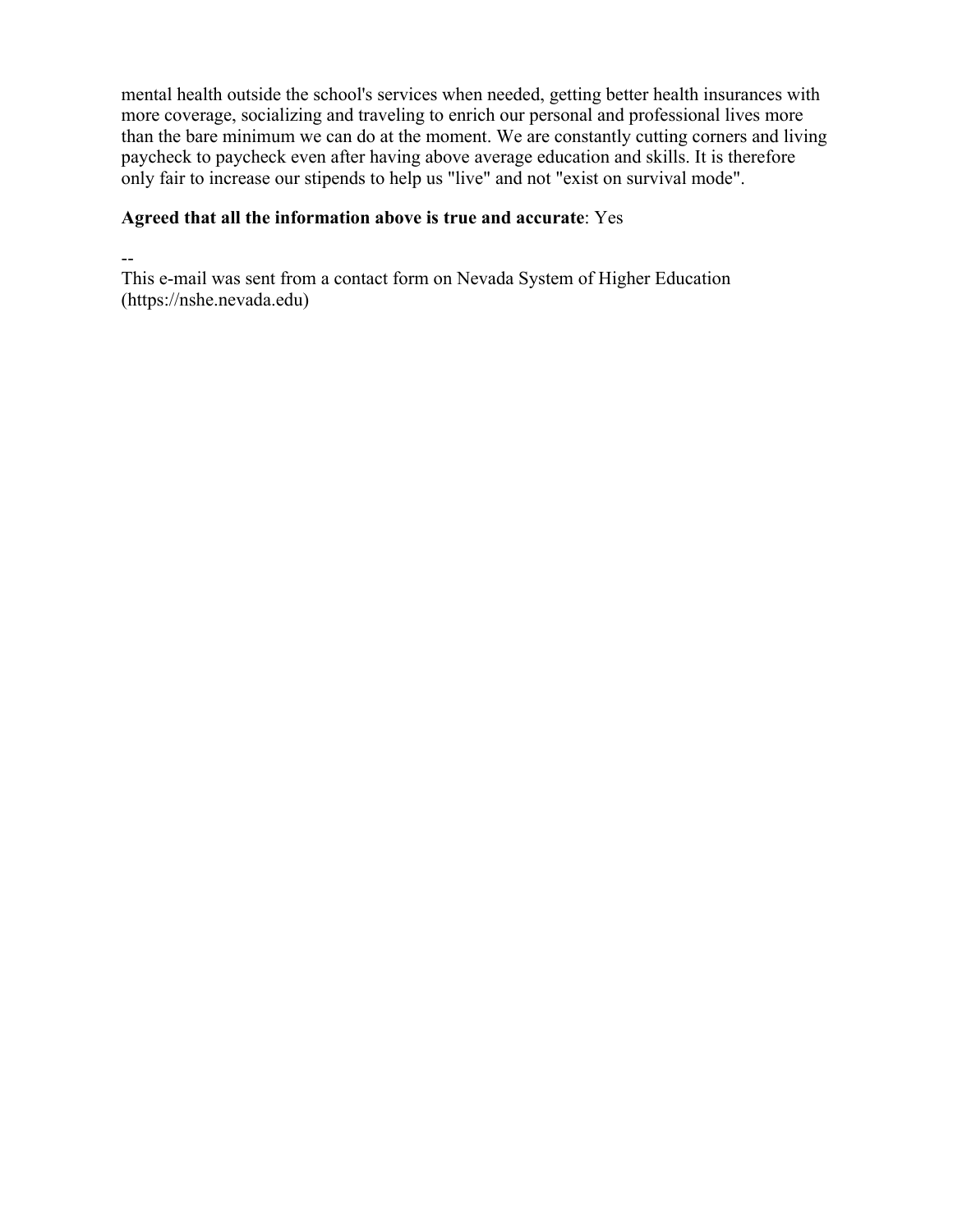## **Public Comment for the Board of Regents Meeting, June 9- 10, 2022**

**Email:** lesley@sierrastrategies.net

**Name:** Lesley Pittman

**Address:** 

**Phone Number:** 

**Representing someone other than yourself?:**

**Meeting:** Board of Regents Meeting

**Meeting Date:** June 9-10, 2022

**Agenda Item:** 32

**In Favor / Opposed / Other:** In Favor

#### **Comment:**

I have known Dale Erquiaga for more than 20 years and wholeheartedly endorse his consideration as Chancellor of Nevada's System of Higher Education. Dale's integrity, leadership and vision have served Nevada well over many years and these and other skills he possesses will help lead our higher education system to even greater heights for the benefit of our students, faculty and the reputation of our system as a whole.

### **Agreed that all the information above is true and accurate**: Yes

--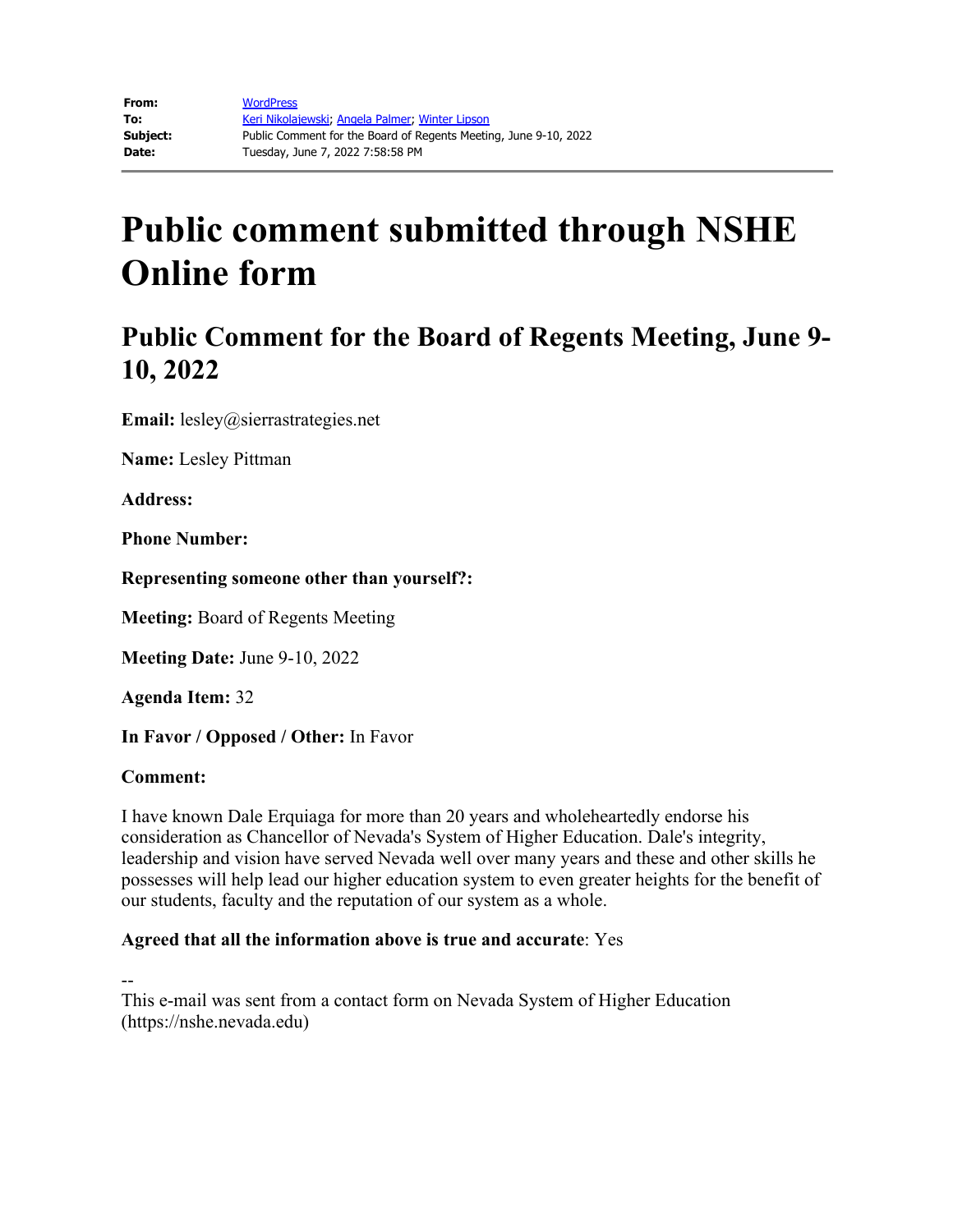## **Public Comment for the Board of Regents Meeting, June 9- 10, 2022**

**Email:** alex.bybee27@gmail.com

**Name:** Alex Bybee

**Address:** 

**Phone Number:** 

**Representing someone other than yourself?:**

**Meeting:** Board of Regents Meeting

**Meeting Date:** June 9-10, 2022

**Agenda Item:** Item 32

**In Favor / Opposed / Other:** In Favor

#### **Comment:**

I enthusiastically support Mr. Erquiaga's appointment to serve as the acting chancellor for the Nevada System of Higher Education. His rich and diverse experience, deep knowledge of systems and policies in Nevada, and commitment to improving education — both K-12 and our college and university system — are all attributes that make him uniquely qualified to fill this post. He leads with strategic vision, a grounded confidence, and empathic heart that will deliver stability and results at a time when they are needed most.

I witnessed Dale lead the advocacy for a significant number of investments and reforms to public education during his tenure as Superintendent of Public Instruction in the 2015 legislative session. His ability to forge bipartisan consensus to move outcomes forward will serve the Nevada System of Higher Education well. Indeed, this skillset is of the utmost importance to move our colleges and universities forward in partnership with legislators.

As a lifelong Nevadan who attended public schools and graduated from the University of Nevada, Reno, having served in student government in both high school and college, I have a deeply vested interest in NSHE having a transformative and proven leader at the helm. I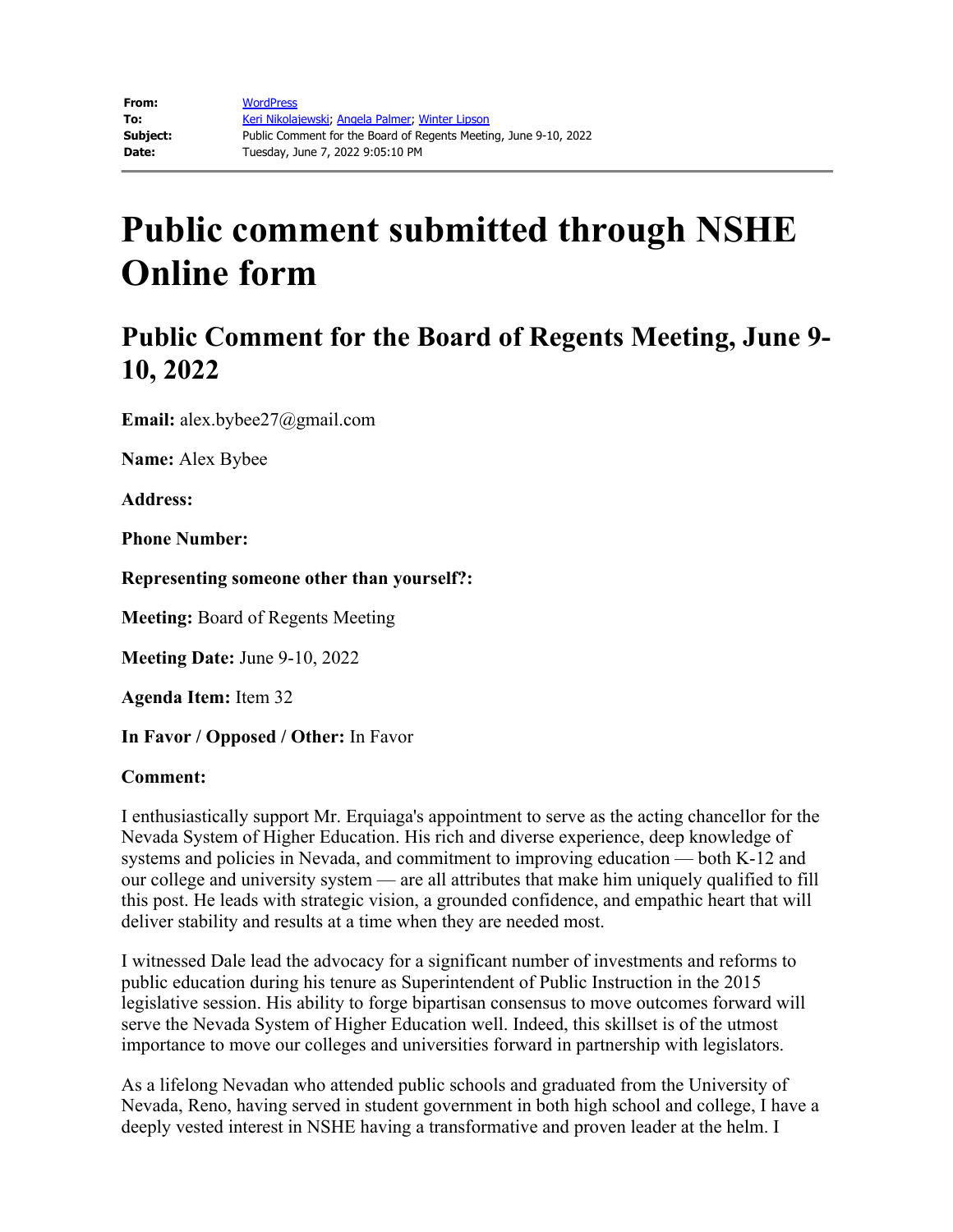encourage the Board of Regents to vote in the affirmative for his swift appointment.

### **Agreed that all the information above is true and accurate**: Yes

--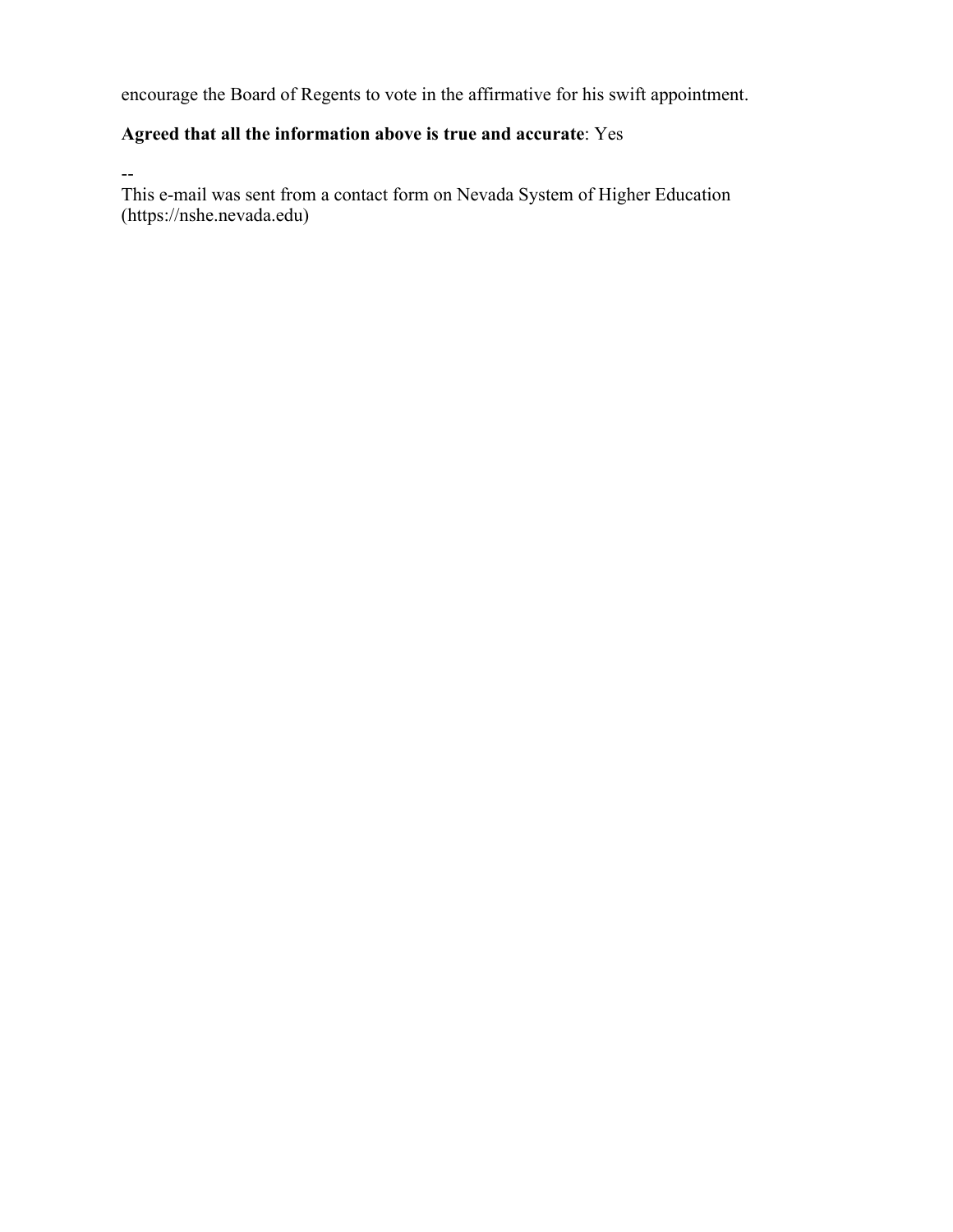## **Public Comment for the Board of Regents Meeting, June 9- 10, 2022**

**Email:** tapadhird@nevada.unr.edu

**Name:** Tapadhir Das

**Address:** 

**Phone Number:** 

**Representing someone other than yourself?:**

**Meeting:** Board of Regents Meeting

**Meeting Date:** June 9-10, 2022

**Agenda Item:** Graduate Student Stipend Increase

**In Favor / Opposed / Other:** No Position stated – Concerned or Neutral

### **Comment:**

With rising costs across the country, especially in the city of Reno, it is becoming very difficult to survive with my graduate stipend. I always worry about the costs I will incur for housing and daily life. Not to mention that housing prices are through the roof right now. Worse of all, it is really hard to save enough for a rainy day. Lilke incase I have to go to the ER or meet an accident, or my car breaks down. Tuition for graduate students also puts a hole in my account which offsets how much money I am able to save every month. And I know that this is not a unique situation to us. And the graduate student stipend has not increased in the last 4 years. This can be somewhat alleviated with the increase in graduate student stipends.

### **Agreed that all the information above is true and accurate**: Yes

--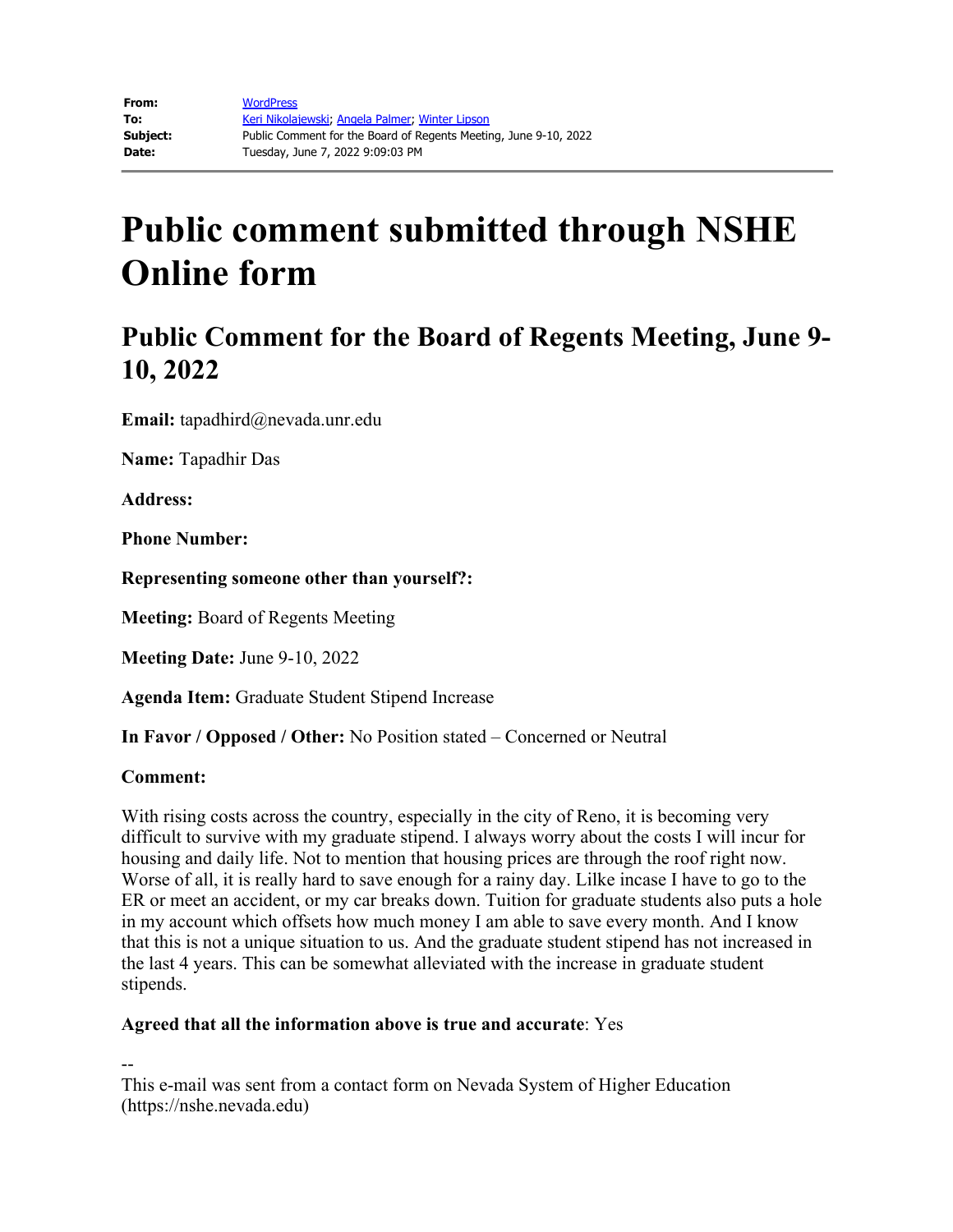## **Public Comment for the Board of Regents Meeting, June 9- 10, 2022**

**Email:** sylvialazos@gmail.com

**Name:** Sylvia Lazos

**Address:** 

**Phone Number:** 

**Representing someone other than yourself?:**

**Meeting:** Board of Regents Meeting

**Meeting Date:** June 9-10, 2022

**Agenda Item:** Selection Dale Erquiaga as Chancellor

**In Favor / Opposed / Other:** In Favor

#### **Comment:**

Dale Erquiaga has experience in the world of education in Nevada at many levels. He also is a "big picture" thinker. And he is committed to using data in policy decision making

As Nevada state superintendent he was behind Gov Sandoval proposal to fund English language learners. Although Nevada has the third highest population of English language learners, not until 2012 did NV allocate funds to support their learning. I have worked with ELL and immigrant groups for 20 years in my role as UNLV law faculty. Having a friend in the Governor's office like Dale was a major factor in moving Nevada towards more equitable policies in education .

I personally know Dale to be a collaborator with minority communities. In my work as advocate for the Latino and Immigrant communities, I worked closely with him on Zoom and Victory categorical programs. He was open and engaged. His fundamental commitment to equity and opportunities for every child, regardless of her background, was always present in every negotiation.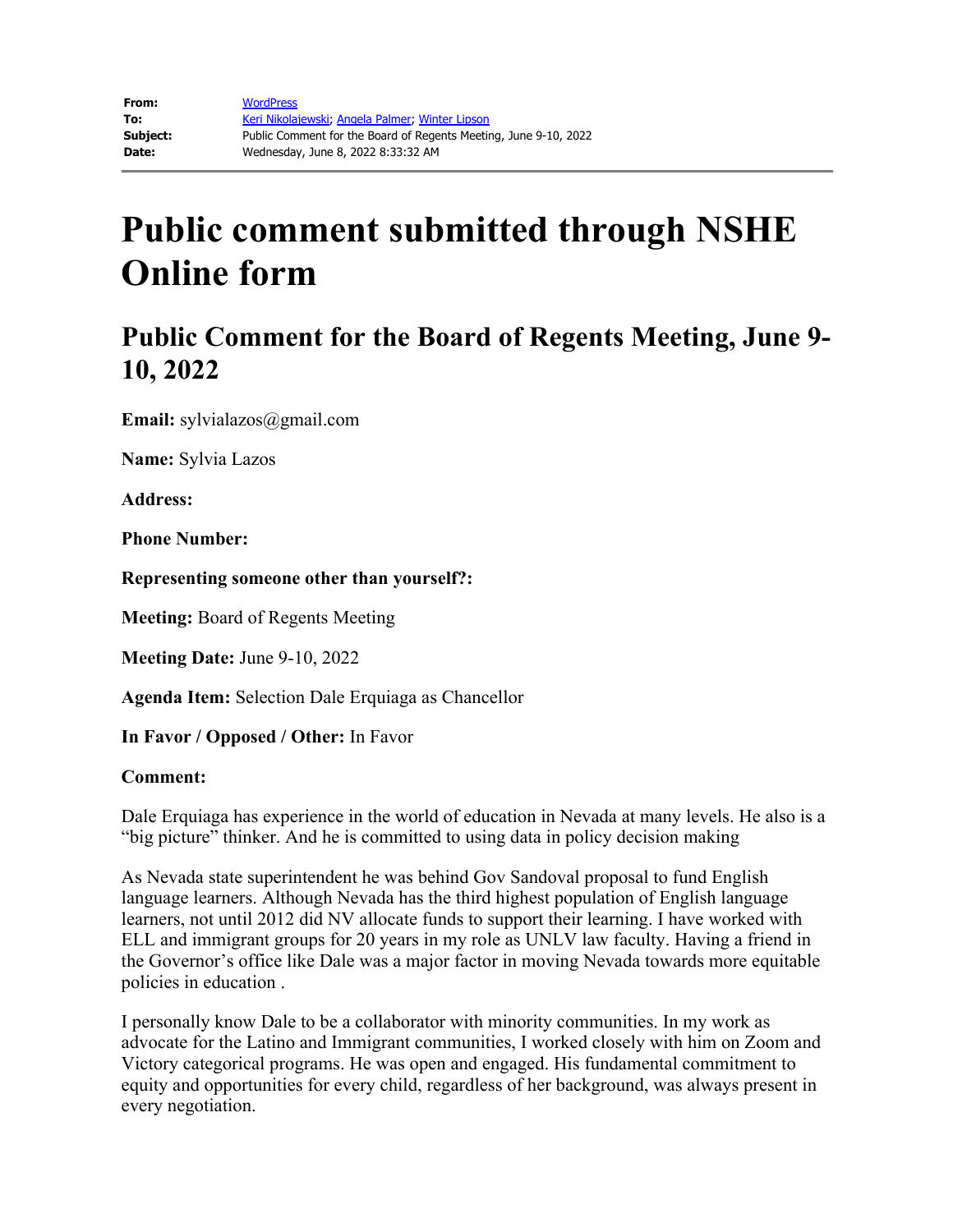Dale knows Nevada politics. And he has had experience with the ALL of key players. The Chancellor's job requires this kind of experience.

In addition the job requires a straight shooter and someone who is not afraid of stirring the pot if the goal is the right one. That's Dale

I support his candidacy. He is in a position to do a lot of good for NSHE.

### **Agreed that all the information above is true and accurate**: Yes

--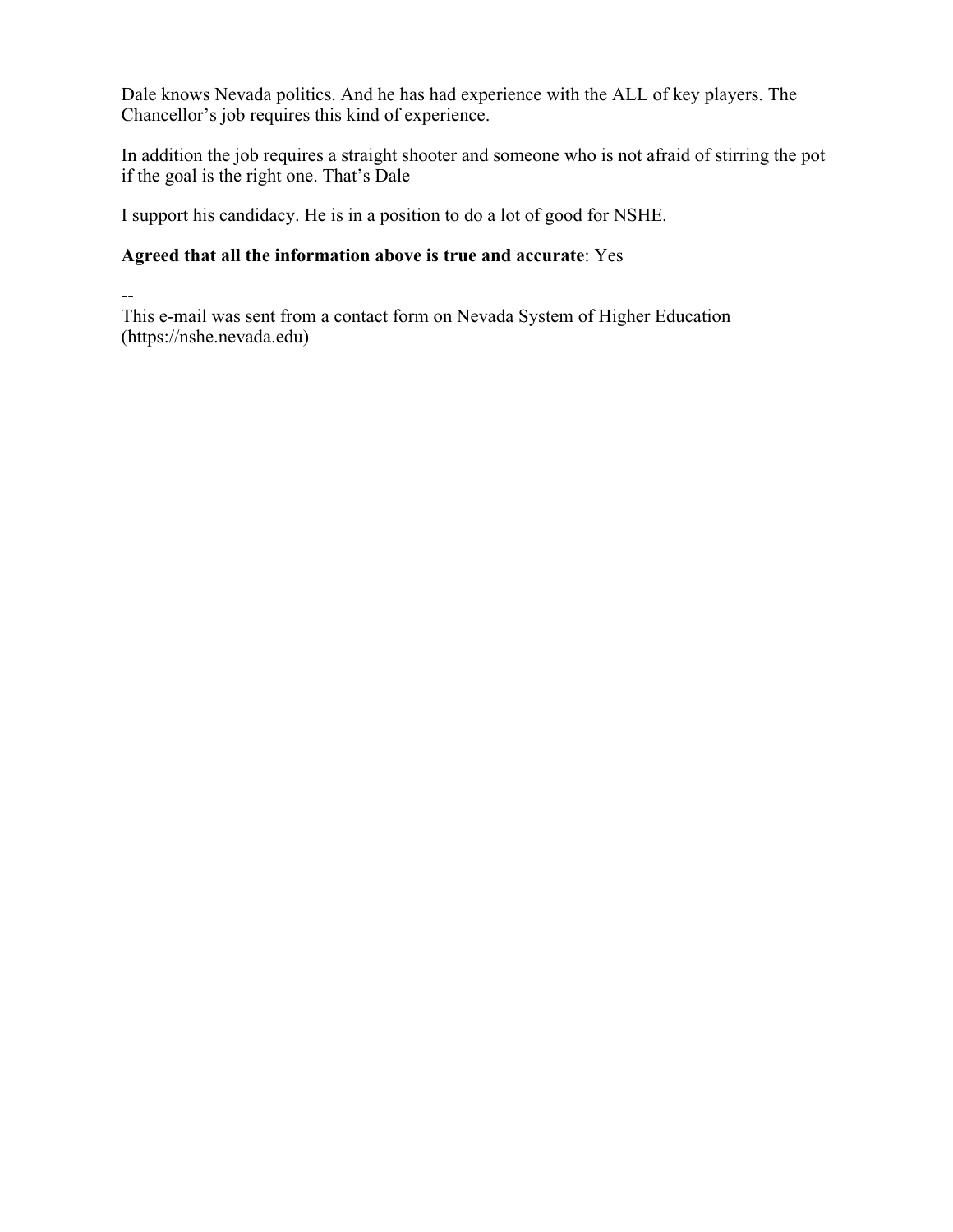## **Public Comment for the Board of Regents Meeting, June 9- 10, 2022**

**Email:** janljblv@gmail.com

**Name:** Jan Jones Blackhurst

**Address:** 

**Phone Number:** 

**Representing someone other than yourself?:** Self

**Meeting:** Board of Regents Meeting

**Meeting Date:** June 9-10, 2022

**Agenda Item:** Public comment

**In Favor / Opposed / Other:** In Favor

#### **Comment:**

I very strongly support the appoint of Dale Erquiaga as acting Chancellor for the NSHE system. He brings the strength, acumen knowledge and stability that would be very valuable at that his time strongly recommend his hiring

### **Agreed that all the information above is true and accurate**: Yes

--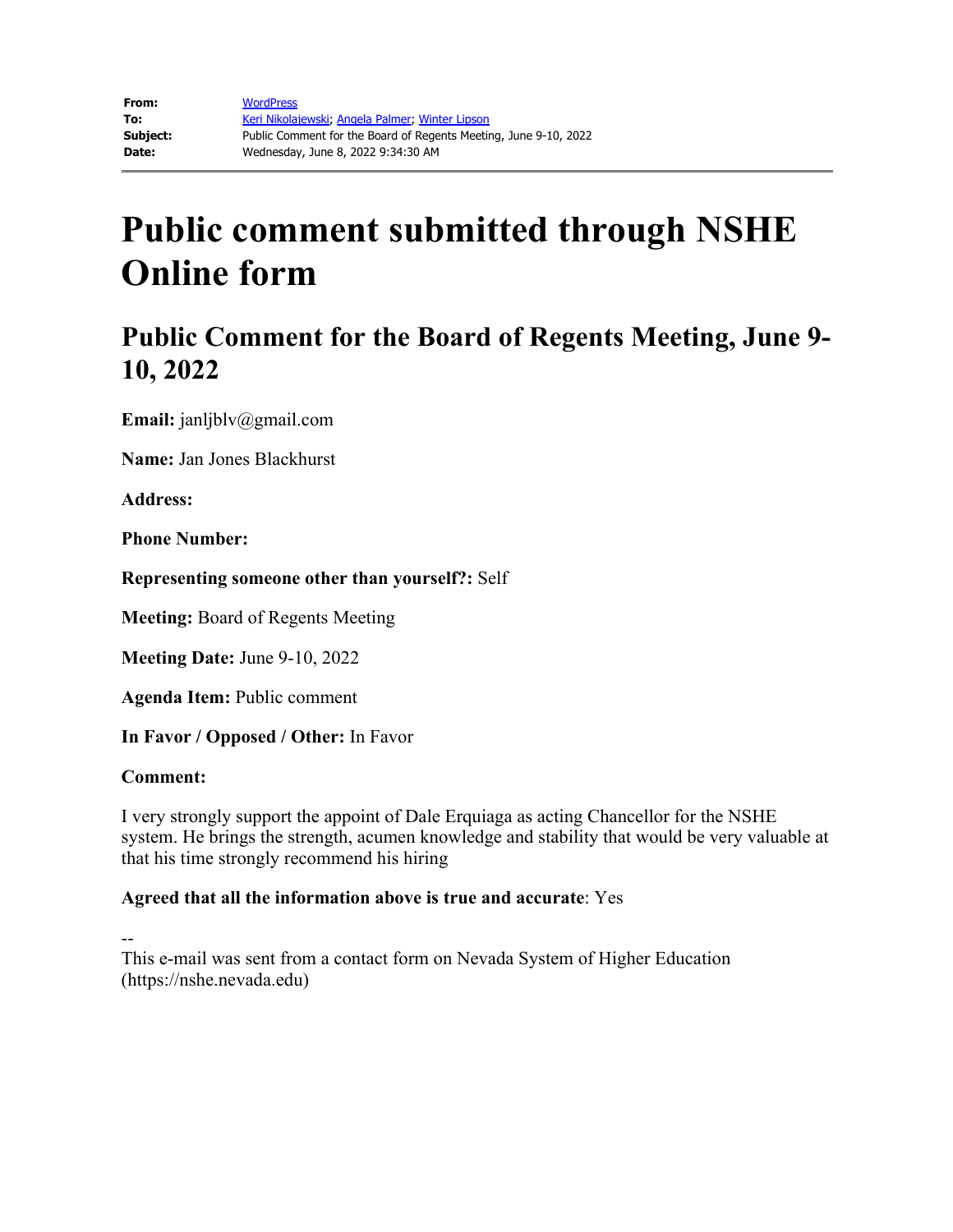## **Public Comment for the Board of Regents Meeting, June 9- 10, 2022**

**Email:** Punam@punammathur.com

**Name:** Punam Mathur

**Address:** 

**Phone Number:** 

**Representing someone other than yourself?:**

**Meeting:** Board of Regents Meeting

**Meeting Date:** June 9-10, 2022

**Agenda Item:** Public Comment on Item #32, Appointment, Acting Chancellor

**In Favor / Opposed / Other:** In Favor

#### **Comment:**

Appointing Dale Erquiaga as Acting Chancellor is not a leap of faith; it is a sure bet. His past record of designing, enacting, then overseeing implementation of strategic and systemic reforms in K-12 is incontrovertible evidence of his capability. As we strive to create an integrated and aligned K-20 system to meet the workforce needs of our rapidly-evolving economy, there is simply no one else in Nevada more qualified and experienced to do the job than Dale.

### **Agreed that all the information above is true and accurate**: Yes

--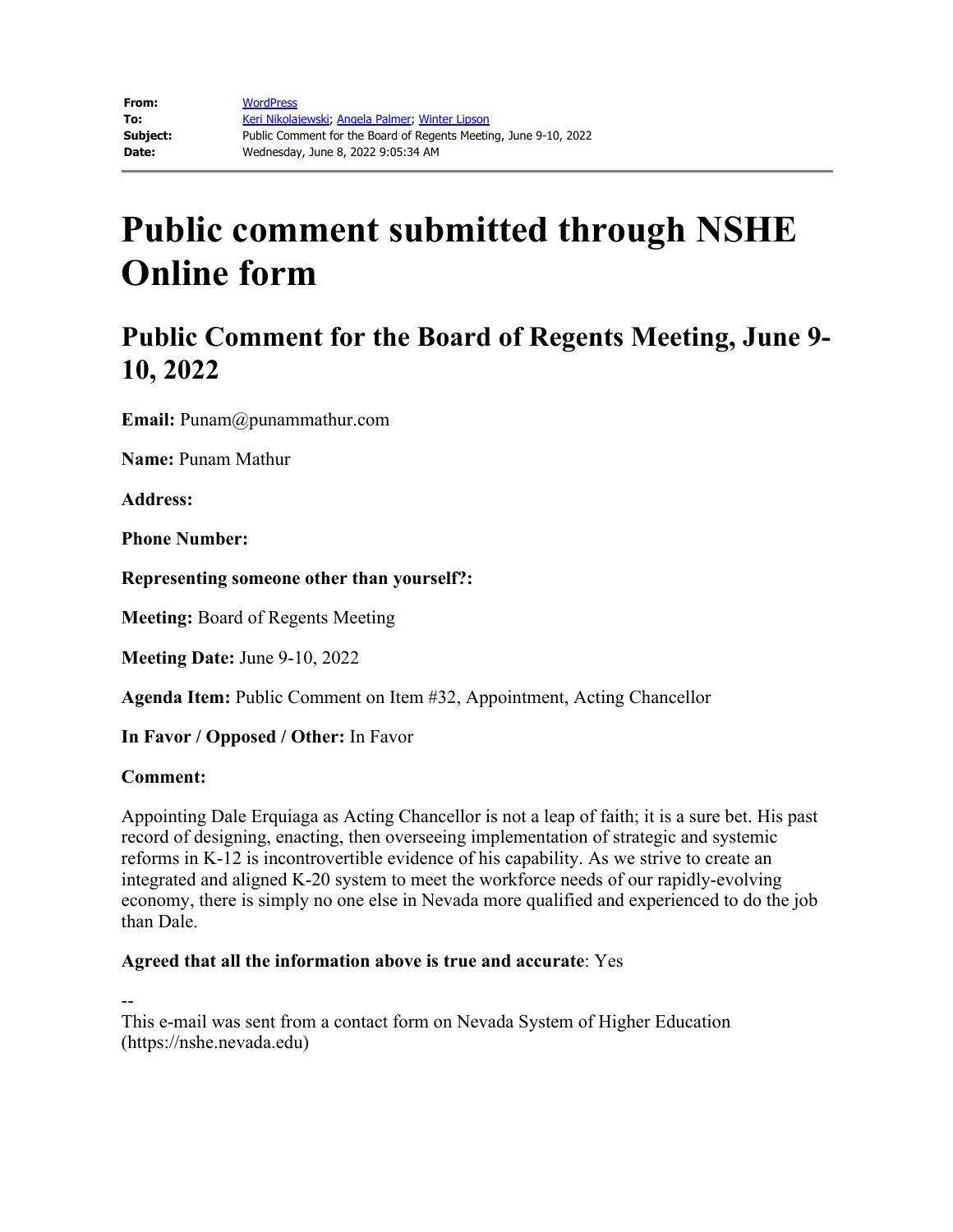## **Public Comment for the Board of Regents Meeting, June 9- 10, 2022**

**Email:** elaine@elainewynn.com

**Name:** Elaine Wynn

**Address:** 

**Phone Number:** 

**Representing someone other than yourself?:**

**Meeting:** Board of Regents Meeting

**Meeting Date:** June 9-10, 2022

**Agenda Item:** Public Comment on Item #32, Appointment, Acting Chancellor

**In Favor / Opposed / Other:** In Favor

#### **Comment:**

Dear Regents,

I am writing to express my unequivocable support for Dale Erquiaga to become NSHE's Acting Chancellor.

Dale was my partner at the State Board of Education. I saw firsthand how he built bridges, made tough decisions, and worked with the Board and many diverse constituencies to advance the most sweeping education reform in my memory. He worked side-by-side with NSHE throughout his tenure.

I later recruited Dale to become President & CEO of Communities In Schools, the nation's largest and most successful dropout prevention organization. He was an innovator and a fierce advocate for diversity, equity, and inclusion in our large and complex organization.

Dale has the rare ability to diagnose a problem, or spot an opportunity, and design a strategy to address it. He is a fierce advocate for the value of education and has demonstrated his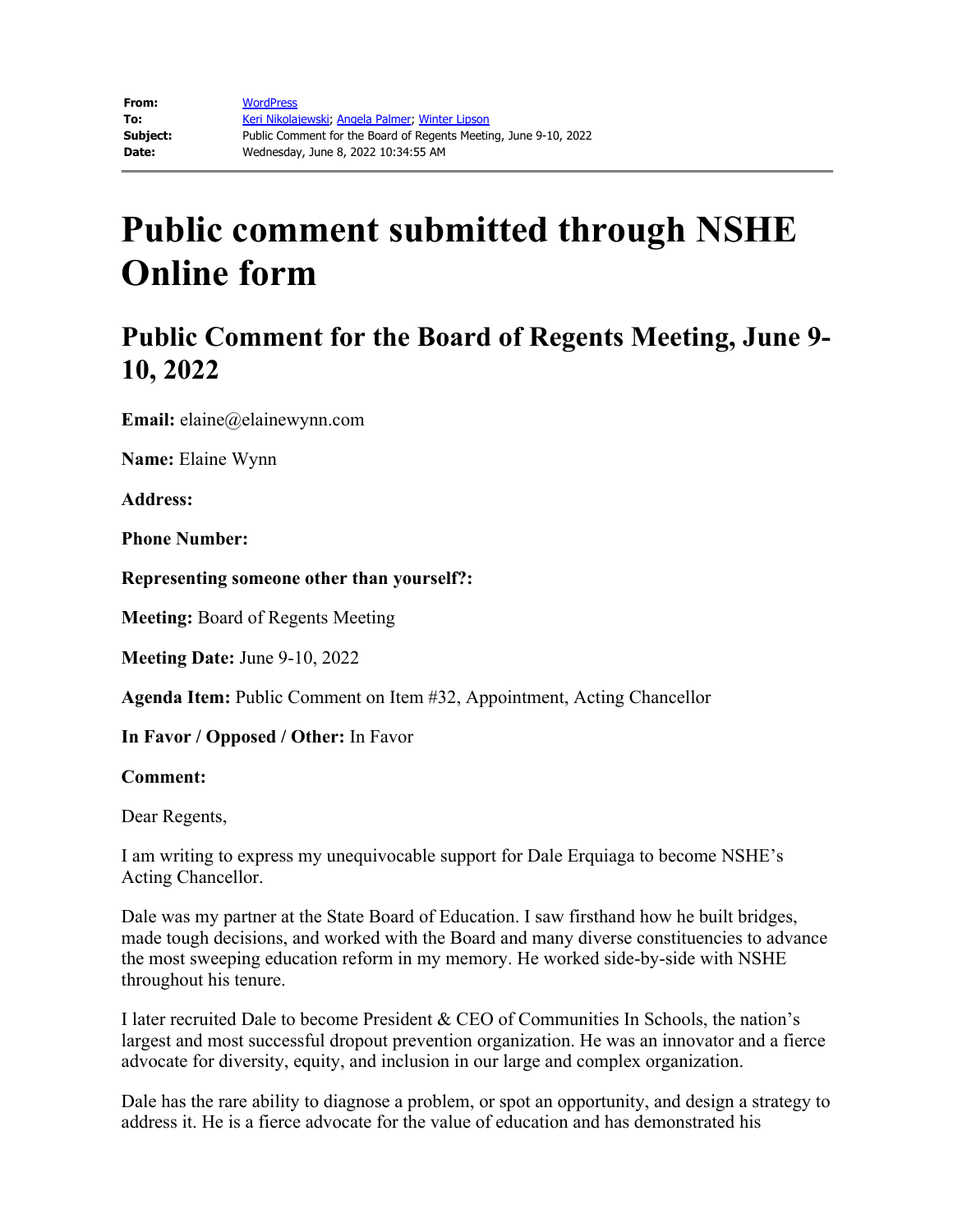commitment to the entire state over the course of his lengthy career. He is at his best when the stakes are high, and he is driven by a deep commitment to young people and the opportunities they deserve.

I can think of no leader better suited to this moment. He will be the Board's partner, as he has been mine, and he will find ways to engage all our communities in the work before you.

Elaine Wynn

### **Agreed that all the information above is true and accurate**: Yes

--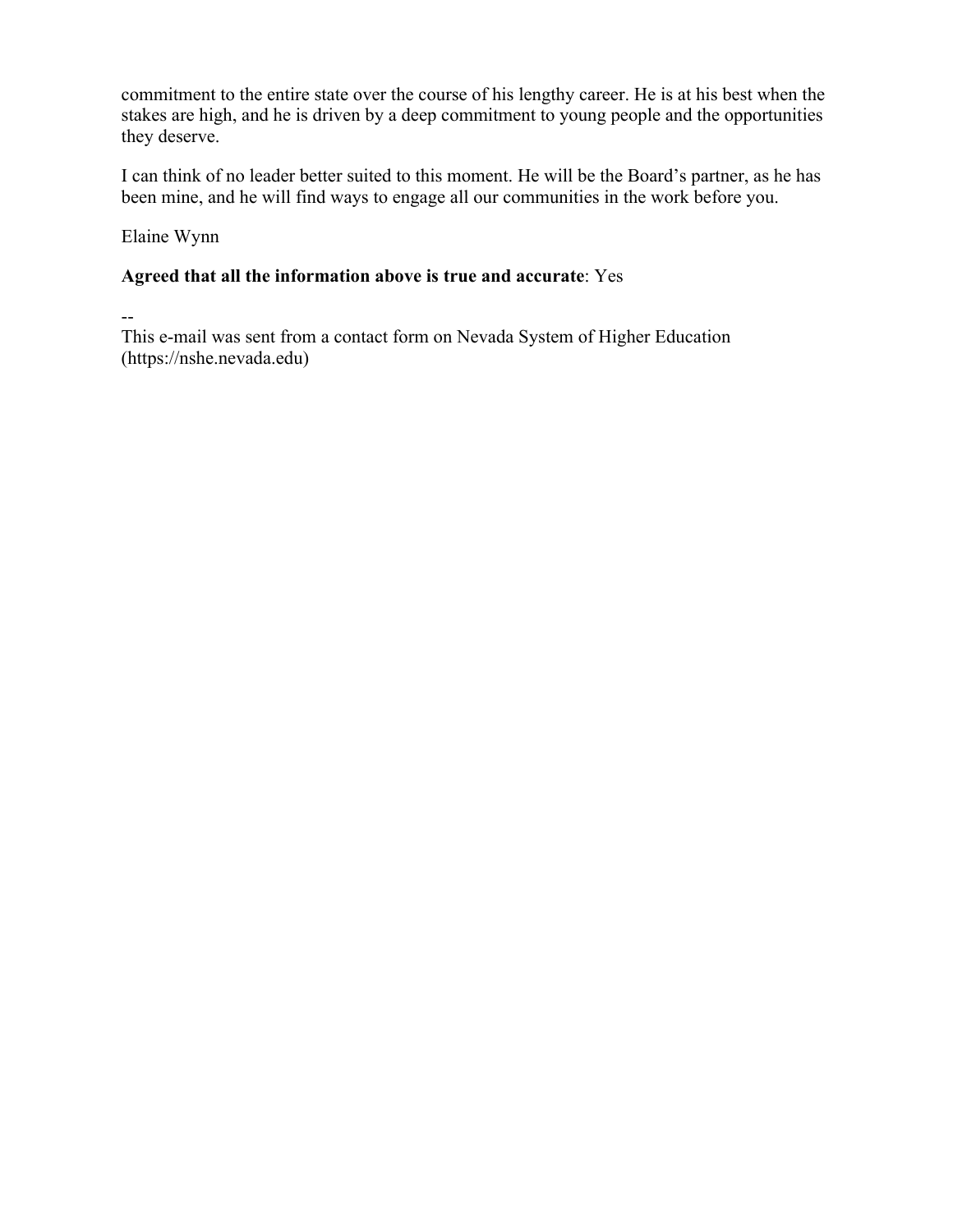## **Public Comment for the Board of Regents Meeting, June 9- 10, 2022**

**Email:** loribethnelson@cox.net

**Name:** Lori Nelson-Kraft

**Address:** 

**Phone Number:** 

**Representing someone other than yourself?:**

**Meeting:** Board of Regents Meeting

**Meeting Date:** June 9-10, 2022

**Agenda Item:** Appointment, Acting Chancellor

**In Favor / Opposed / Other:** In Favor

#### **Comment:**

I highly support the appointment of Dale Erquiaga as Acting Chancellor for NSHE. I have known and worked with Dale in a variety of capacities throughout Nevada for the past 25 years. He is well-respected, effective and has a proven track record in the State's educational system as well as in the private and public sectors. He has extensive expertise in shaping and executing public policy. He is strategic and results-driven in how he approaches what is in the best interest of the entities he represents and is well-regarded by his direct reports and those he reports to. Dale understands how to seek and use input from all key stakeholders to help tackle, solve and leverage issues/challenges and opportunities. Nevada's Higher Education System and the future of our next generation would benefit from having Dale at the helm, in an acting or even permanent capacity.

### **Agreed that all the information above is true and accurate**: Yes

--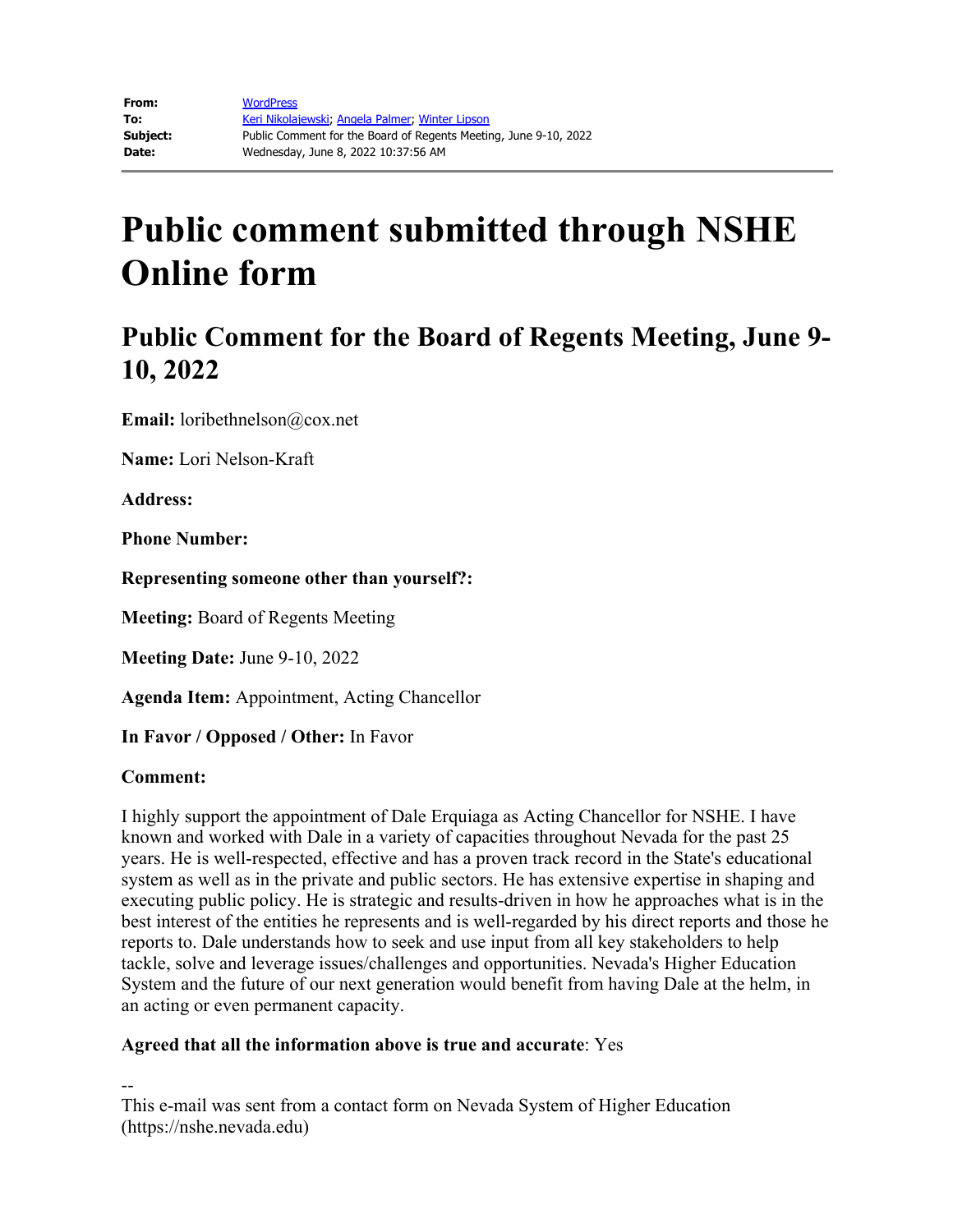## **Public Comment for the Board of Regents Meeting, June 9- 10, 2022**

**Email:** jgeihs@nasanv.org

**Name:** Dr. Jeffrey Geihs

**Address:** 

**Phone Number:** 

**Representing someone other than yourself?:**

**Meeting:** Board of Regents Meeting

**Meeting Date:** June 9-10, 2022

**Agenda Item:** In support of Dale Erquiaga – please read into the record as I cannot be present.

**In Favor / Opposed / Other:** In Favor

#### **Comment:**

Dear Board of Regents:

My name is Jeff Geihs and I serve as the Executive Director of the Nevada Association of School Administrators, Nevada's PreK-12 professional development and advocacy organization.

I am writing you today to personally endorse Dale Erquiaga to become your next Chancellor. I have known Dale for nearly 25 years and I have worked with him in various capacities.

I first came to know Mr. Erquiaga when he worked in The Clark County School District's Community and Government Relations office. He would call on me and others to coordinate testimony around various pieces of proposed legislation. What always impressed me most was his friendly and professional demeanor, even when dealing with individuals that had alternative views. He took the approach of someone that wanted to teach, rather than debate.

When I served on the Committee for Professional Standards, Dale was the State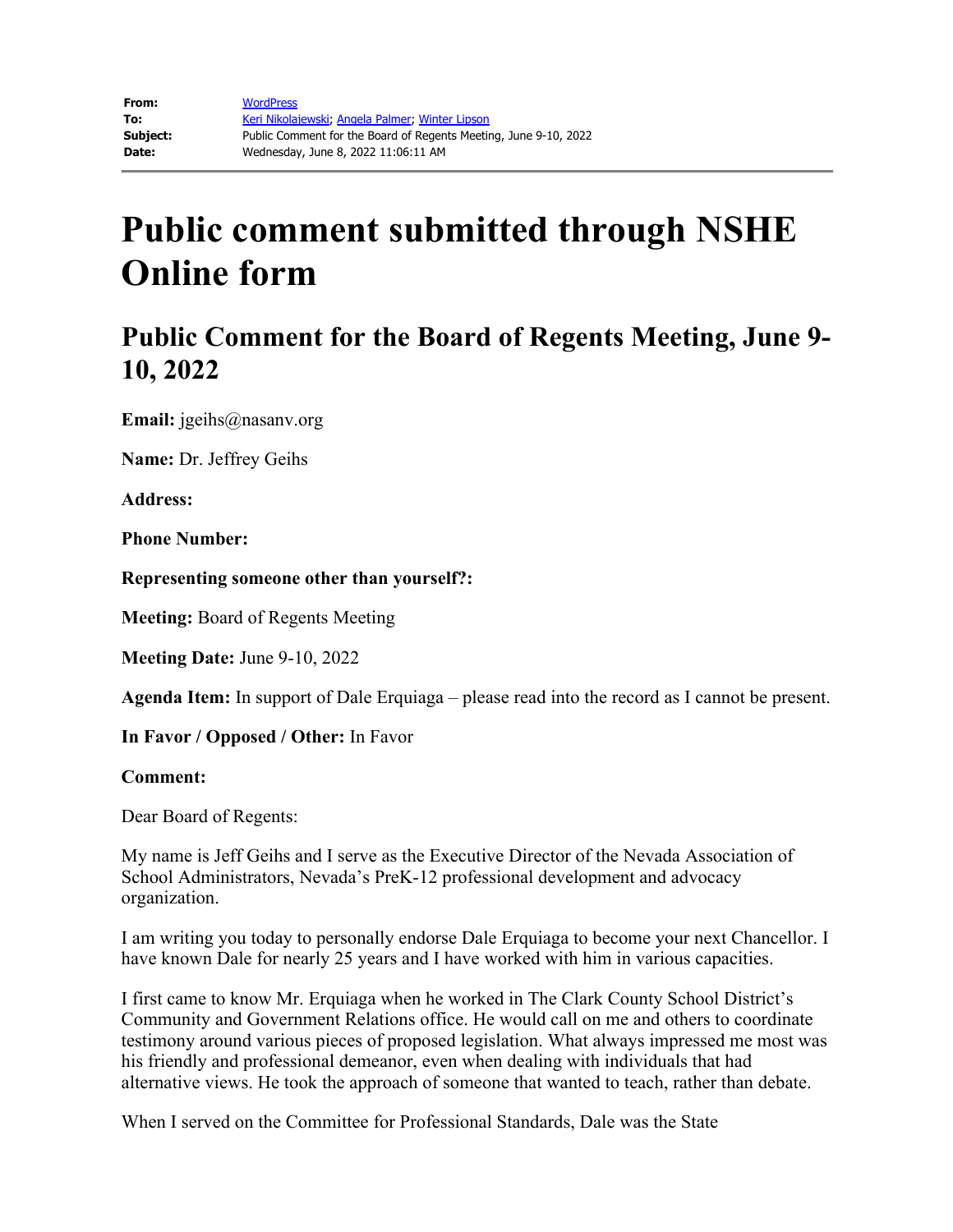Superintendent of Instruction. There I witnessed his strength in standing for positions that were in the best interest of Nevada's children PreK-12. He exuded passion, great intention, and care everywhere I saw him speak. He represented with sincerity, which led to policy and law that improved conditions for students and teachers.

When I supervised The Turnaround School's Zone in CCSD, Dale served as the CEO of Communities in Schools, an organization which helped us serve the poorest children in our community. Even though Dale was the CEO, he was always responsive, down-to-earth, and willing to find ways to make things work when our budgets were tight.

Regents, I can say emphatically to you that Dale Erquiaga's attributes I outlined above are inherent to his personality and, therefore, would transfer to serving as your next Chancellor. No matter our individual opinions on a host of matters, we all want what is best for our community and our PreK-16 (and beyond) students. Mr. Erquiaga is a bridge builder and will bring that to your board!

Thank you.

Dr. Jeffrey Geihs

### **Agreed that all the information above is true and accurate**: Yes

--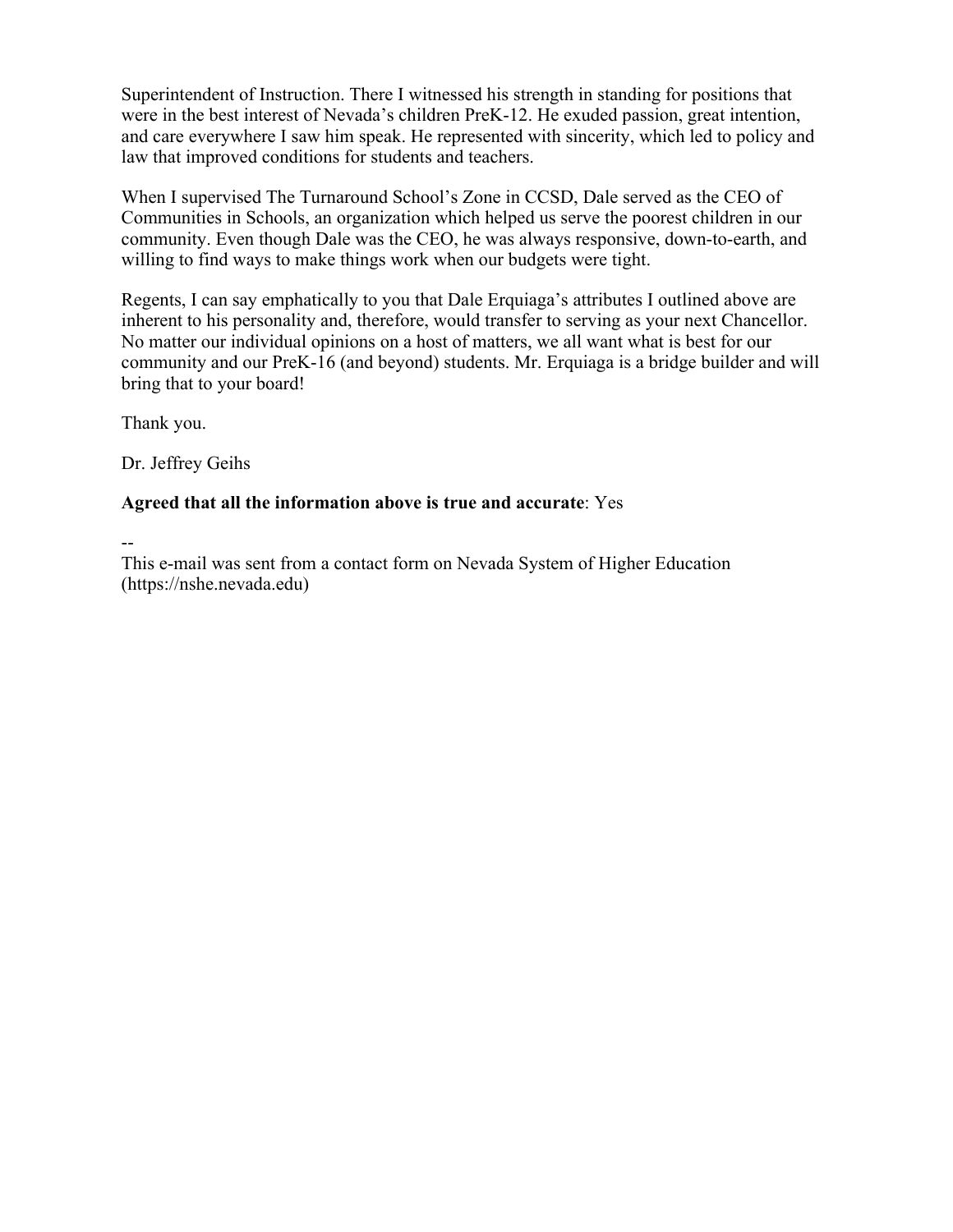## **Public Comment for the Board of Regents Meeting, June 9- 10, 2022**

**Email:** velstand@cox.net

**Name:** Glenn Christenson

**Address:** 

**Phone Number:** 

**Representing someone other than yourself?:**

**Meeting:** Board of Regents Meeting

**Meeting Date:** June 9-10, 2022

**Agenda Item:** Agenda item 32 – Appoint Acting Chancellor or General Public Comment whichever is more appropriate.

**In Favor / Opposed / Other:** In Favor

### **Comment:**

Chair McAdoo, Board of Regents:

Thank you for the opportunity to express my support for the appointment of Dale Erquiaga to the position of Acting Chancellor of NSHE.

I have worked with Dale on several initiatives over the years and believe he shares my passion for improving our education system in Nevada and the importance of the education system in expanding and diversifying our economy.

Based on my interactions with him and Dale's experience over the course of his career, I am certain he is exceptionally qualified to serve as Acting Chancellor and possesses the skill set needed for this critical role.

His approach to problem solving will allow him to work well with the various constituencies that are part of the higher education system. This ability should help him given the difficult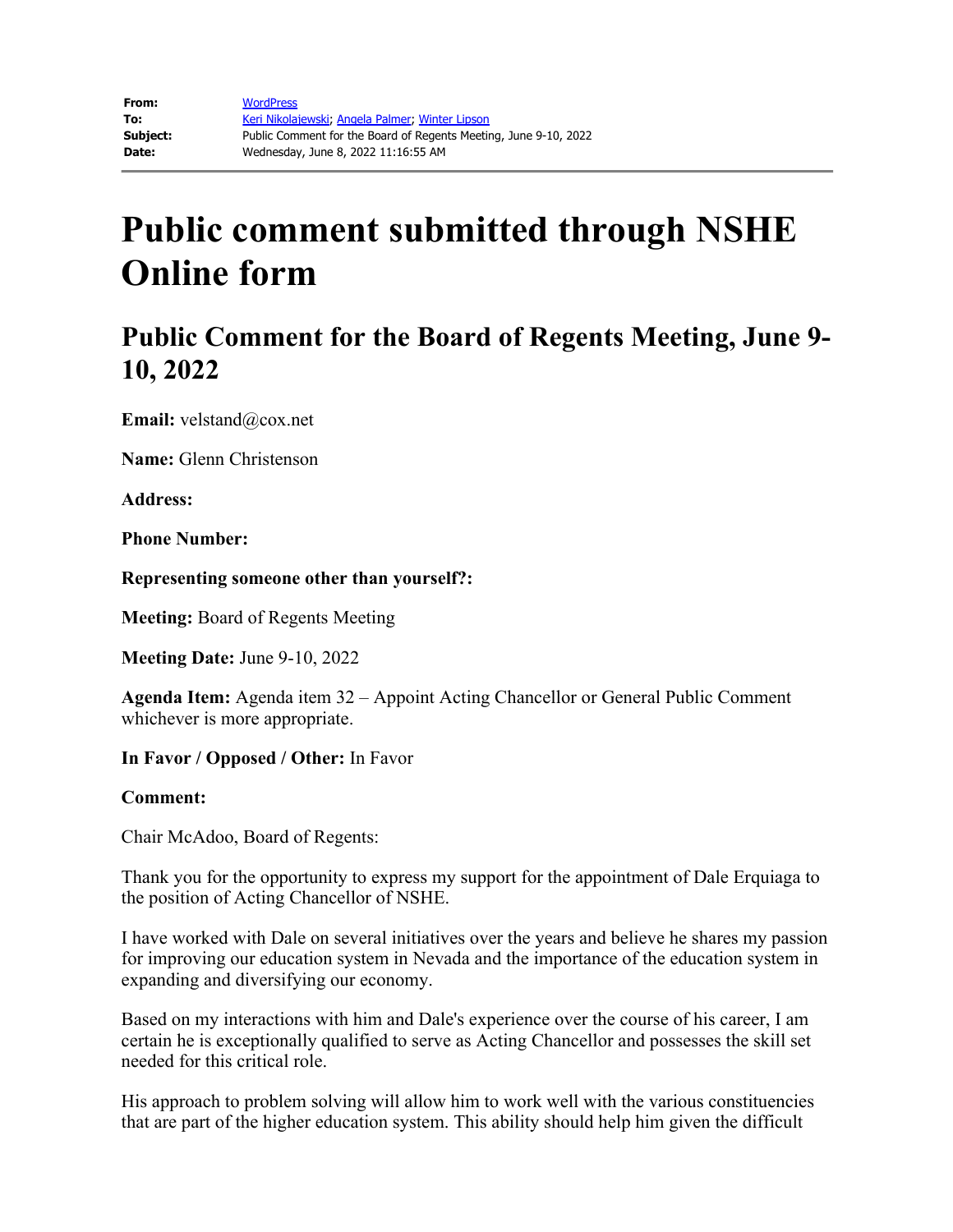challenges ahead, especially when those constituencies are at odds.

Finally, I would encourage the Board to begin a process as soon as is practicable to conduct a national search to attract and retain the next permanent Chancellor.

Thank you, Glenn Christenson

### **Agreed that all the information above is true and accurate**: Yes

--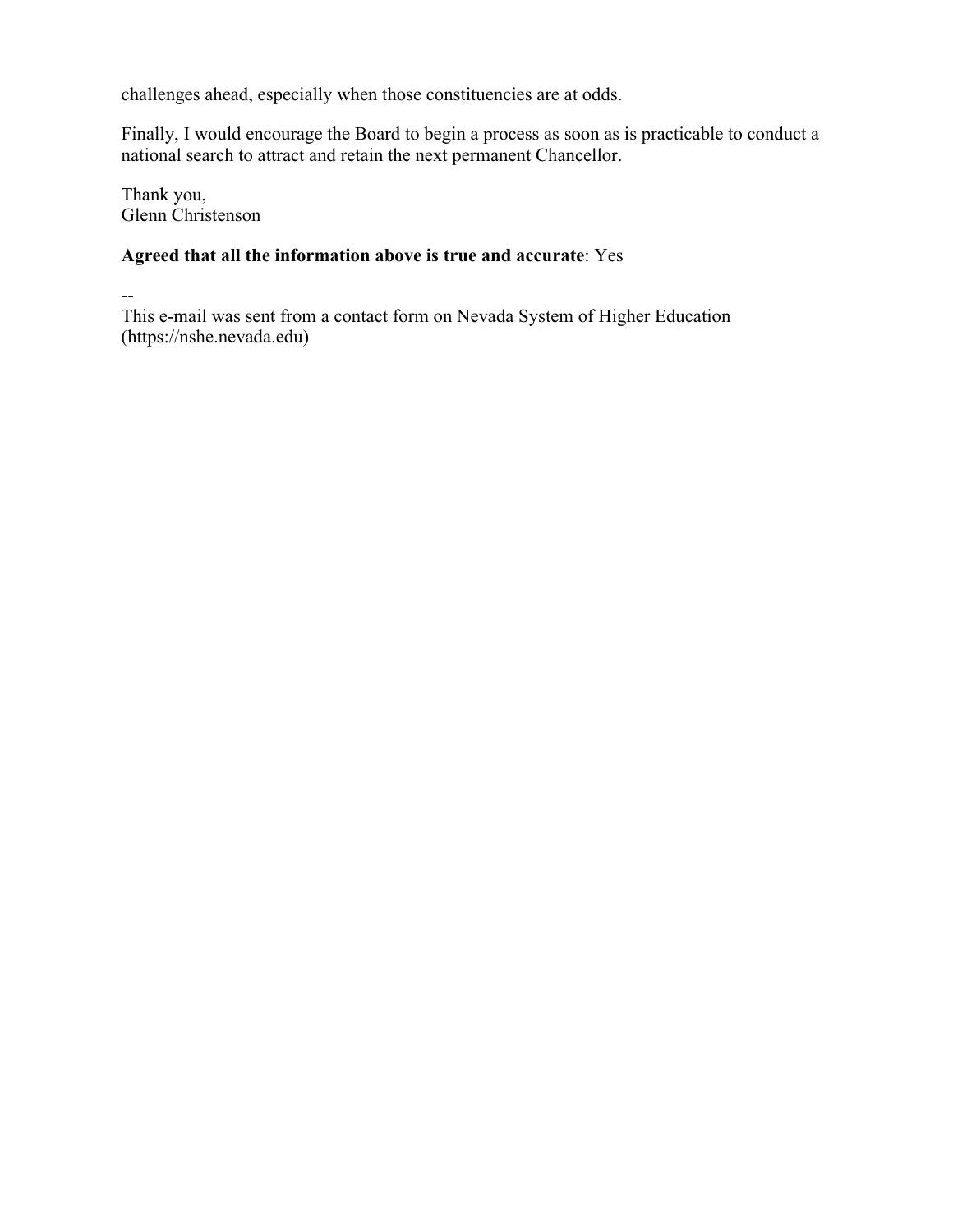## **Public Comment for the Board of Regents Meeting, June 9- 10, 2022**

**Email:** dlee-nett@cox.net

**Name:** Daphne Lee

**Address:**

**Phone Number:**

**Representing someone other than yourself?:** Health Freedom Nevada

**Meeting:** Board of Regents Meeting

**Meeting Date:** June 9-10, 2022

**Agenda Item:** General Public Comment

**In Favor / Opposed / Other:** No Position stated – Concerned or Neutral

#### **Comment:**

On behalf of Health Freedom Nevada and the thousands of Nevadans we represent across the state, I am writing once again to ask that you rescind the medical mandates this board has placed upon graduate students and staff. I I would like to reiterate our stance against them, and remind yo y all about the negative impacts that these mandates have upon our communities. Please rescind the mandates you have placed upon staff/grad students for they limit the hiring of many community members who would be great assets to our higher education system. I was shocked after the firing of hundreds of our staff members and professors that the Chancellor had the audacity to complain about staffing shortages. It was so tone deaf. Please allow adults to be adults and make their own medical decisions. I would hope that you would all take the time to read this publication from the British Medical Journal that outlines in great detail how medical mandates cause more harm than good, especially towards marginalized and minority communities, and find it within yourselves to do the right thing and lift them. The evidence has grown that these mandates do not even accomplish their intended goals and have become irrelevant. Religious testing through arbitrary exemption acceptance are also deeply bothersome to me. If we want to attract the talent we need and want in our schools, we should not limit the pool of applicants with medical or religious discrimination. I have heard a lot of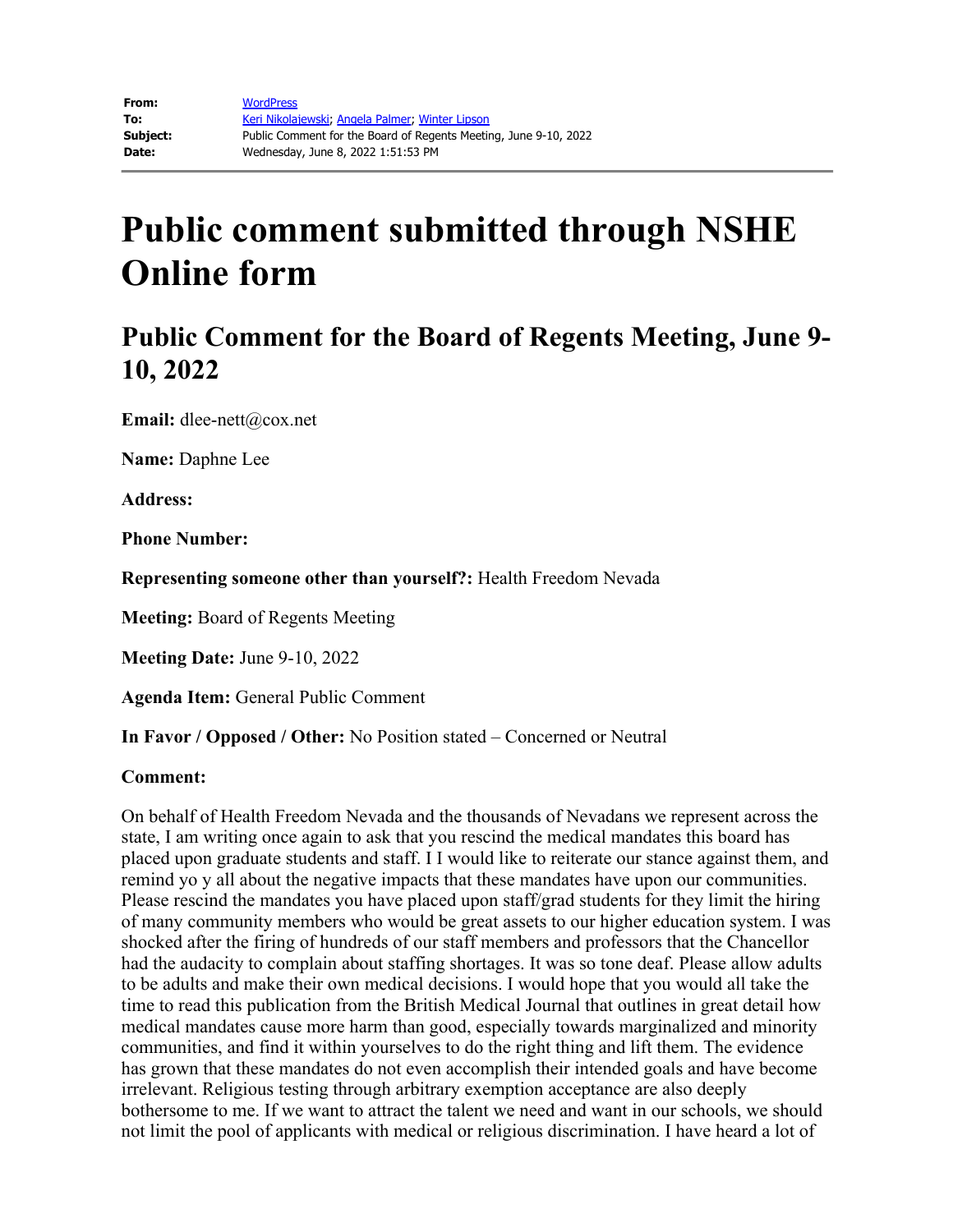empty rhetoric about "equity" from this board, but it rings quite shallow knowing that the real consequences of these kind of decisions are anything but equitable. Thank you for time and consideration.

https://gh.bmj.com/content/bmjgh/7/5/e008684.full.pdf

### **Agreed that all the information above is true and accurate**: Yes

--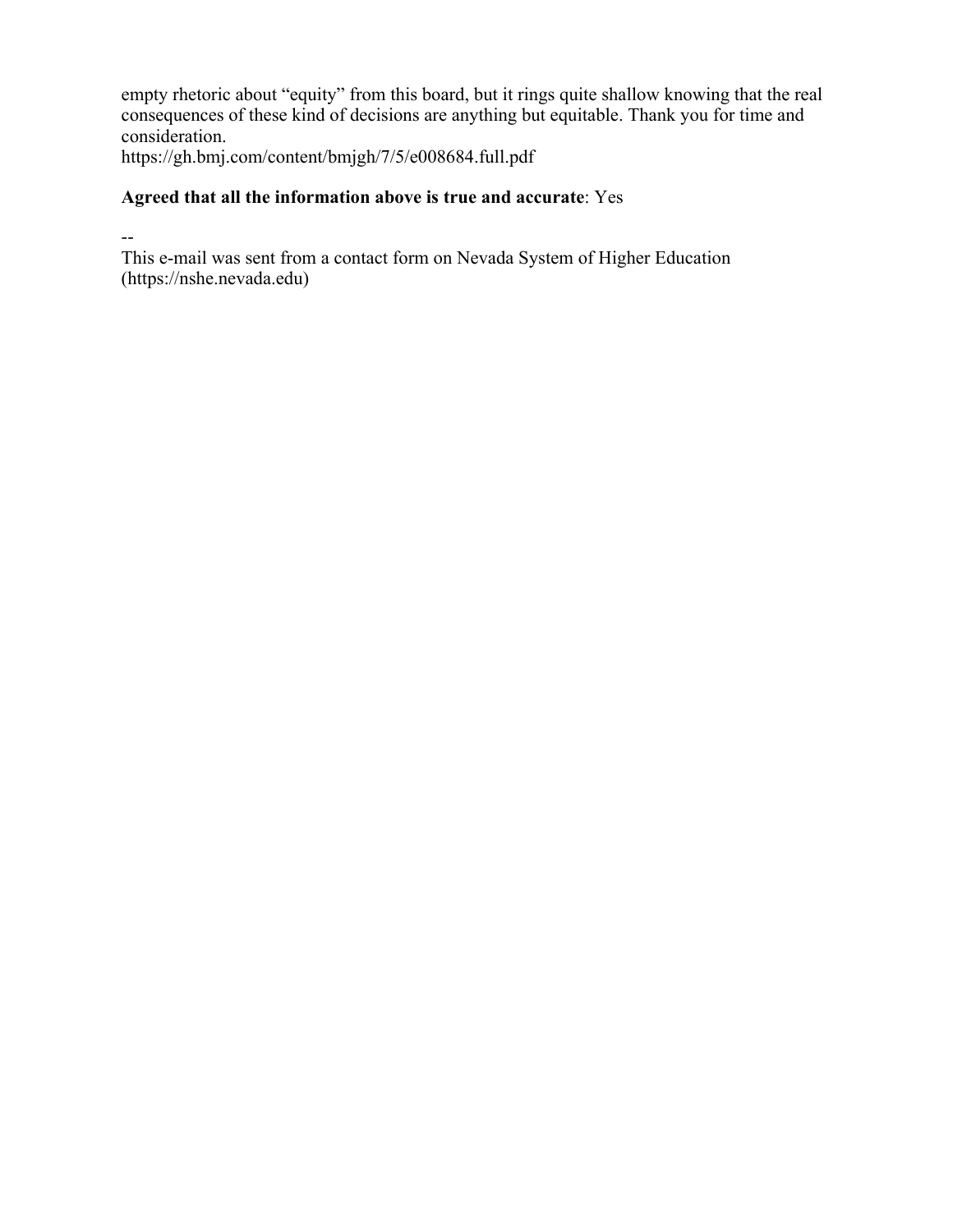## **Public Comment for the Board of Regents Meeting, June 9- 10, 2022**

**Email:** tmurphy951@gmail.com

**Name:** Teresa (Terry) Murphy

**Address:** 

**Phone Number:** 

**Representing someone other than yourself?:** I'm representing myself.

**Meeting:** Board of Regents Meeting

**Meeting Date:** June 9-10, 2022

**Agenda Item:** Please accept my comments on item 32 on the Board of Regents Agenda in unreserved support for the appointment of Mr. Dale A.R. Erquiaga as Acting Chancellor of NSHE.

**In Favor / Opposed / Other:** In Favor

### **Comment:**

As the NSHE Code clearly states, the appointment of an Acting Chancellor (rather than Interim), lays the foundation for a search process to occur, such process to be determined in an open meeting by the Board of Regents and further by an ad hoc Regents' Chancellor Search Committee. In my view, such a process is clearly needed at this time, and as the NSHE code anticipates, should be facilitated by an Acting Chancellor.

I've known Dale Erquiaga for twenty five years, having first served together on the policy team for the Guinn for Governor Campaign, and then as members of the Governors Committee to Conduct a Fundamental Review of State Government. Dale has always been an innovator, a change maker, and a leader of high caliber and utmost integrity. He is wholly invested in leaving every organization he serves better than he found it. I've no doubt his goal is the same with NSHE. Appointing an Acting rather than Interim Chancellor provides the Board with the opportunity, should they wish, to revise their procedures prior to conducting a search. Given Dale's thorough understanding of state government, his participation as an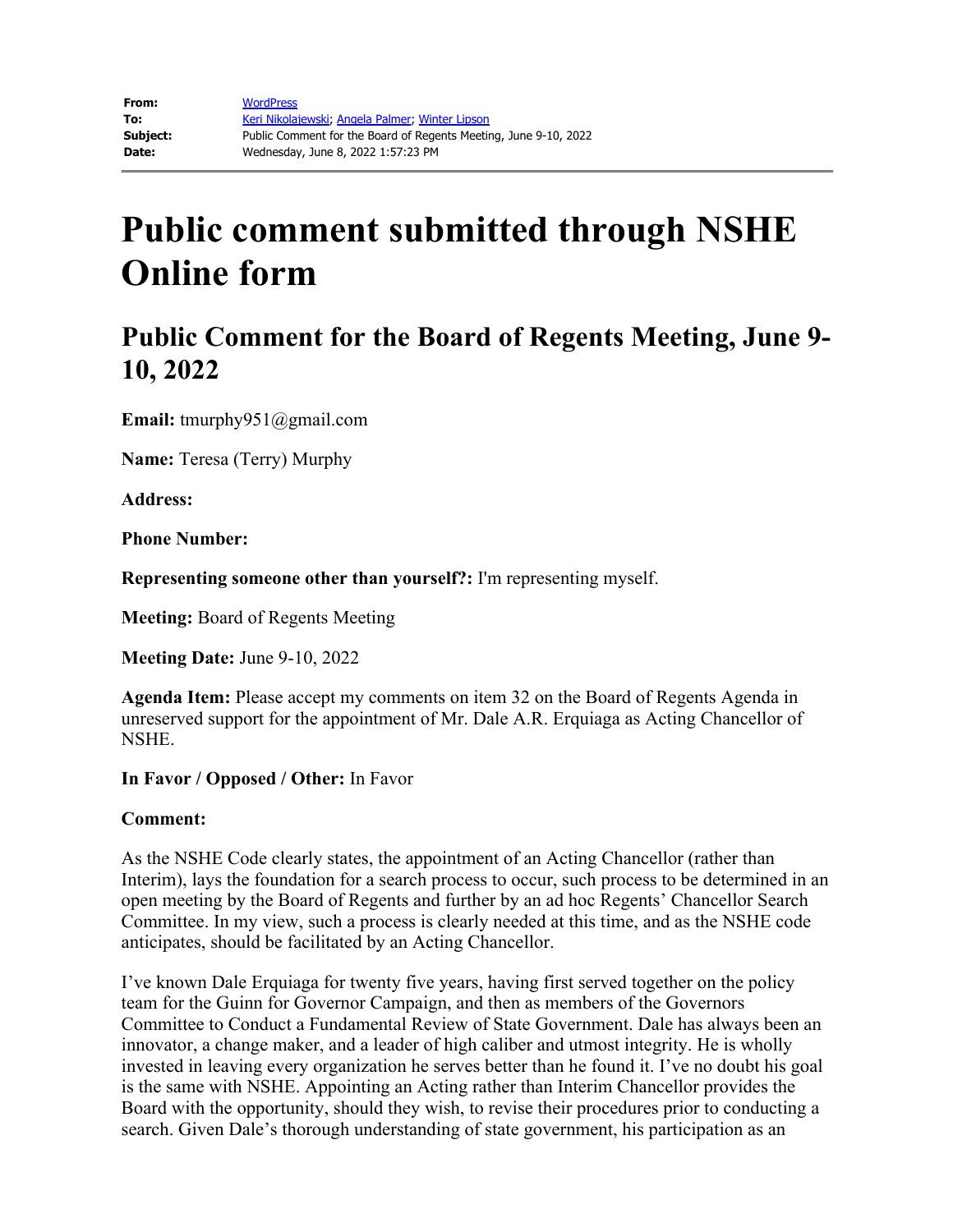advisor in shaping the higher education funding formula as well as having served as Nevada's Superintendent of Education and national director for Communities in Schools makes him well suited to assist the Board as it endeavors to engage in the process of recruiting and selecting a permanent Chancellor.

As a graduate of UNLV (BA, 1989, MA 1991), former instructor and Manager at the UNLV Center for Survey Research, founding member of the College of Liberal Arts Community Advisory Board under Dean James Frey, it is without reservation that I recommend Mr. Erquiaga for the position of Acting Chancellor. I also commend the Board for considering such a wide ranging, open process as they conduct a search for a permanent Chancellor. Given the diversity of our student population, it is my hope that any search be international in scope.

### **Agreed that all the information above is true and accurate**: Yes

--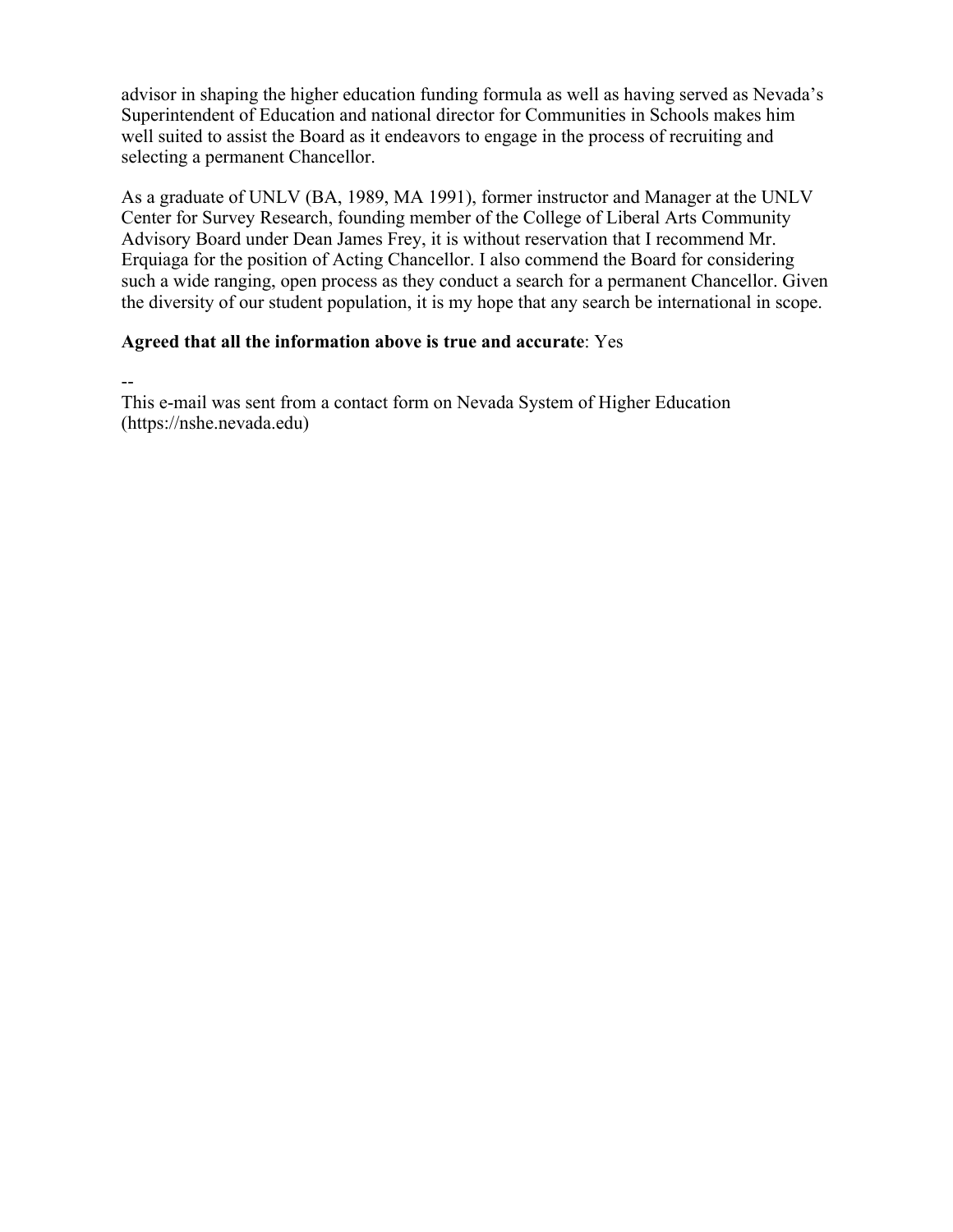## **Public Comment for the Board of Regents Meeting, June 9- 10, 2022**

**Email:** leimer.jason@gmail.com

**Name:** Jason Leimer

**Address:** 

**Phone Number:** 

**Representing someone other than yourself?:**

**Meeting:** Board of Regents Meeting

**Meeting Date:** June 9-10, 2022

**Agenda Item:** Rescind vaccine mandate

**In Favor / Opposed / Other:** No Position stated – Concerned or Neutral

#### **Comment:**

I want to see the nshe rescind the Covid vaccine mandate as these mandates which are illegal have hurt the staff of the universities and colleges and why are we mandating a shot that doesn't work.

### **Agreed that all the information above is true and accurate**: Yes

--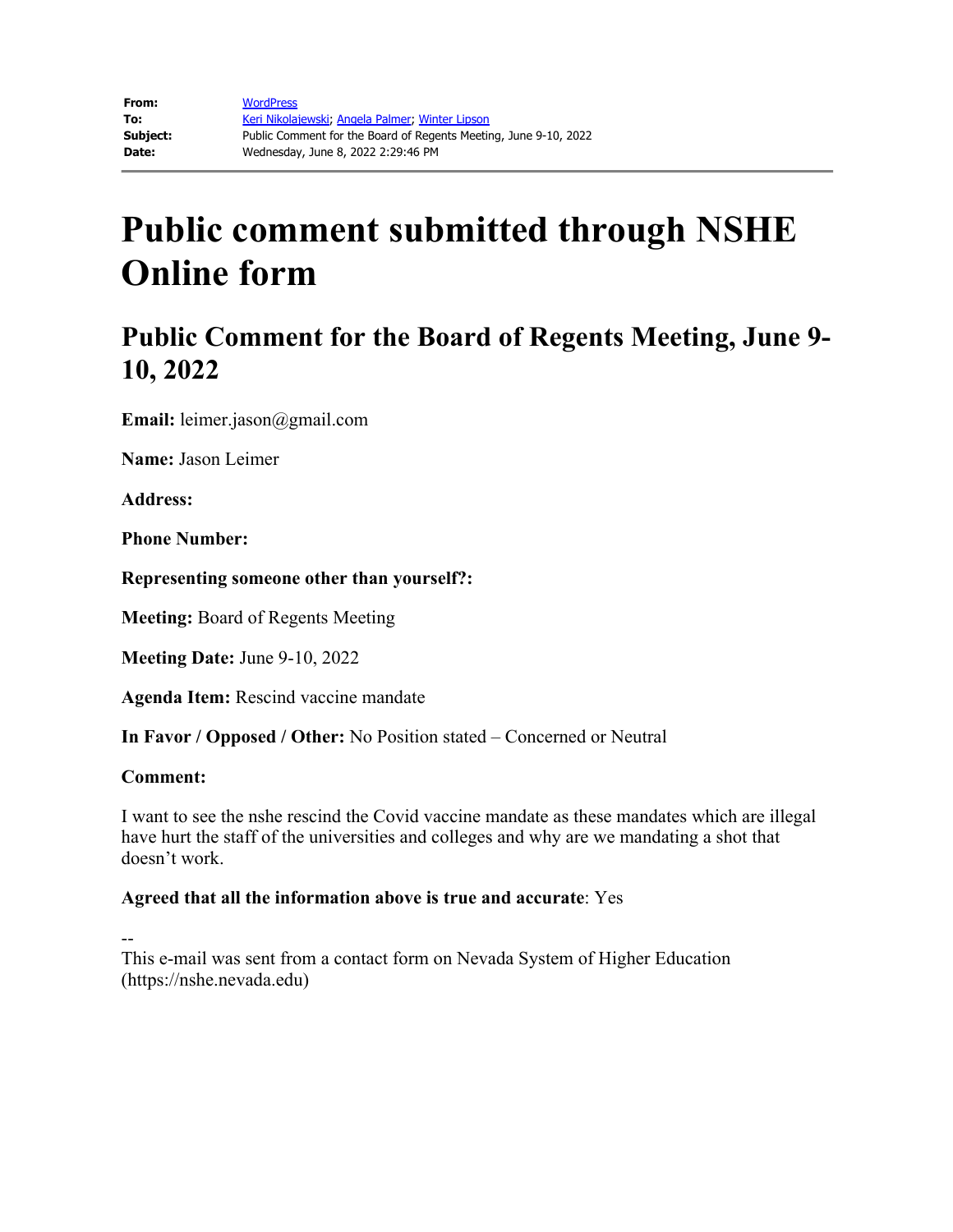## **Public Comment for the Board of Regents Meeting, June 9- 10, 2022**

**Email:** cruzjaime@cox.net

**Name:** Jaime Cruz

**Address:** 

**Phone Number:** 

**Representing someone other than yourself?:**

**Meeting:** Board of Regents Meeting

**Meeting Date:** June 9-10, 2022

**Agenda Item:** Item 32

**In Favor / Opposed / Other:** No Position stated – Concerned or Neutral

#### **Comment:**

--

Since the announcement of the agenda item for a potential appointment of an acting chancellor, there have been many comments around the transparency and/or due diligence of the process for the appointment. I am hoping that the commentary does not take away from the fact that Dale Erquiaga is tremendously qualified for the position and with certainty would do an amazing job. I have had the opportunity to work with Dale in his roles as Nevada's State Superintendent of Education, Governor's Chief Strategy Officer, CEO of Communities in Schools and his current role as Executive Director of the Guinn Center. In every role, Dale has proven to be a fair, inclusive and pragmatic leader that has improved every organization he was a part of. Given the current circumstances, I consider ourselves to be fortunate to have such a qualified Nevadan willing to step up and serve our state again. Please do not allow the process to detract from the obvious leadership qualifications that Dale Erquiaga would bring to this position.

**Agreed that all the information above is true and accurate**: Yes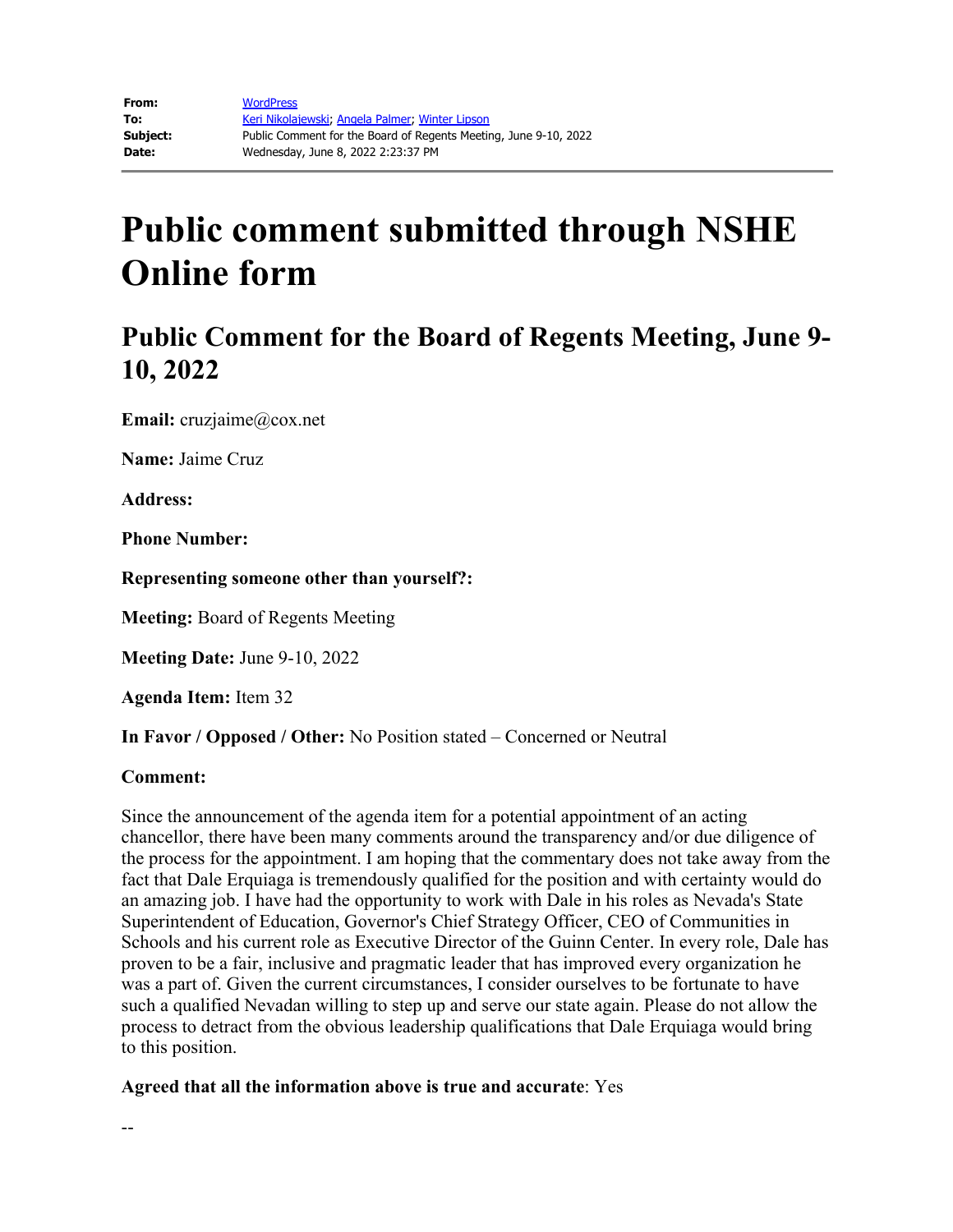## **Public Comment for the Board of Regents Meeting, June 9- 10, 2022**

**Email:** attorneygeneral@asun.unr.edu

**Name:** Jakob Schein

**Address:** 

**Phone Number:** 

**Representing someone other than yourself?:** Myself

**Meeting:** Board of Regents Meeting

**Meeting Date:** June 9-10, 2022

**Agenda Item:** Cooperative extension

**In Favor / Opposed / Other:** In Favor

### **Comment:**

Hello- my name is Jakob schein, I currently attend unr and I am a food insecure student. I utilize unrs programs like pack provisions to get food, but this program would further assist my conditions. I would encourage the BOR to continue looking into programs to fight food insecurity.

### **Agreed that all the information above is true and accurate**: Yes

--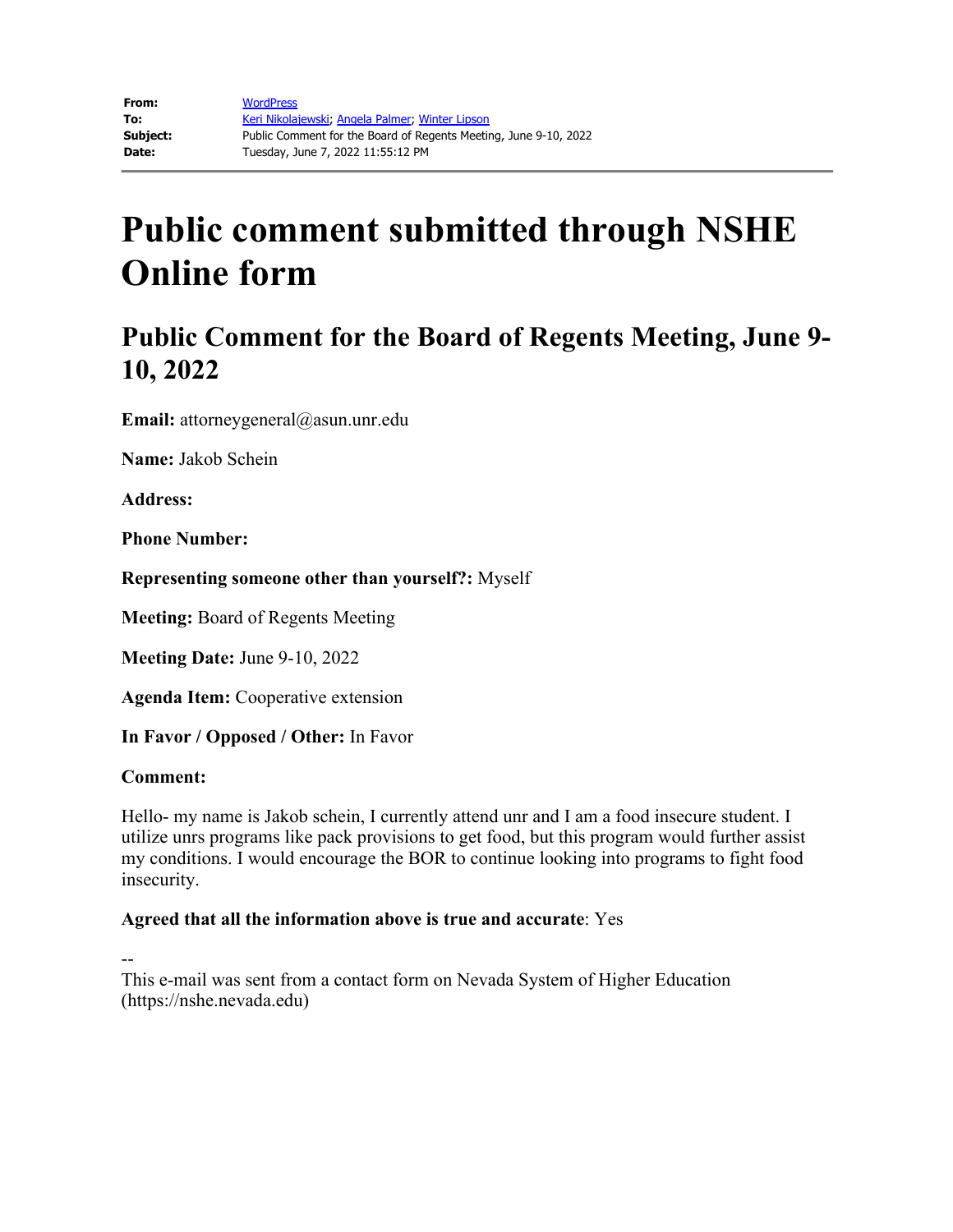## **Public Comment for the Board of Regents Meeting, June 9- 10, 2022**

**Email:** dana.jean.rider@gmail.com

**Name:** Dana Rider

**Address:**

**Phone Number:**

**Representing someone other than yourself?:**

**Meeting:** Board of Regents Meeting

**Meeting Date:** June 9-10, 2022

**Agenda Item:** Graduate stipend increases

**In Favor / Opposed / Other:** In Favor

### **Comment:**

My name is Dana Rider and I am a graduate student and graduate teaching assistant at UNR in the Department of English. I have just finished my first year of the three-year MFA program after moving to Reno from the midwest. I'm writing to speak about item 15, the biennial operating budget. I urge the Regents to prioritize stipend increases for graduate assistants statewide in their biennial budget request. Grad students often come from places other than Nevada, myself included, which lands us in a place especially vulnerable to this truly aggressive rental market and significantly increasing costs of living. A stipend increase will help us combat those pressures, which in turn will allow us to be the stellar students and teachers that were admitted to the school. A stipend increase is an investment in the reputation and success of all UNR's graduate programs.

### **Agreed that all the information above is true and accurate**: Yes

--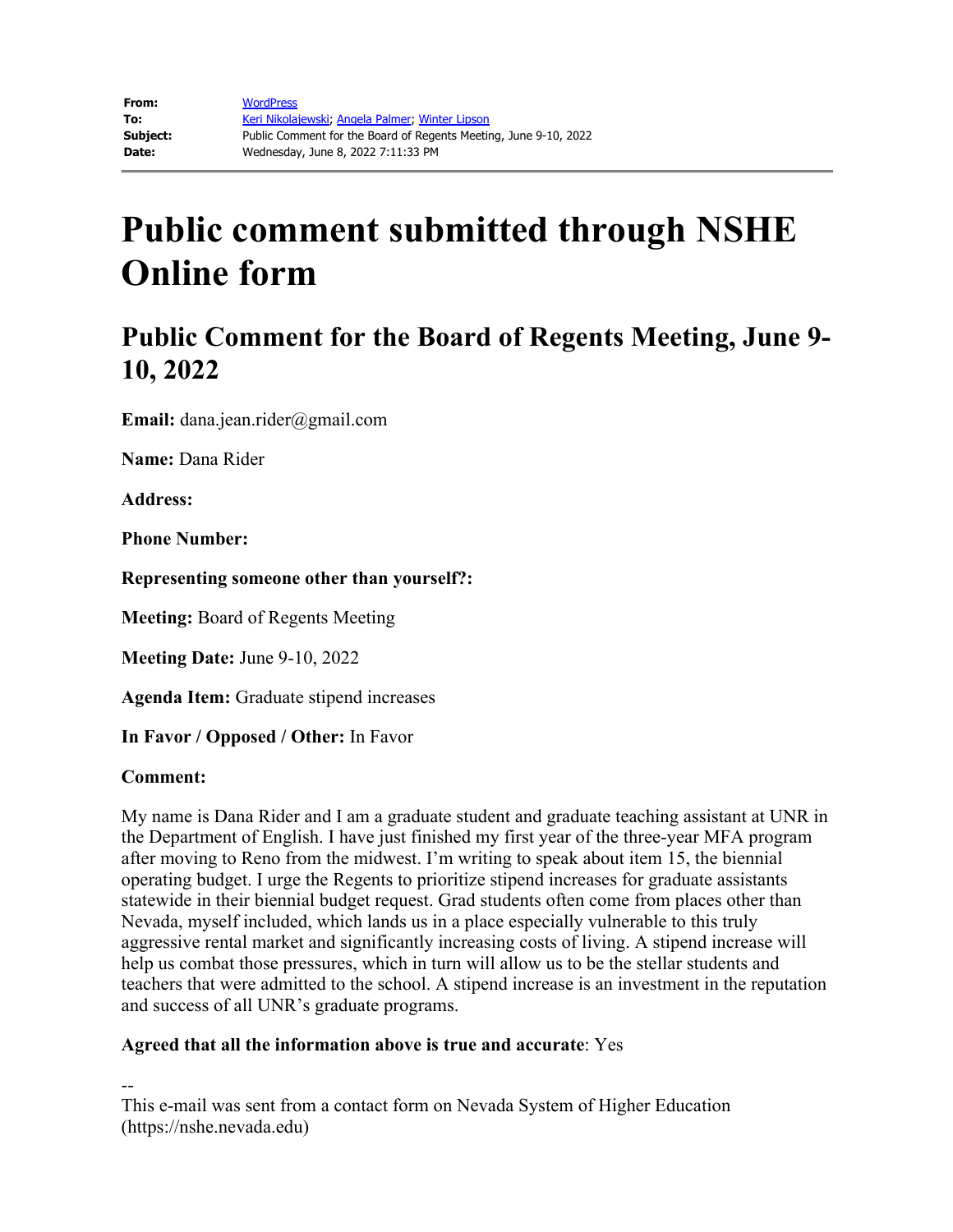## **Public Comment for the Board of Regents Meeting, June 9- 10, 2022**

**Email:** mblane@nevada.unr.edu

**Name:** Michael Blane

**Address:** 

**Phone Number:** 

**Representing someone other than yourself?:**

**Meeting:** Board of Regents Meeting

**Meeting Date:** June 9-10, 2022

**Agenda Item:** Item 15

**In Favor / Opposed / Other:** In Favor

### **Comment:**

My name is Michael Blane and I am a graduate student and TA at UNR. I earned my master's degree at unr and now I am in the first year of a PhD program in the math department. I'm here to speak about item 15, the biennial operating budget. I urge the Regents to prioritize stipend increases for graduate assistants statewide in their biennial budget request.

### **Agreed that all the information above is true and accurate**: Yes

--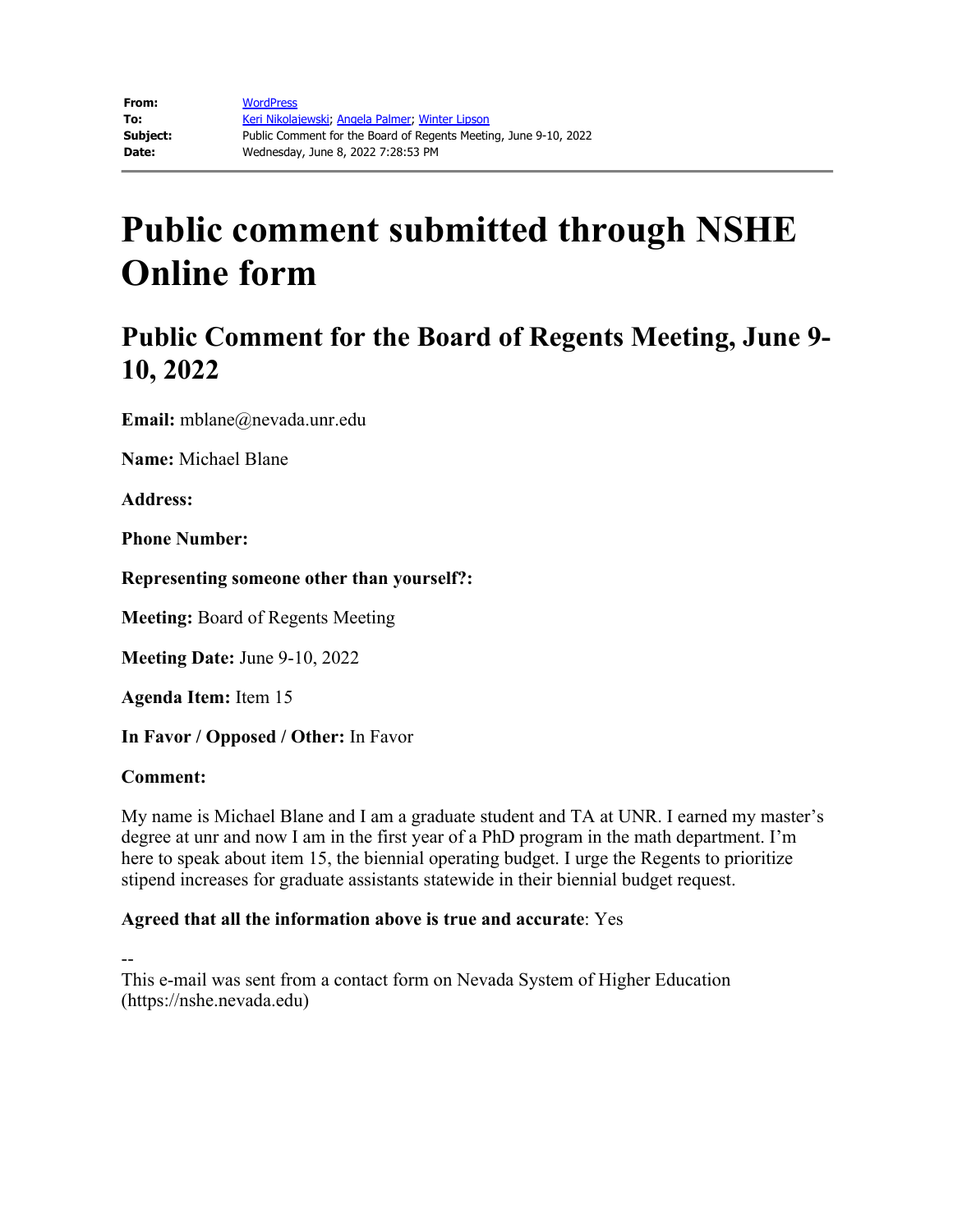## **Public Comment for the Board of Regents Meeting, June 9- 10, 2022**

**Email:** denice.miller@me.com

**Name:** Denice Miller

**Address:**

**Phone Number:**

**Representing someone other than yourself?:**

**Meeting:** Board of Regents Meeting

**Meeting Date:** June 9-10, 2022

**Agenda Item:** 32. APPOINTMENT, ACTING CHANCELLOR

**In Favor / Opposed / Other:** In Favor

### **Comment:**

I write to express my strong support for the appointment of Dale Erquiaga as Acting Chancellor.

I have known Dale for nearly 30 years, beginning when I worked for the Nevada Legislature and he, for the Secretary of State. Over those three decades, we have been colleagues in various professional capacities, in state government and in business, in both the north and the south of this state. I consider him also the finest of friends. Perhaps some would say that, as a friend, I am not qualified to make a recommendation for this professional appointment; yet it is with honor and pride that I do so recommend him. Dale would bring high ethical standards, critical judgment, and wide administrative and policy experience to the role. Moreover, Dale is unsurpassed in his ability to navigate complex organizations, identify problems, and assist in the crafting of solutions.

The Regents would do well to approve Dale's appointment as Acting Chancellor. NSHE – and most importantly, the students of Nevada – would benefit immeasurably from his service at this critical point in time, during which Regents will consider who should be made permanent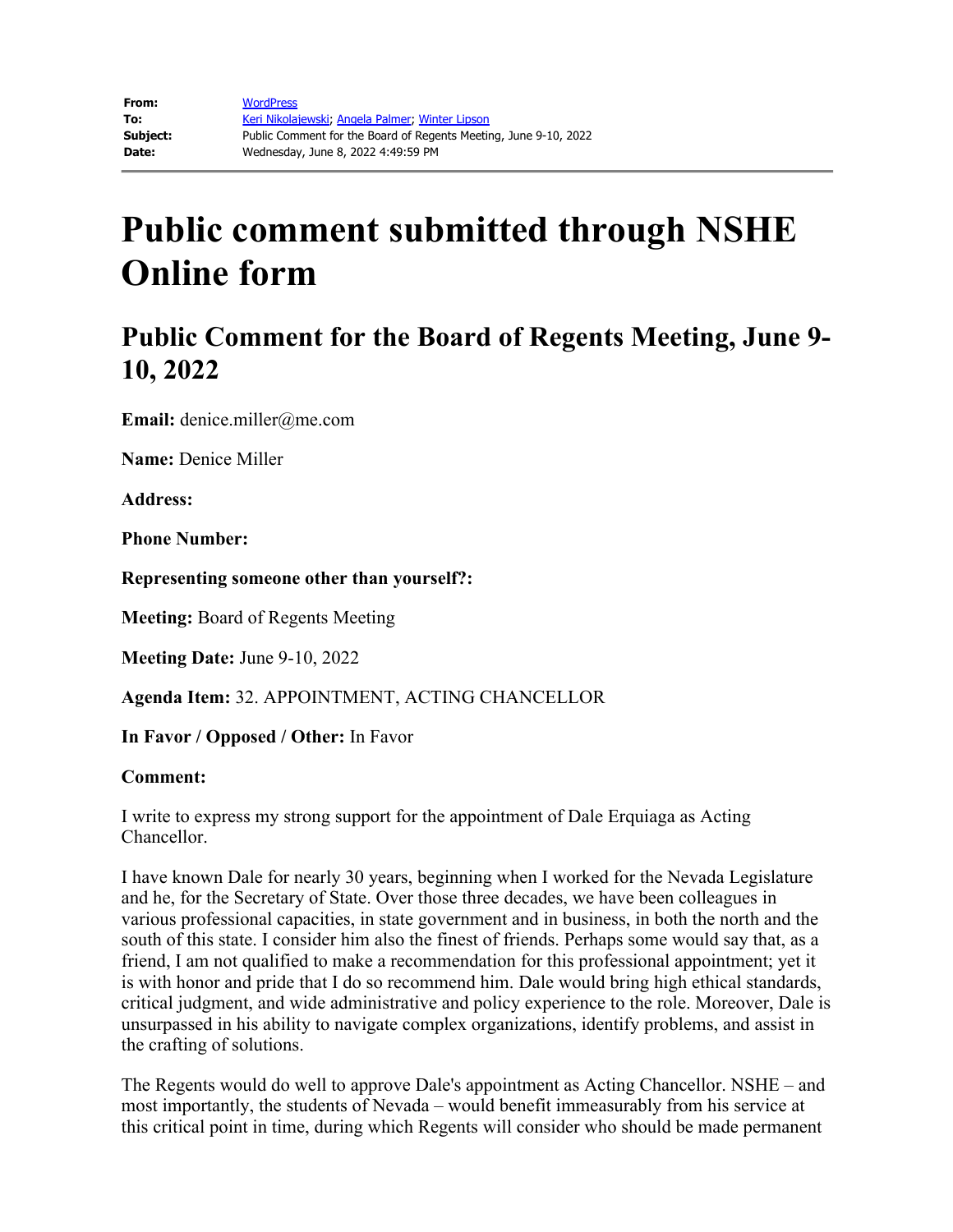chancellor.

Many years ago, Dale Erquiaga made the choice to be a public servant. He has returned to that responsibility more than once. More than anyone I have ever known, Dale understands and respects the trust that the public places in those who serve them. This state, his home state, should hope that he has the opportunity to undertake such a role one last time.

### **Agreed that all the information above is true and accurate**: Yes

--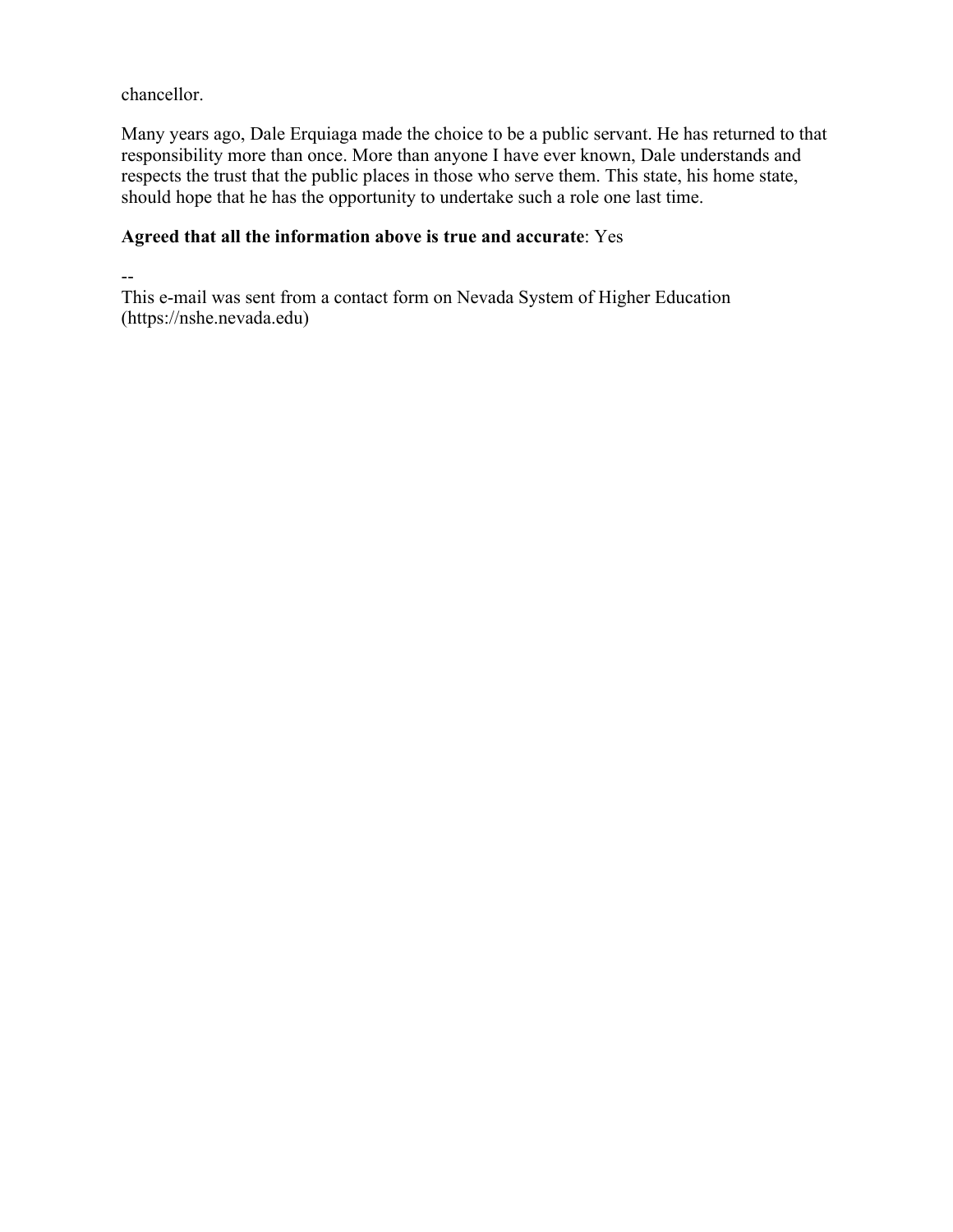## **Public Comment for the Board of Regents Meeting, June 9- 10, 2022**

**Email:** adiethelm@unr.edu

**Name:** Aramee Diethelm

**Address:** 

**Phone Number:** 

**Representing someone other than yourself?:**

**Meeting:** Board of Regents Meeting

**Meeting Date:** June 9-10, 2022

**Agenda Item:** Public Comment

**In Favor / Opposed / Other:** No Position stated – Concerned or Neutral

#### **Comment:**

As noted in a recent article in the prestigious journal Nature, wages for PhD students in the biological sciences at almost every institution and department in the United States do not cover the basic cost of living. Those of us in the Ecology Evolution and Conservation Biology (EECB) graduate program are struggling with inflation and rising costs of rent. Earning less than a living wage increases student stress, decreases the the quality of teaching that undergraduates receive from graduate TAs, and the impacts the quality of the research that graduate students are doing.

Yet even with the graduate school at UNR, there are inconsistencies across disciplines. Students in the EECB / Biology program are paid less than students in Molecular Biosciences graduate program, for working the same teaching hours. A fair wage across the life sciences program would create more equity and make a place for students from lower socioeconomic groups in the EECB program. The current financial burdens are hitting non-traditional students the hardest.

**Agreed that all the information above is true and accurate**: Yes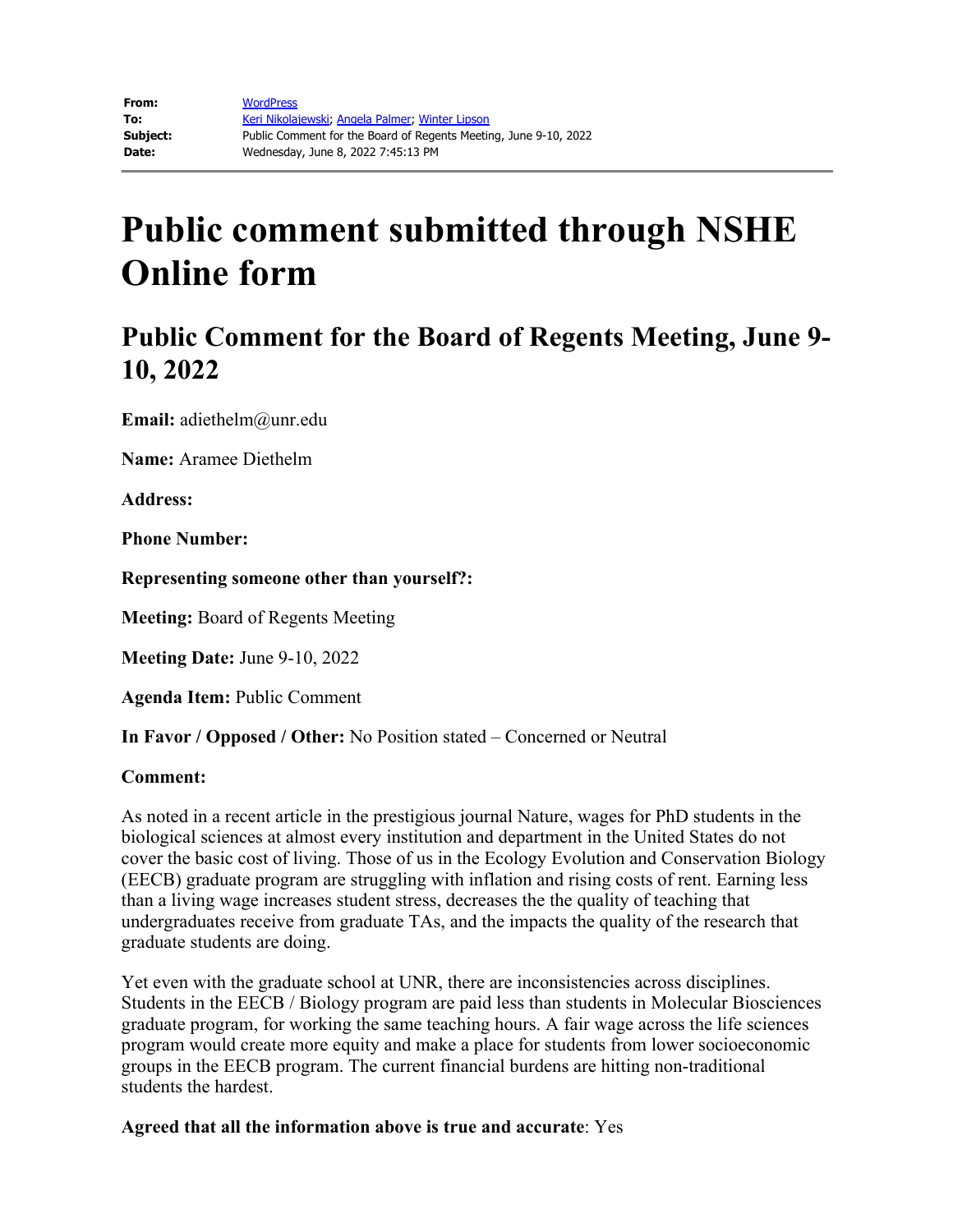## **Public Comment for the Board of Regents Meeting, June 9- 10, 2022**

**Email:** lfrick@nevada.unr.edu

**Name:** Lauren Frick

**Address:**

**Phone Number:**

**Representing someone other than yourself?:**

**Meeting:** Board of Regents Meeting

**Meeting Date:** June 9-10, 2022

**Agenda Item:** Increasing Graduate Assistant Stipends

**In Favor / Opposed / Other:** In Favor

#### **Comment:**

My name is Lauren Frick and I'll be a Master's student and teaching assistant at UNR beginning in the fall of 2022. I am writing today to advocate for an increase in graduate assistant stipends. When I was deciding what graduate program I wanted to attend, UNR was at the top of my list, but I almost didn't accept the offer because of how worried I am about being able to financially support myself throughout my time in the program. Prices of everything continue to go up. Finding reasonably priced housing in Reno is near impossible. Luckily, I will be living in graduate student housing, but the cost of rent has increased from last year. The cost of a parking pass is increasing for the 2022-2023 school year. More than half of my stipend will be spent on these two things alone, which doesn't leave me much room for additional fees and costs that I will incur, like books and gas and groceries. If these necessary costs are increasing, it only makes sense that graduate assistant stipends will increase as well.

While I am very appreciative of the fact that I am able to attend a funded program, I will be quite frank when I say that the graduate student stipend offered by UNR is not competitive with what other public institutions are offering. If UNR wants to continue to attract students to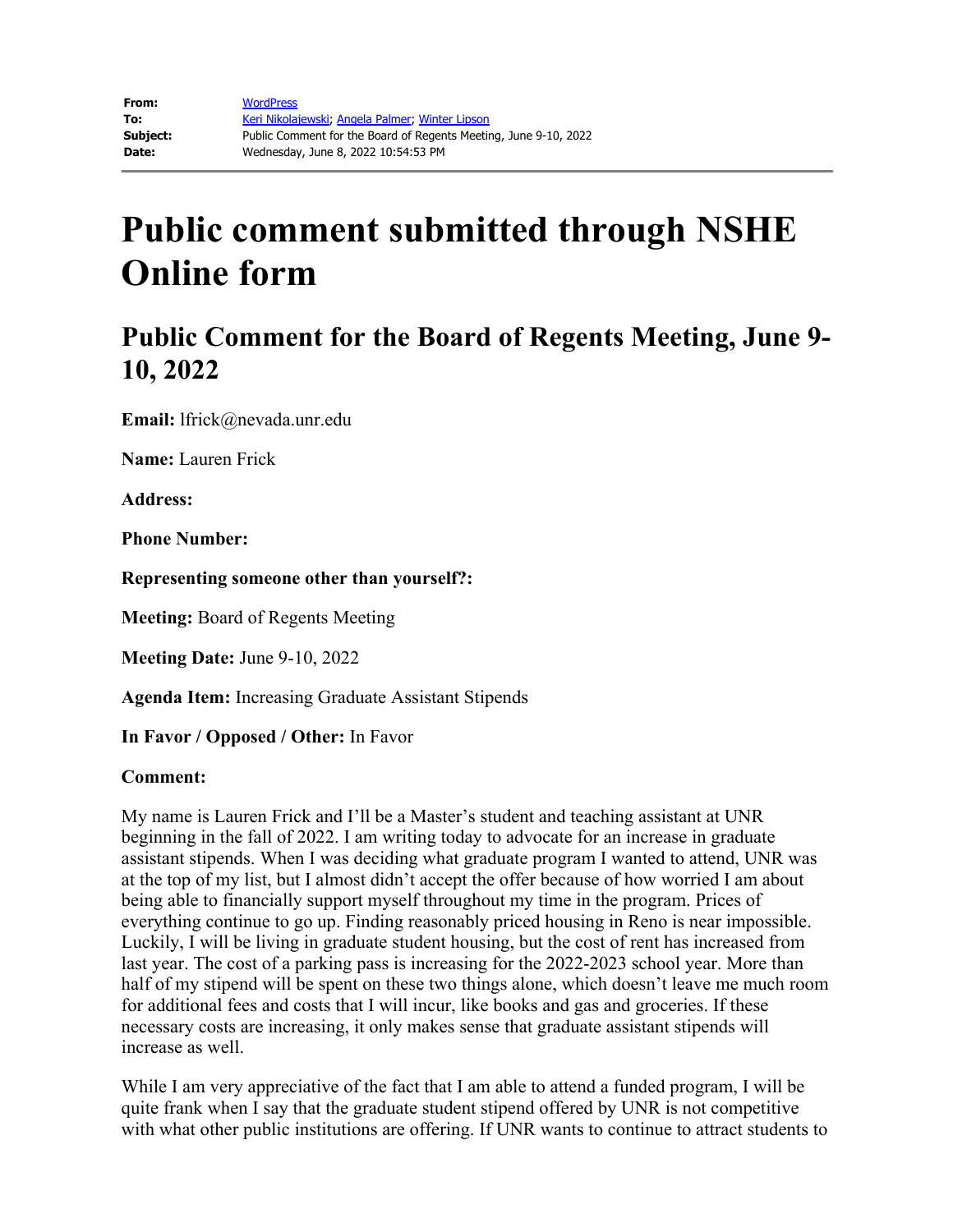its graduate programs and continue the work of an R1 institution, then the stipend needs to be on par with what other institutions are offering. Graduate students do research for the university and teach classes at the university, and we can't do a good job if we're worried about whether or not we'll be able to afford groceries this week or if we'll be able to pay rent next month.

Thank you for your time and consideration of this very important issue.

### **Agreed that all the information above is true and accurate**: Yes

--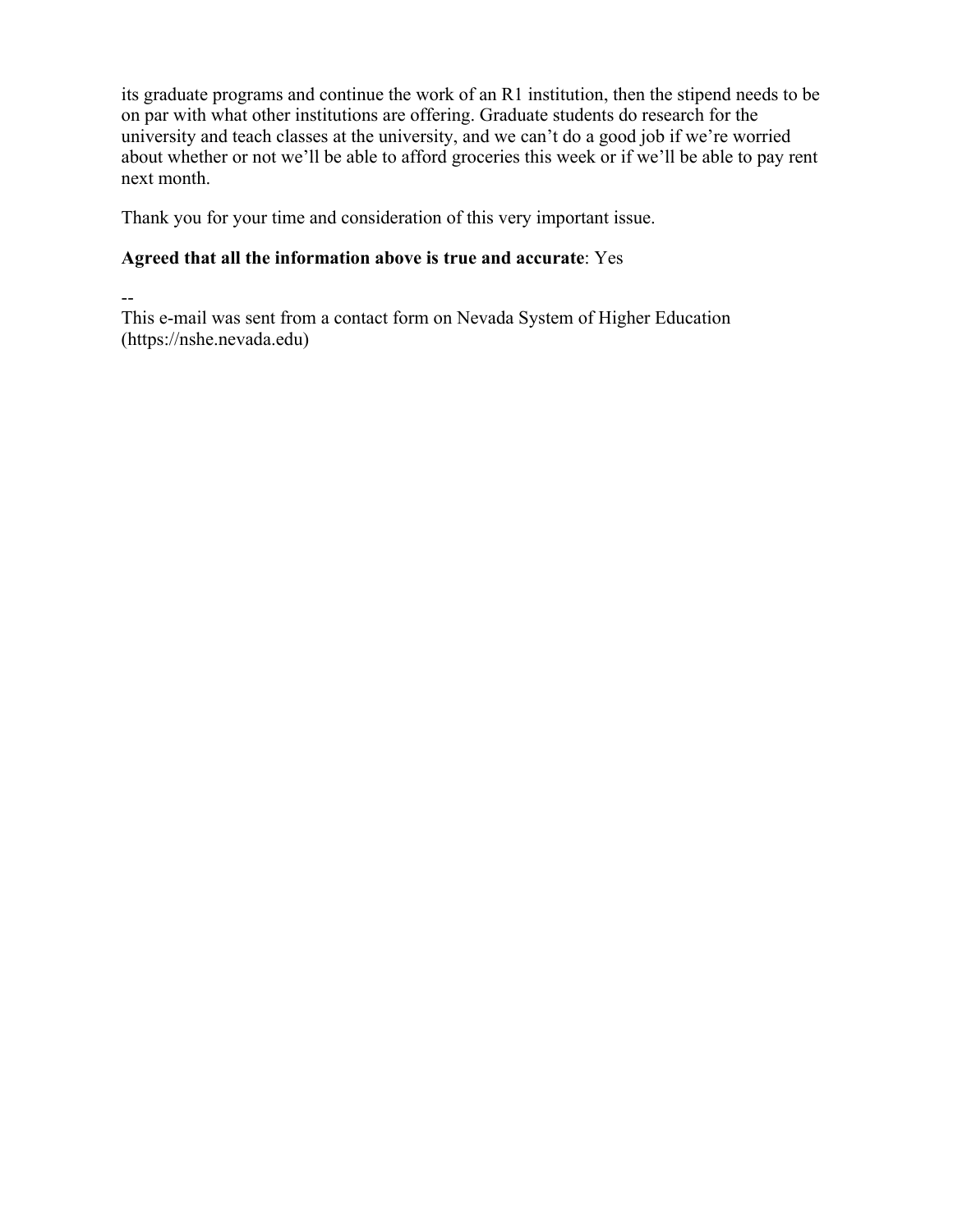## **Public Comment for the Board of Regents Meeting, June 9- 10, 2022**

**Email:** akhandaker@nevada.unr.edu

**Name:** Afsana Mim Khandaker

**Address:** 

**Phone Number:** 

**Representing someone other than yourself?:**

**Meeting:** Board of Regents Meeting

**Meeting Date:** June 9-10, 2022

**Agenda Item:** Please increase the salary of graduate students

**In Favor / Opposed / Other:** In Favor

**Comment:**

Please increase the salary of graduate students

### **Agreed that all the information above is true and accurate**: Yes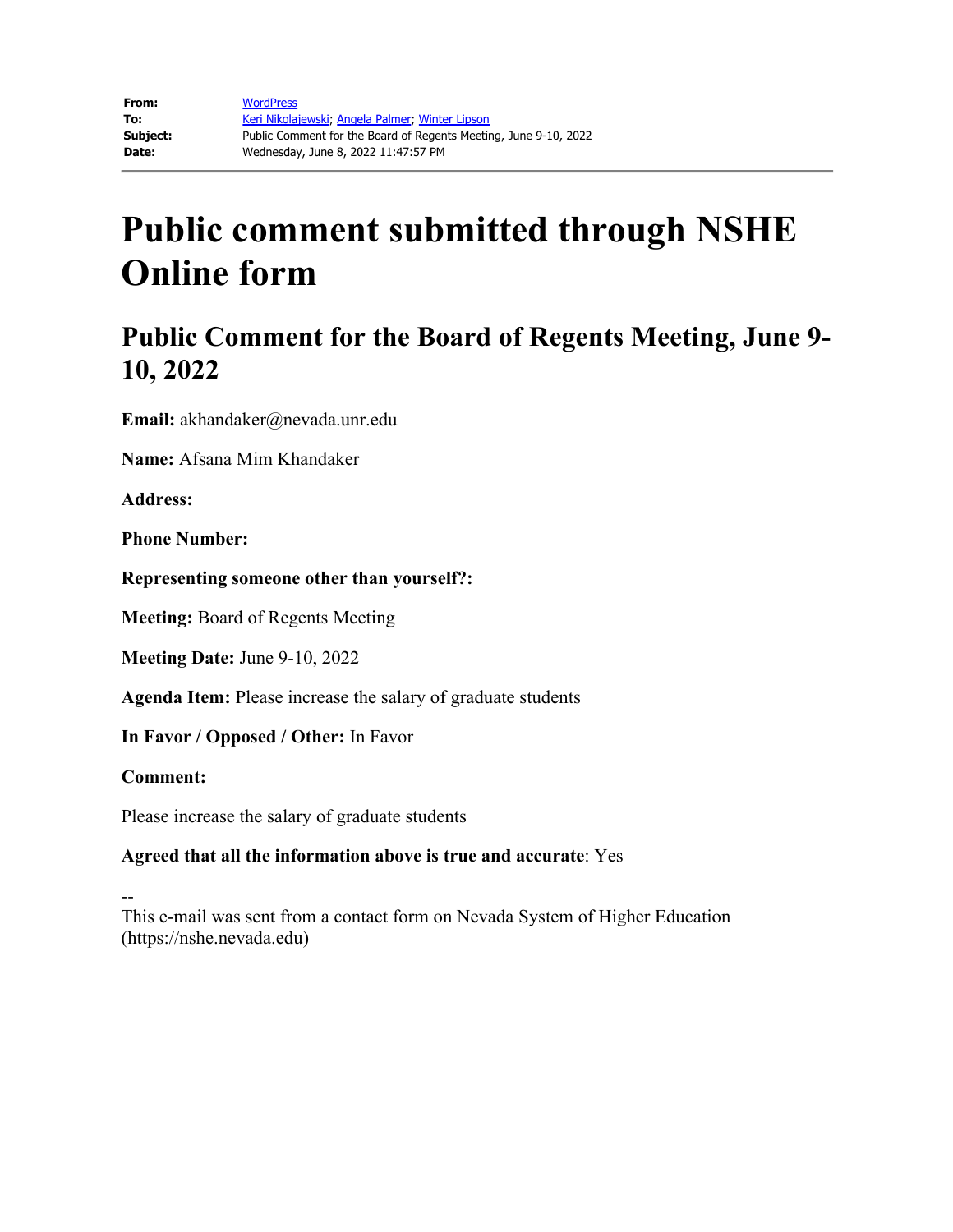## **Public Comment for the Board of Regents Meeting, June 9- 10, 2022**

**Email:** keithaweaver1@me.com

**Name:** Keith

**Address:** Weaver

**Phone Number:** 

**Representing someone other than yourself?:**

**Meeting:** Board of Regents Meeting

**Meeting Date:** June 9-10, 2022

**Agenda Item:** Dale Erquiaga for Chancellor

**In Favor / Opposed / Other:** In Favor

### **Comment:**

Dale Erquiaga seems like the perfect fit for Acting Chancellor. He has a proven commitment to education at all levels and is committed consensus builder.

### **Agreed that all the information above is true and accurate**: Yes

--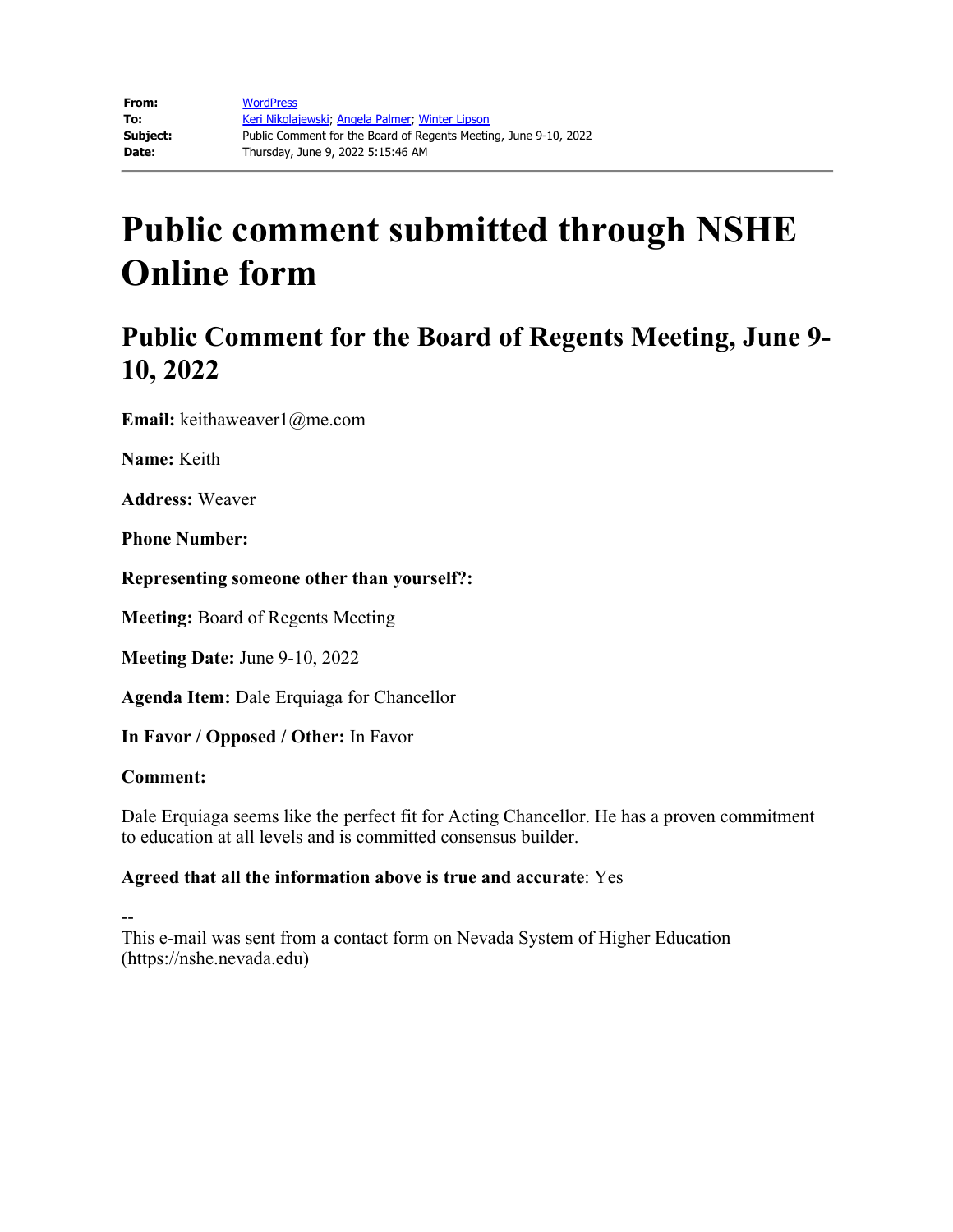## **Public Comment for the Board of Regents Meeting, June 9- 10, 2022**

**Email:** caryndreibelbis@gmail.com

**Name:** Caryn Dreibelbis

**Address:**

**Phone Number:** 

**Representing someone other than yourself?:**

**Meeting:** Board of Regents Meeting

**Meeting Date:** June 9-10, 2022

**Agenda Item:** Item 15

**In Favor / Opposed / Other:** In Favor

#### **Comment:**

My name is Caryn Dreibelbis and I am a graduate student and TA at UNR in the MFA program . I'm here to speak about item 15, the biennial operating budget. I urge the Regents to prioritize stipend increases for graduate assistants statewide in their biennial budget request. Although I am very fortunate and have a spouse working full time (in addition to the side job I work that contractually we are not supposed to have — I imagine, and hope, that I would not be terminated for this admission as it is an earnest attempt to explain the choices that must be made to make the stipend work for my spouse and I ), the stipend has been unlivable for my friends that are not similarly situated. Due to the financial pressure as well as workload outside of their course work, many students who would have been otherwise successful in my program have left. It may not have been the sole cause of their departure, but it was a chief cause. Previously, the stipend was too low for the Reno housing market, but now students are facing inflation that is likely here to stay. The combination of these two factors makes the situation untenable — it is past time to act. I am deeply grateful for my stipend, my education, and for the opportunity to develop my teaching resume/educate students, but my gratefulness does not prevent me from seeing our labor is undercompensated. The University will not be able to retain talent if responsible, fair, and ethical decisions are not proactively made now.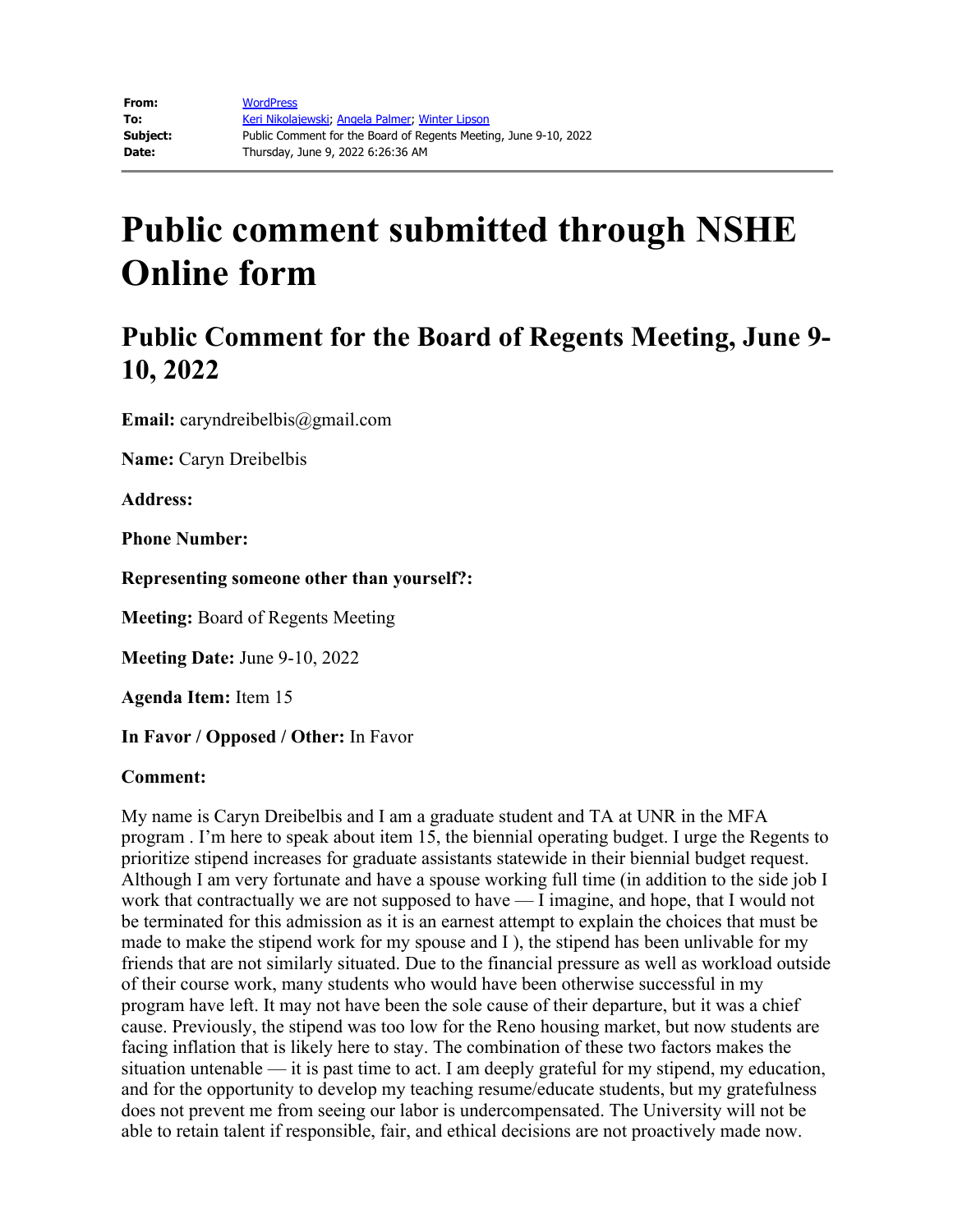Who could blame a student for leaving if they know staying will not further their health, safety, or opportunity to be successful? Churning the bottom is rarely an effective operational strategy (though it seems to be rampantly popular).

Best,

Caryn Dreibelbis Nevada Graduate Student Workers

### **Agreed that all the information above is true and accurate**: Yes

--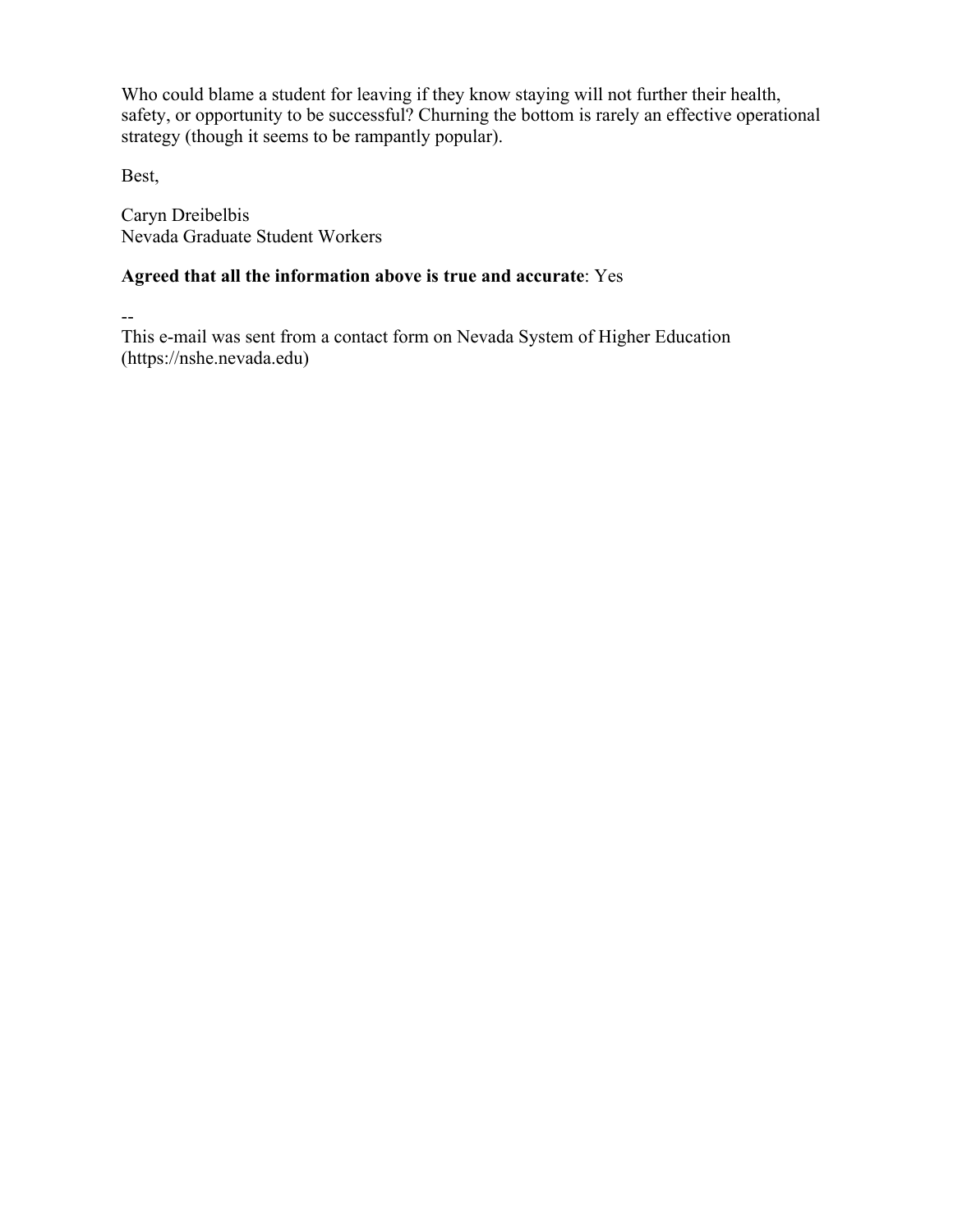## **Public Comment for the Board of Regents Meeting, June 9- 10, 2022**

**Email:** ljprescott@gmail.com

**Name:** Leah Prescott

**Address:** 

**Phone Number:** 

**Representing someone other than yourself?:**

**Meeting:** Board of Regents Meeting

**Meeting Date:** June 9-10, 2022

**Agenda Item:** Item 15

**In Favor / Opposed / Other:** No Position stated – Concerned or Neutral

### **Comment:**

My name is Leah Prescott and I am a graduate assistant at UNR. I'm here to speak about item 15, the biennial operating budget. I urge the Regents to prioritize stipend increases for graduate assistants statewide in their biennial budget request. With rising housing costs and inflation, current stipends are not enough for students and excludes a lot of potential new students from attending and producing research here due to economic barriers.

### **Agreed that all the information above is true and accurate**: Yes

--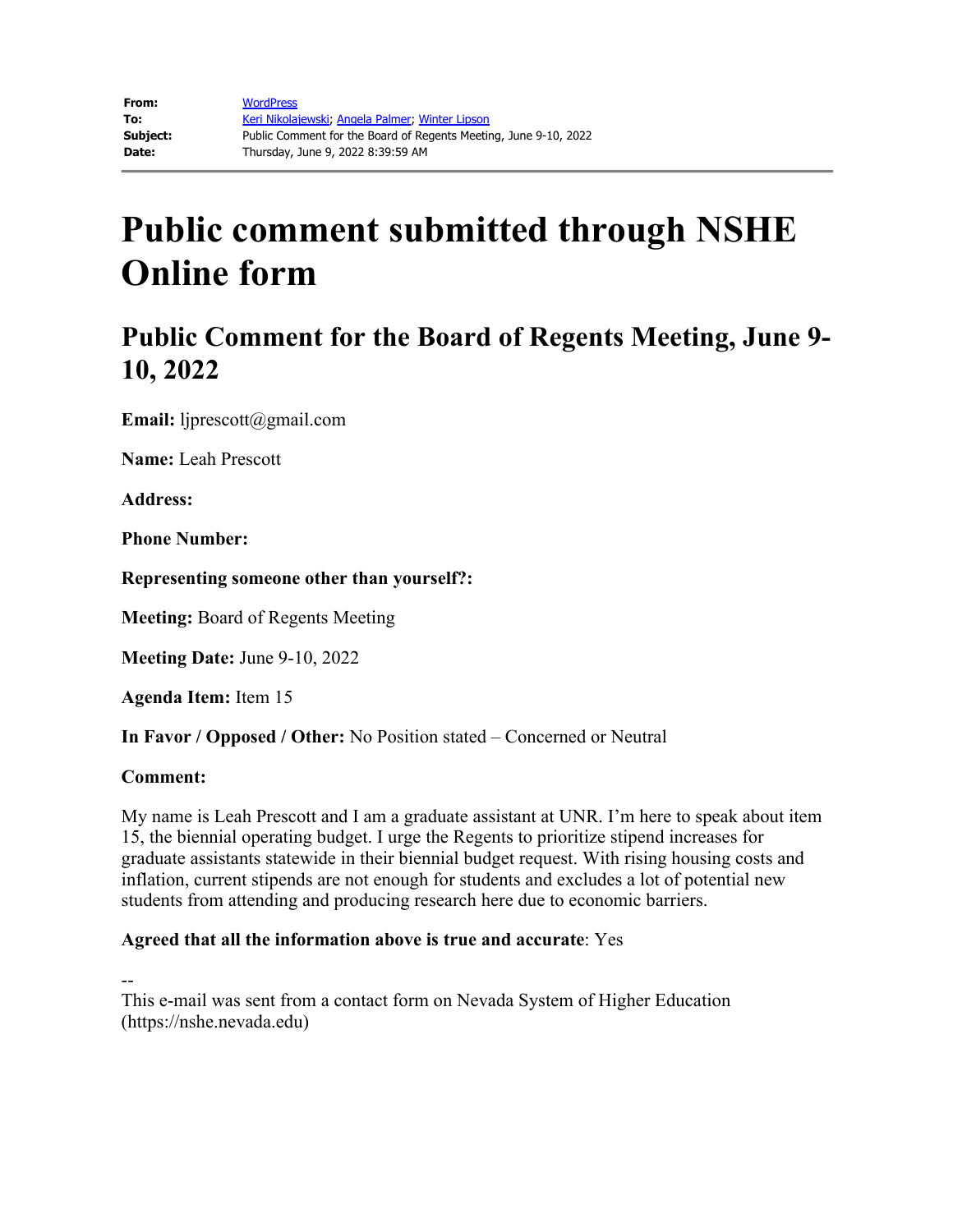## **Public Comment for the Board of Regents Meeting, June 9- 10, 2022**

**Email:** cadkins@unr.edu

**Name:** Casey Adkins

**Address:**

**Phone Number:**

**Representing someone other than yourself?:**

**Meeting:** Board of Regents Meeting

**Meeting Date:** June 9-10, 2022

**Agenda Item:** Item 15

**In Favor / Opposed / Other:** In Favor

#### **Comment:**

I am writing to ask you to increase the graduate assistant stipend at UNR. I am a PhD student in the EECB program, where I have been worked as a graduate research assistant and teaching assistant. During my time at UNR, I have consistently heard the phrase "graduate students are the backbone of the university" which is a nice compliment but often feels empty when we are not compensated accordingly.

I understand and value that part of the perk of working as a graduate assistant is the tuition waiver, but I cannot pay my bills with or eat credit hours. Additionally, the student fees associated with those credits, which students are responsible for paying, have increased while our stipends have not. Depending on the number of credits taken a year, paying those student fees can be 8-10% of our annual salary.

Please read the recent publication in Nature "PhD students face cash crisis with wages that don't cover living cost" written by Chris Woolston. The exploitation of graduate workers is not isolated to UNR, as it is a national problem almost all public universities in the US are a part of. I am asking you to be a part of the solution by raising stipends to reflect our expertise,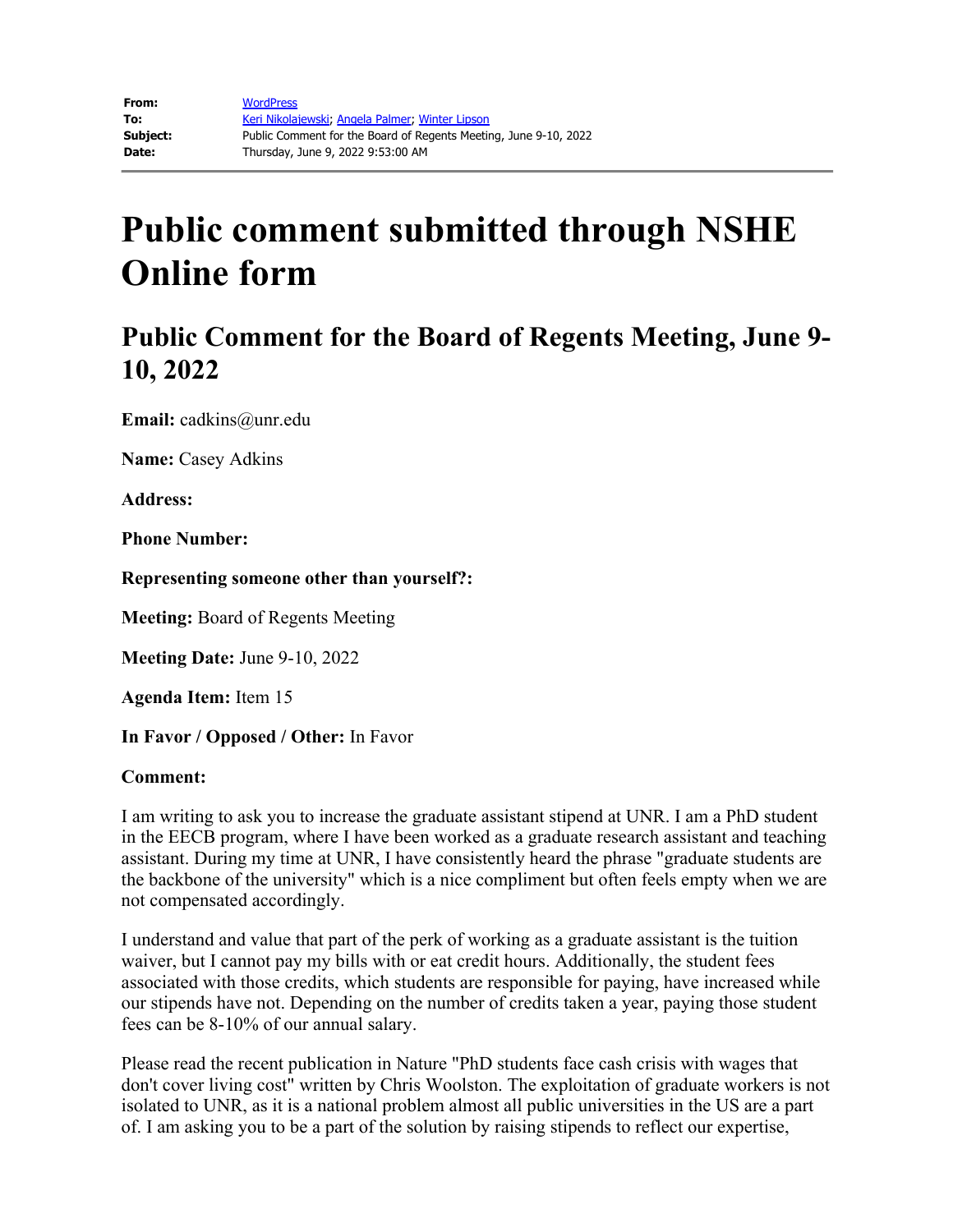value, and the increasing living cost. Thank you for your time and consideration.

### **Agreed that all the information above is true and accurate**: Yes

--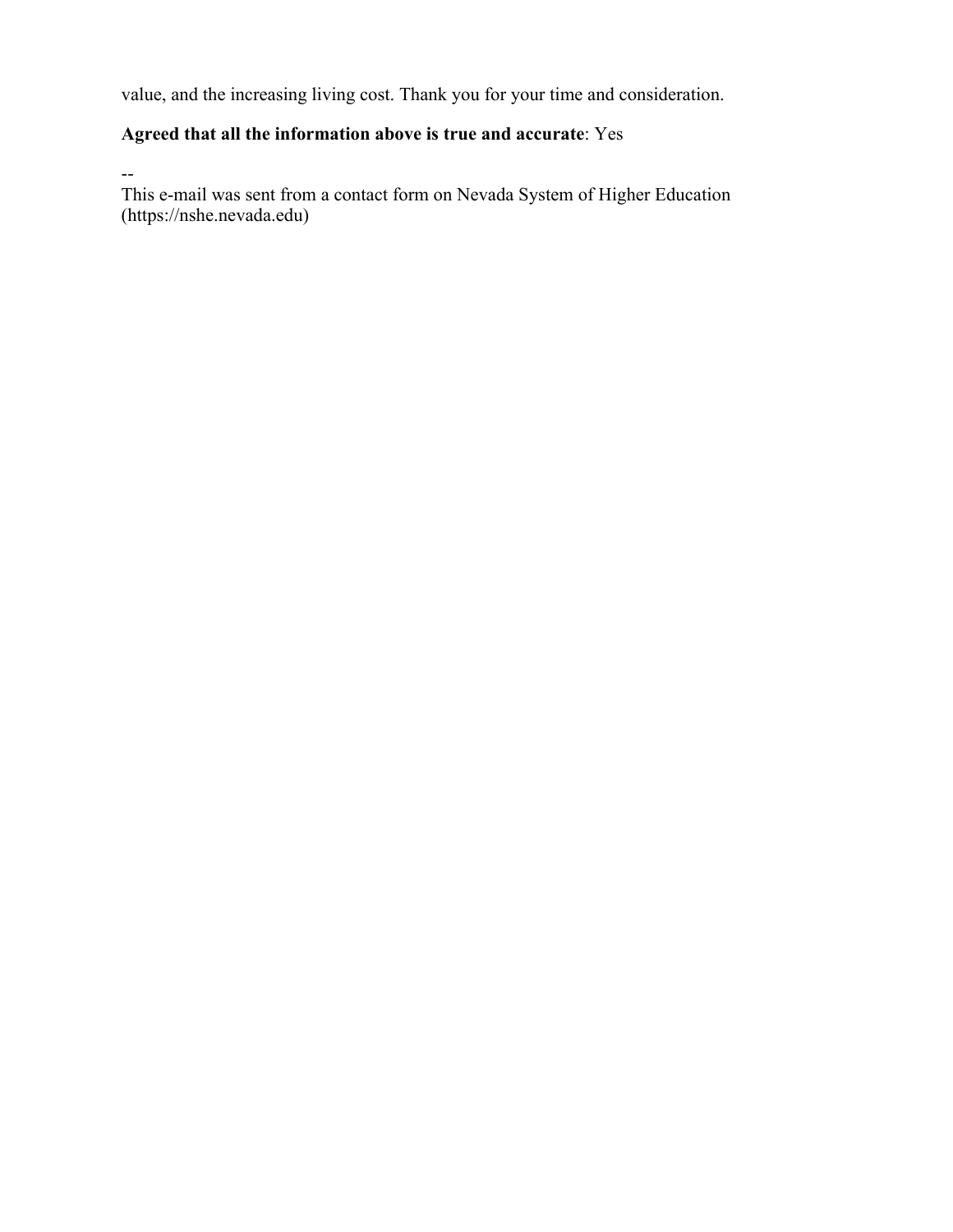## **Public Comment for the Board of Regents Meeting, June 9- 10, 2022**

**Email:** morganlong@nevada.unr.edu

**Name:** Morgan Long

**Address:** 

**Phone Number:** 

**Representing someone other than yourself?:**

**Meeting:** Board of Regents Meeting

**Meeting Date:** June 9-10, 2022

**Agenda Item:** Agenda Item 15. – 2023 – 2025 Biennial Operating Budget Request for the 2023 Legislative Session: Student Concerns: Increasing Graduate Assistant (GA) Stipends & State Funded GA Positions

**In Favor / Opposed / Other:** In Favor

### **Comment:**

Stipend increases for graduate students is an issue that affects every person affiliated with the University of Nevada system. Graduate students teach, carry out research, publish papers that bring attention to the university, and contribute in innumerable ways to the community here. We deserve to be compensated fairly and with a living wage for all that we do.

At this university, students struggle with burnout and stress at high rates; and financial insecurity is one of the causes of that stress. In Reno, average rent is steadily increasing; forcing students to live in sub-optimal housing situations or work additional jobs which takes time and energy away from their responsibilities at the university, just in order to afford housing. Based on a Living Wage Calculator created by MIT: the required annual wage for one adult in Reno is \$33,398 before taxes; which is well below the \$19,000 that the highest earning graduate students currently receive for a ten month assistantship. Additionally, every semester students are required to pay additional fees; and what I have owed personally have ranged from \$700 to \$900 per semester, which means that students are paying 10% of their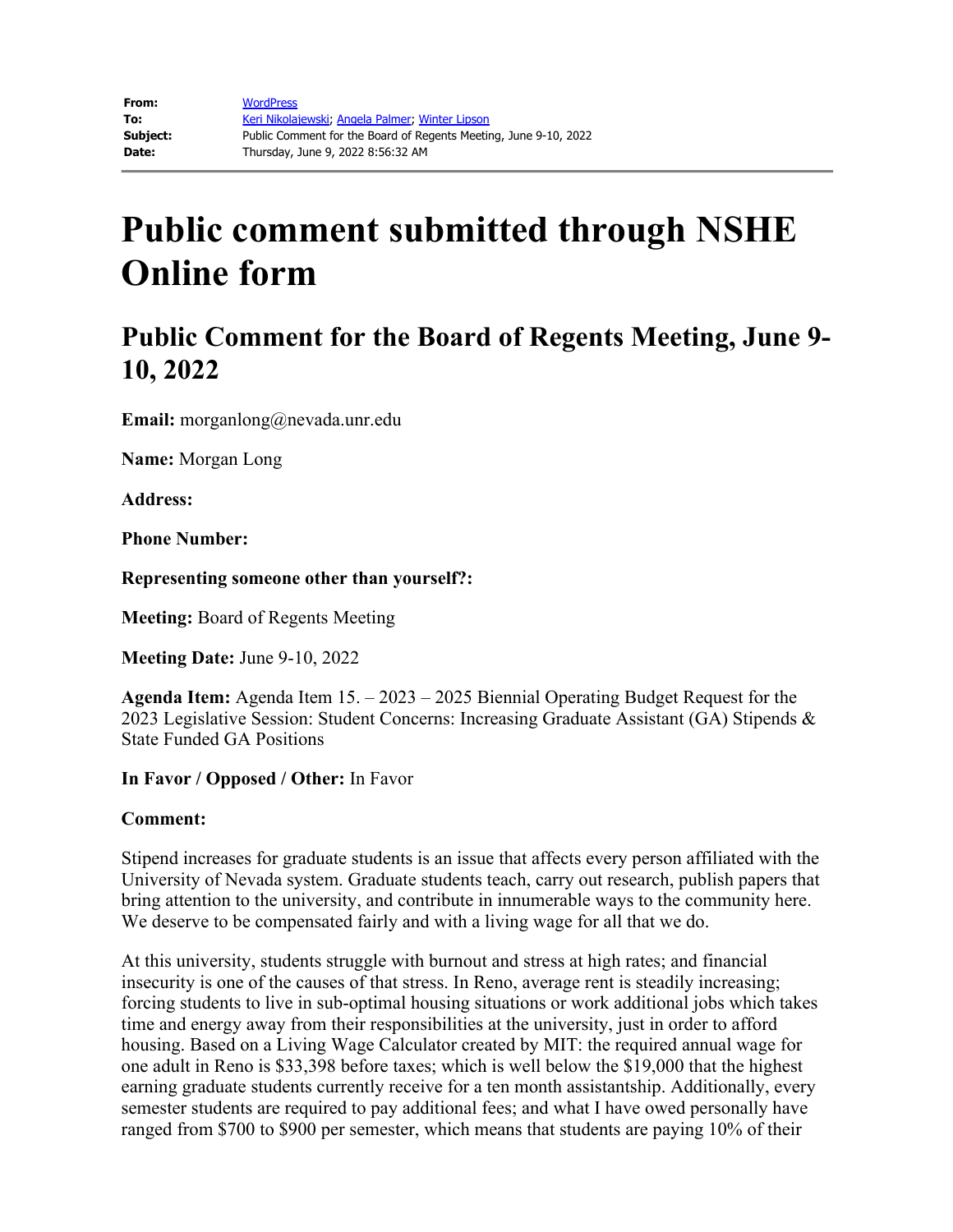annual income in fees each year.

Insufficient pay not only greatly impacts current students, but also impacts recruitment of new graduate students to the university. With the current stipends, it is very difficult to come into graduate school without money saved. This then becomes an equity issue, and makes higher education fully inaccessible to those who may not have the ability to save money before entering graduate school. Removing barriers to entry will allow people from a wider spectrum of backgrounds to participate in higher ed.

On behalf of myself and other current students, I strongly urge you to support this legislative ask. A significant and meaningful stipend increase for graduate students is long overdue, and will improve working and living conditions for graduate students.

### **Agreed that all the information above is true and accurate**: Yes

--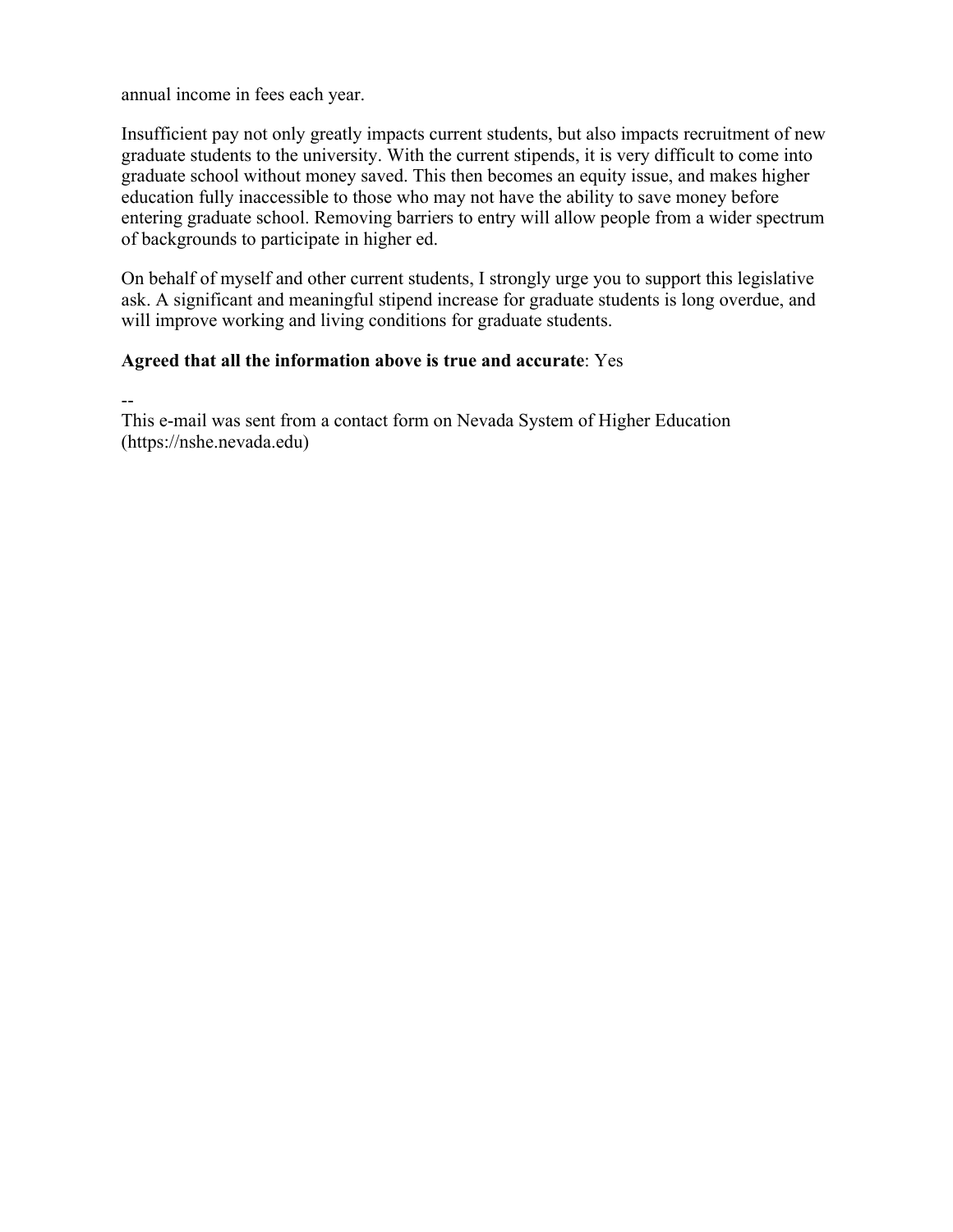## **Public Comment for the Board of Regents Meeting, June 9- 10, 2022**

**Email:** randysmith@unr.edu

**Name:** Randy Smith

**Address:** 

**Phone Number:** 

**Representing someone other than yourself?:**

**Meeting:** Board of Regents Meeting

**Meeting Date:** June 9-10, 2022

**Agenda Item:** Support of Graduate Teaching Assistant Stipend and Grant-in-Aide raise

**In Favor / Opposed / Other:** No Position stated – Concerned or Neutral

#### **Comment:**

As a current graduate student and Graduate Teaching Assistant, the rising costs in Reno, NV have pushed me to seek additional employment outside of my GTA. Because the stipend provided by my GTA does not cover the cost-of-living in Reno, I currently work 55 hours a week, across 4 jobs, while carrying a full-time course load. Because of this, I cannot involve myself in the collegiate life of UNR; I fear these missed opportunities will harm my vocation and professional life in the long run.

Currently, I have a 15-hour GTA; however, because my department may not have the funds, my GTA may drop to 10 hours, thus reducing my stipend below my cost of rent. Currently, a 15- hour GTA provides \$1200 a month, after taxes I bring home \$1089. If dropped to a 10 hour GTA, after taxes I will make less than \$700.

With the cost-of-living reaching Bay Area and LA prices, our GTA benefits being nearly 50% less than that of other Graduate Schools in the nation, NSHE benefiting off the intellectual property of its graduate students, and a lack of COLA increase over the last several years I am hopeful that the Board of Regents will see the needs of graduate students and invest further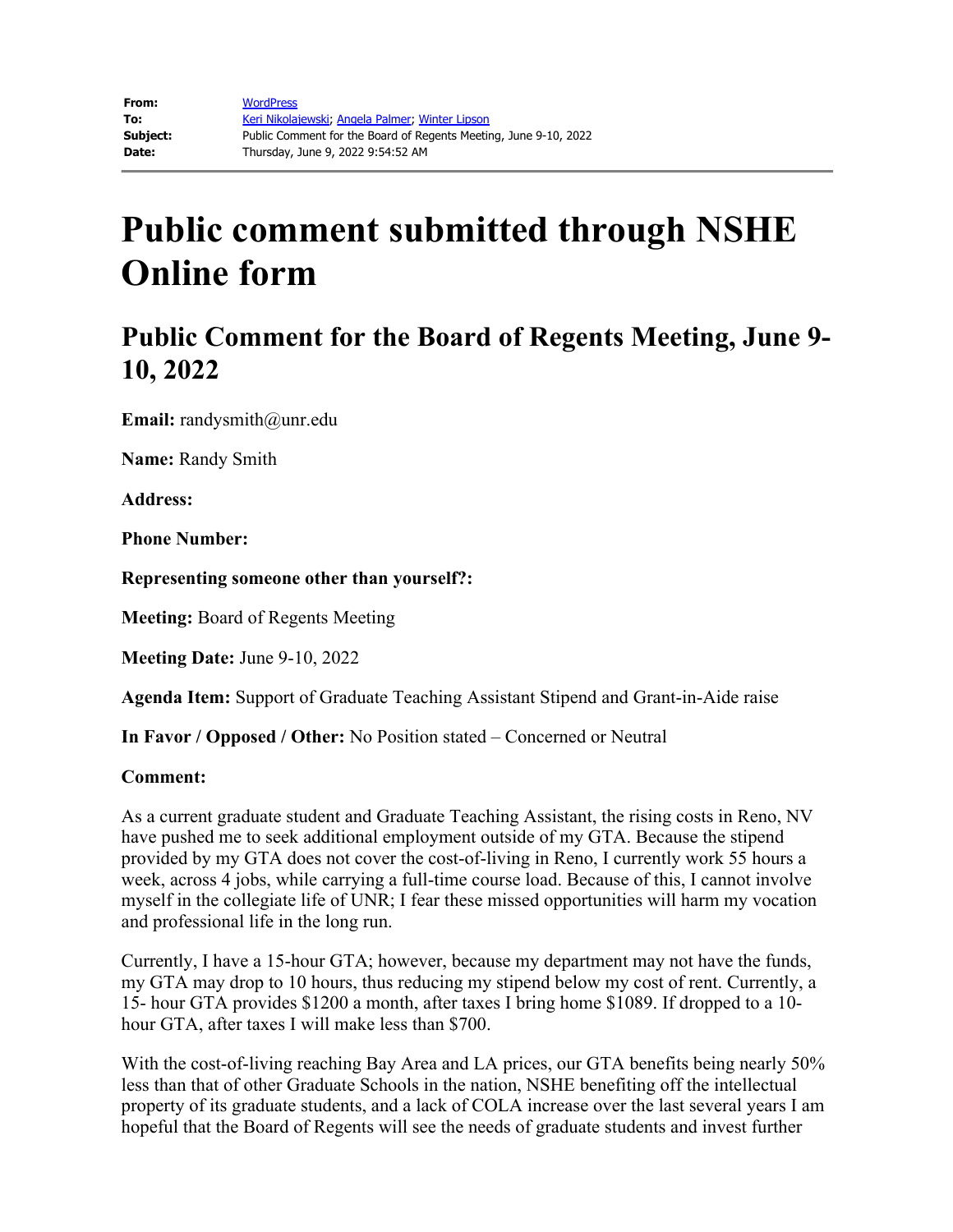into our educational and teaching futures.

Universities across the United States—including UNR—boast of wage increases that graduate students will attain over their lifetime(https://www.unr.edu/liberal-arts/applied-liberalarts/careers); meanwhile, it is expected of graduate students to live in poverty while receiving that education. Graduate Teaching Assistants are discouraged from obtaining additional work (https://www.unr.edu/grad/admissions/funding/assistantships); thus, creating a paradox for all graduate students and their living situation. We simply ask for funding to the extent that we can live without fear of hunger or eviction. Please, invest in us as we have chosen to invest in the Nevada System of Higher Education.

### **Agreed that all the information above is true and accurate**: Yes

--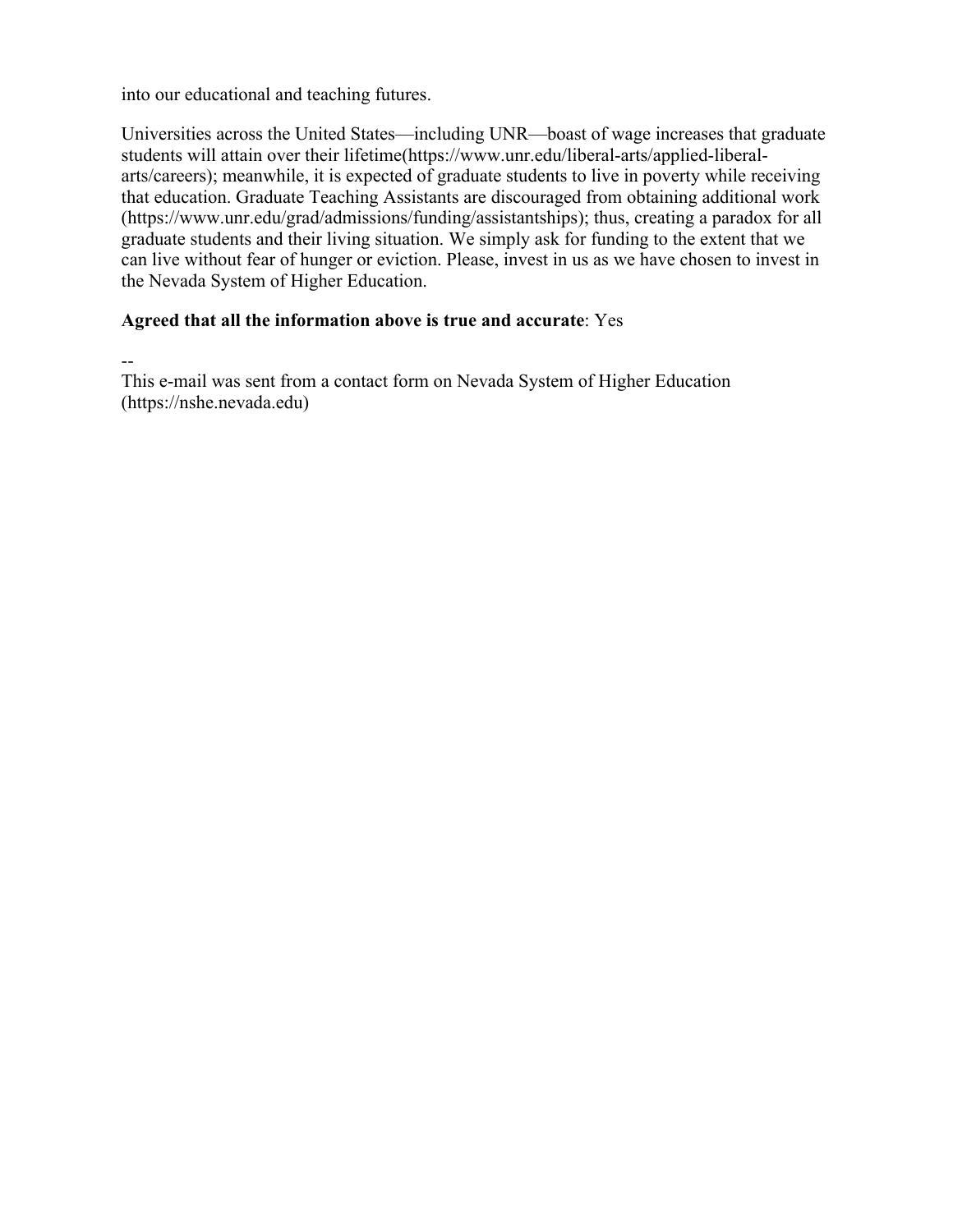## **Public Comment for the Board of Regents Meeting, June 9- 10, 2022**

**Email:** caknight@unr.edu

**Name:** Christopher Knight

**Address:**

**Phone Number:**

**Representing someone other than yourself?:**

**Meeting:** Board of Regents Meeting

**Meeting Date:** June 9-10, 2022

**Agenda Item:** General Public Comment

**In Favor / Opposed / Other:** No Position stated – Concerned or Neutral

#### **Comment:**

Graduate Stipends must be increased. Housing prices in Reno are exponentially higher than five years ago. The economy is impacted by Covid-19. As a University, we must support our fellow Graduate students to ensure success in their field, maintain high retention and graduation rates, and provide widespread knowledge that the University of Nevada, Reno, not only hears, but LISTENS to their students, especially when they're financially struggling.

An increase in Graduate stipends would lessen financial worries and increase overall security for graduate students. To pay for my rent and basic necessities, I had to work my 20 hour GAship, and another 10+ hours a week research assistantship. To assume other students are not suffering and required to do the same as I have is naïve at best, or simply ignorant.

More funding for graduate stipends means more security for students. This equates to more focus and better work produced. The investment of higher stipends will have an immediate and profound impact on us all.

### **Agreed that all the information above is true and accurate**: Yes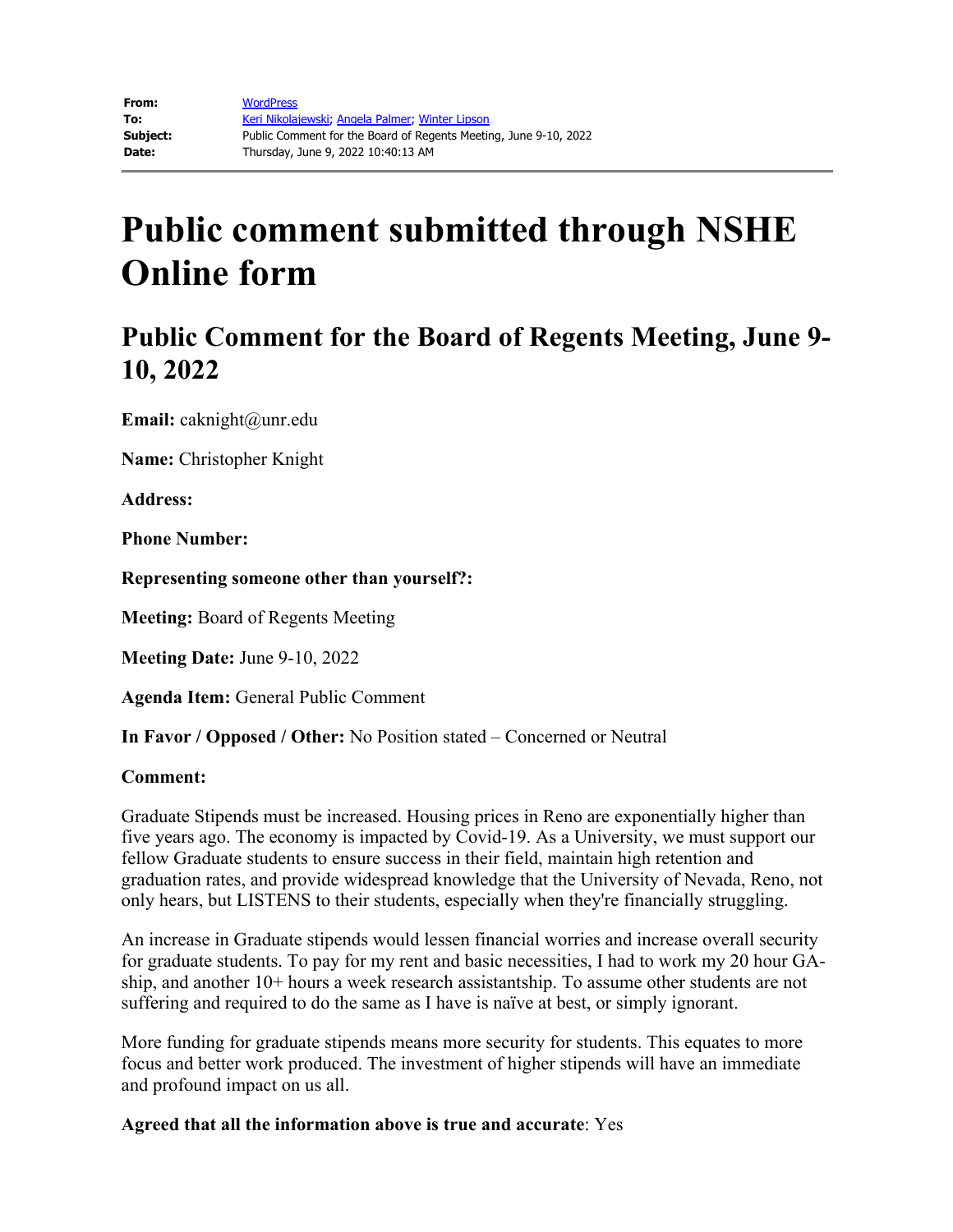## **Public Comment for the Board of Regents Meeting, June 9- 10, 2022**

**Email:** Molly.Appel@nsc.edu

**Name:** Molly Appel

**Address:**

**Phone Number:**

**Representing someone other than yourself?:**

**Meeting:** Board of Regents Meeting

**Meeting Date:** June 9-10, 2022

**Agenda Item:** 32. APPOINTMENT, ACTING CHANCELLOR

**In Favor / Opposed / Other:** In Opposition

#### **Comment:**

I am a faculty member at NSC and incoming Vice Chair of the Faculty Senate. I am concerned over the content and outcome of Document BOR-32a / Regents McAdoo's June 1 memorandum regarding the vacancy in the office of the chancellor.

It suggests that Regent McAdoo did the utmost minimum to uphold the process for vetting and selecting a proposed interim Chancellor. I implore the Regents to put trust-building and transparency first and adopt a more extensive process and discussion for this selection. The recommendations of the June 9th letter from the AFL-CIO and chambers of commerce would go a long way toward this end. At the very minimum, create space for us to hear from the Mr. Erquiaga on several critical questions related to his knowledge and perspectives on issues facing higher education. As Maureen Shaffer wrote in the NVIndy: what is his understanding of the profile of today's college students? Of the mandate of the MSIs, HSIs, and ANAPISI institutions of NSHE? Of academic research and faculty collective bargaining?

We need our next chancellor to be able to answer these questions. At the very least, we need to see that they are invested in us by thinking about them deeply.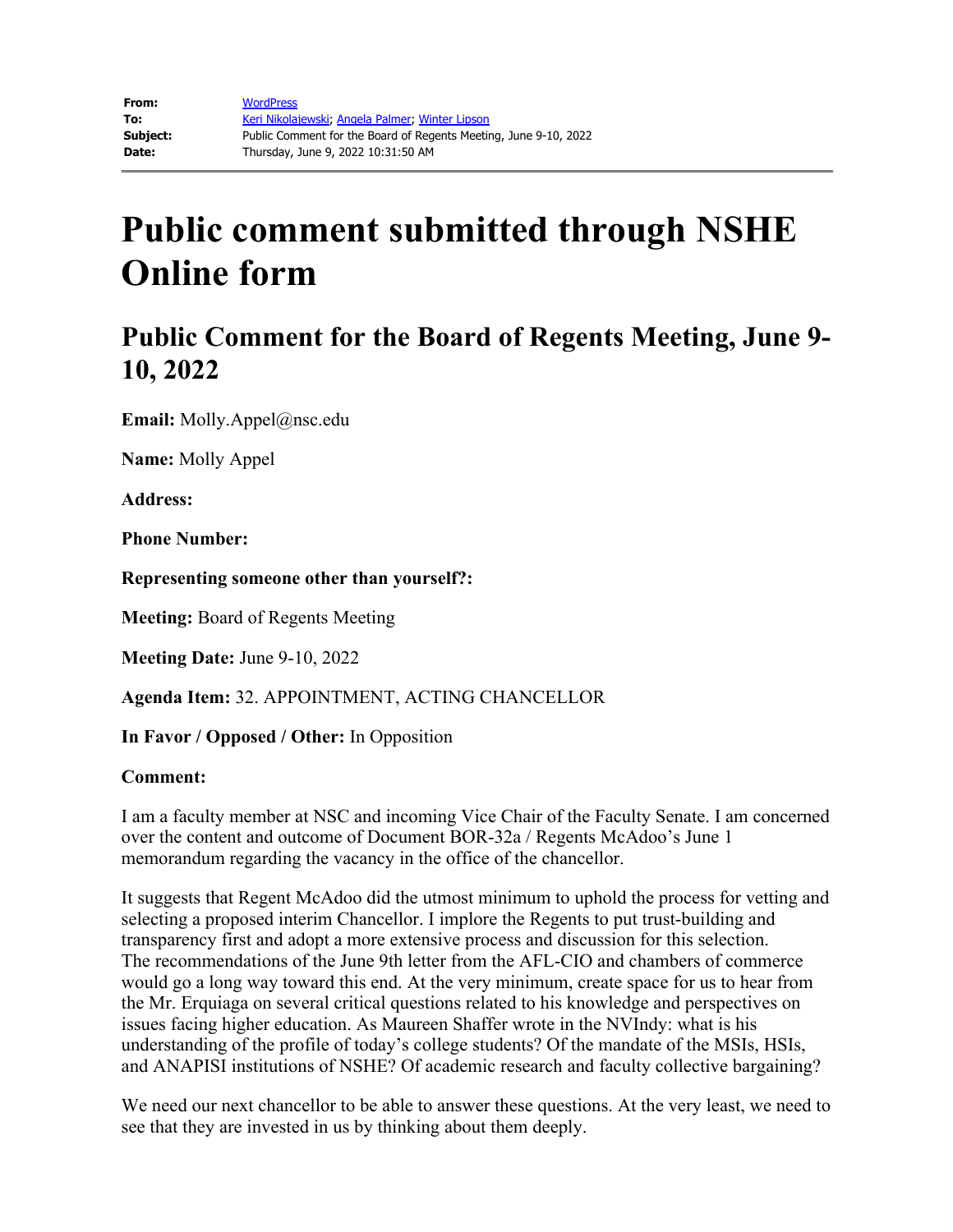### **Agreed that all the information above is true and accurate**: Yes

--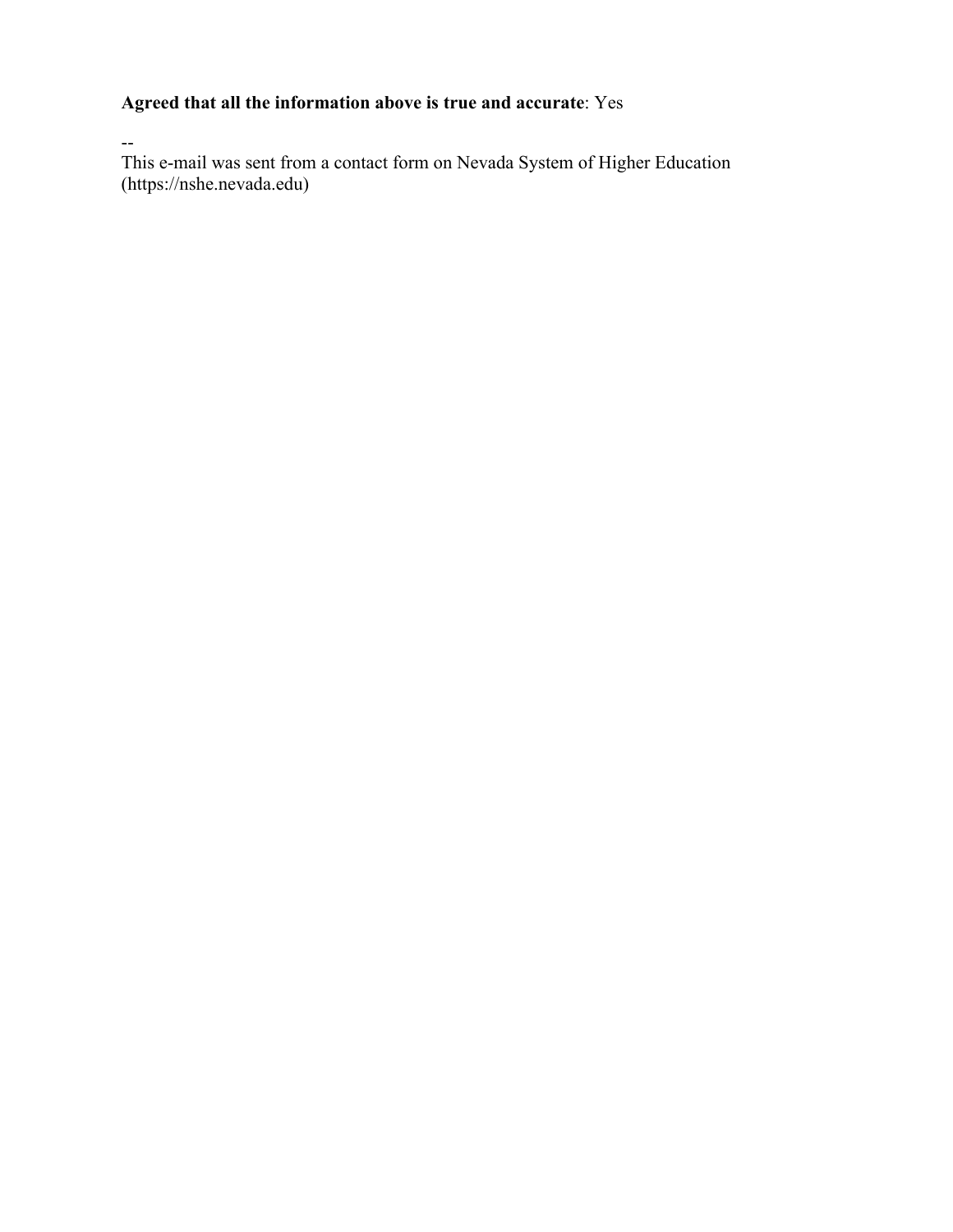## **Public Comment for the Board of Regents Meeting, June 9- 10, 2022**

**Email:** atatarko09@gmail.com

**Name:** Anna Tatarko

**Address:** 

**Phone Number:** 

**Representing someone other than yourself?:**

**Meeting:** Board of Regents Meeting

**Meeting Date:** June 9-10, 2022

**Agenda Item:** Graduate student stipend

**In Favor / Opposed / Other:** In Favor

### **Comment:**

I am writing in support of a graduate student stipend increase. The stipends we get are barely enough to cover basic costs of living in Reno. Cost of living continues to increase, but the stipend has not kept pace. Studio apartments are rarely under \$1,000 in this city and gas prices alone are \$6/gallon. The increase of \$100 a month was not enough, and stipends should continue to increase so our graduate student population can focus on their studies and not financial struggles.

### **Agreed that all the information above is true and accurate**: Yes

--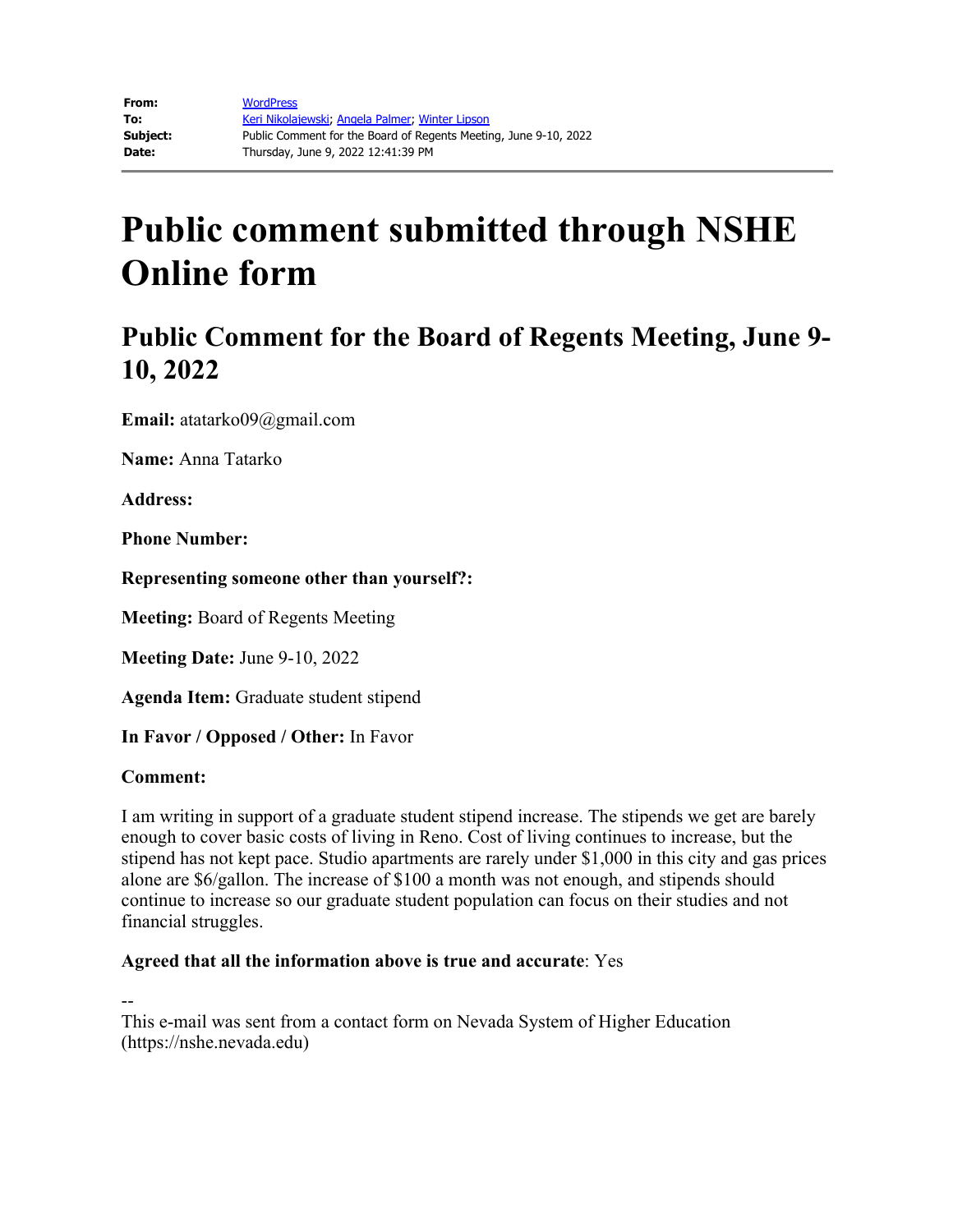## **Public Comment for the Board of Regents Meeting, June 9- 10, 2022**

**Email:** ybwilliams@gmail.com

**Name:** Yvette

**Address:** Williams

**Phone Number:** 

**Representing someone other than yourself?:**

**Meeting:** Board of Regents Meeting

**Meeting Date:** June 9-10, 2022

**Agenda Item:** General Comment

**In Favor / Opposed / Other:** No Position stated – Concerned or Neutral

#### **Comment:**

Dear Committee Chair and members of this committee,

I'm writing today in support of Dale Erquiaga for Chancellor for higher education in Nevada. I have worked with him over the years at CCSD, NDE and he has always put students first. As a community advocate and Chair of Clark County Black Caucus we have worked directly with Dale to move education policy forward that has set a high bar for the rest of our Nation to replicate that address education equity, inclusion, and justice. Going as far back as over a decade in CCSD through our work on the Superintendents Education Opportunity Advisory Committee to many various boards and committees at Nevada Dept of Education. One I'm most proud of is his leadership in writing the Nevada ESSA (Every Student Suceeds Act) that received accolades from US Dept Ed for its innovative and transformative mandates, while implementing strategies that help reduce the proficiency gap of historically marginalized student groups. Dale is a proven leader, who works collaboratively, values input and engagement from the community, and gets the tasks at hand done at a high standard. I believe he would bring this tenacity to higher education along with his experience of working with the Nevada Legislature to the benefit of all students in Nevada. Therefore, I highly support this nomination.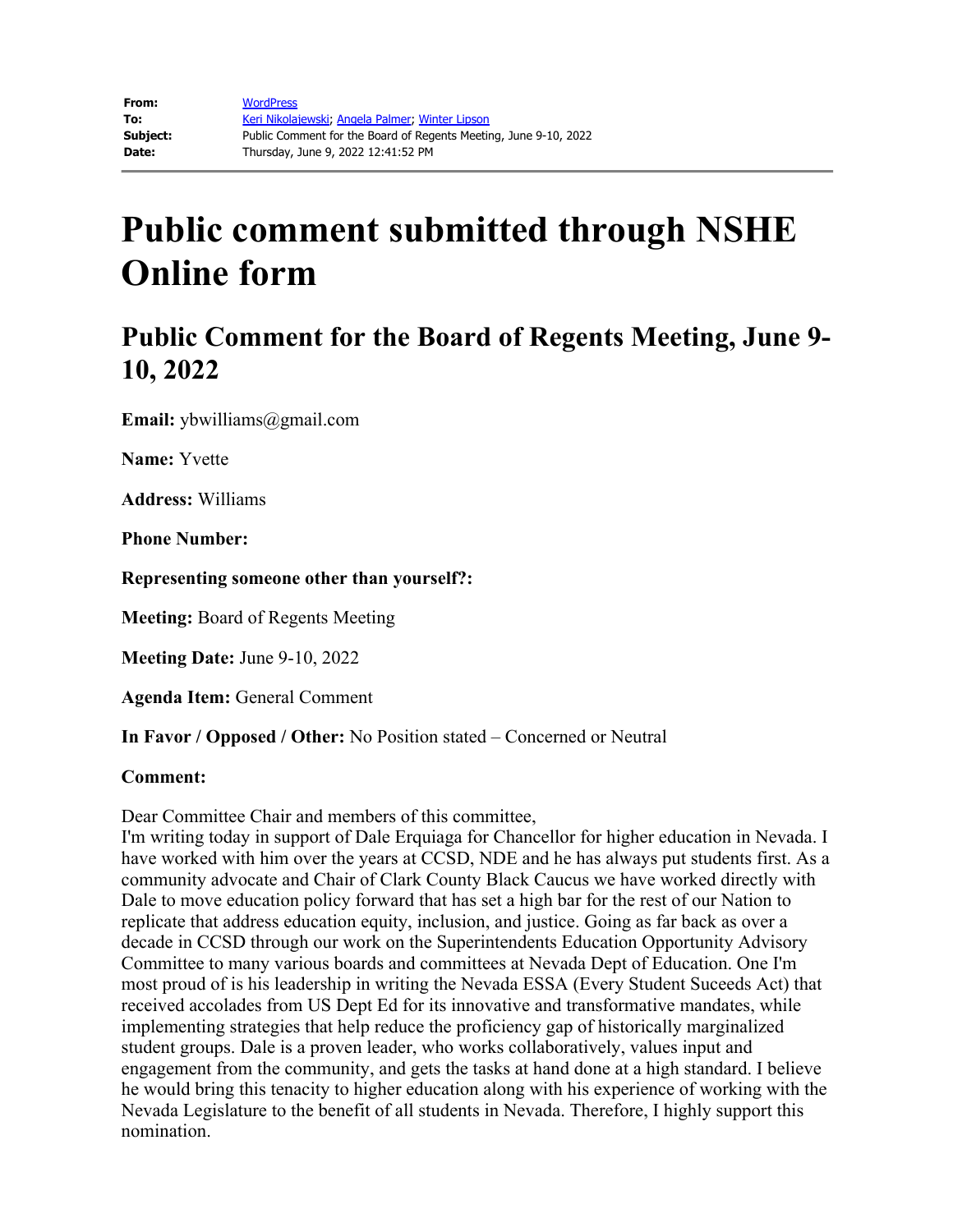Thank you for your time and consideration. Warm regards, Yvette Williams

### **Agreed that all the information above is true and accurate**: Yes

--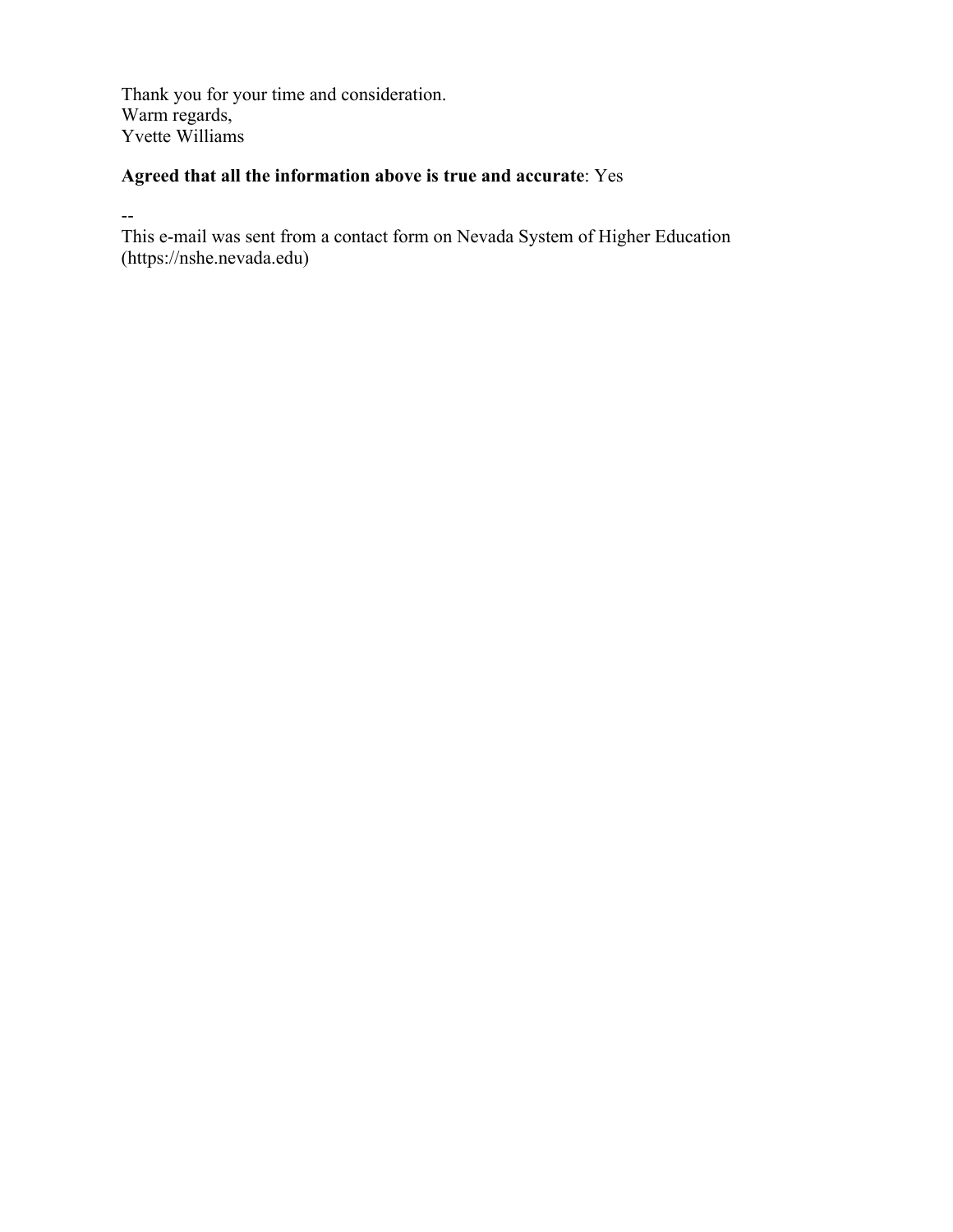## **Public Comment for the Board of Regents Meeting, June 9- 10, 2022**

**Email:** moultfam@gmail.com

**Name:** Sheila R Moulton

**Address:** 

**Phone Number:** 

**Representing someone other than yourself?:**

**Meeting:** Board of Regents Meeting

**Meeting Date:** June 9-10, 2022

**Agenda Item:** #32

**In Favor / Opposed / Other:** In Favor

### **Comment:**

I am in support of appointing Dale Erquiaga as Acting Chancellor. He has the ability to help all come to a consensus and work well together. Dale worked with the CCSD Board of Trustees in the 2000's to promote Policy Governance and the ability for all Trustees to feel engaged in the work towards student achievement. Thank you for the opportunity to submit this in support of his appointment.

### **Agreed that all the information above is true and accurate**: Yes

--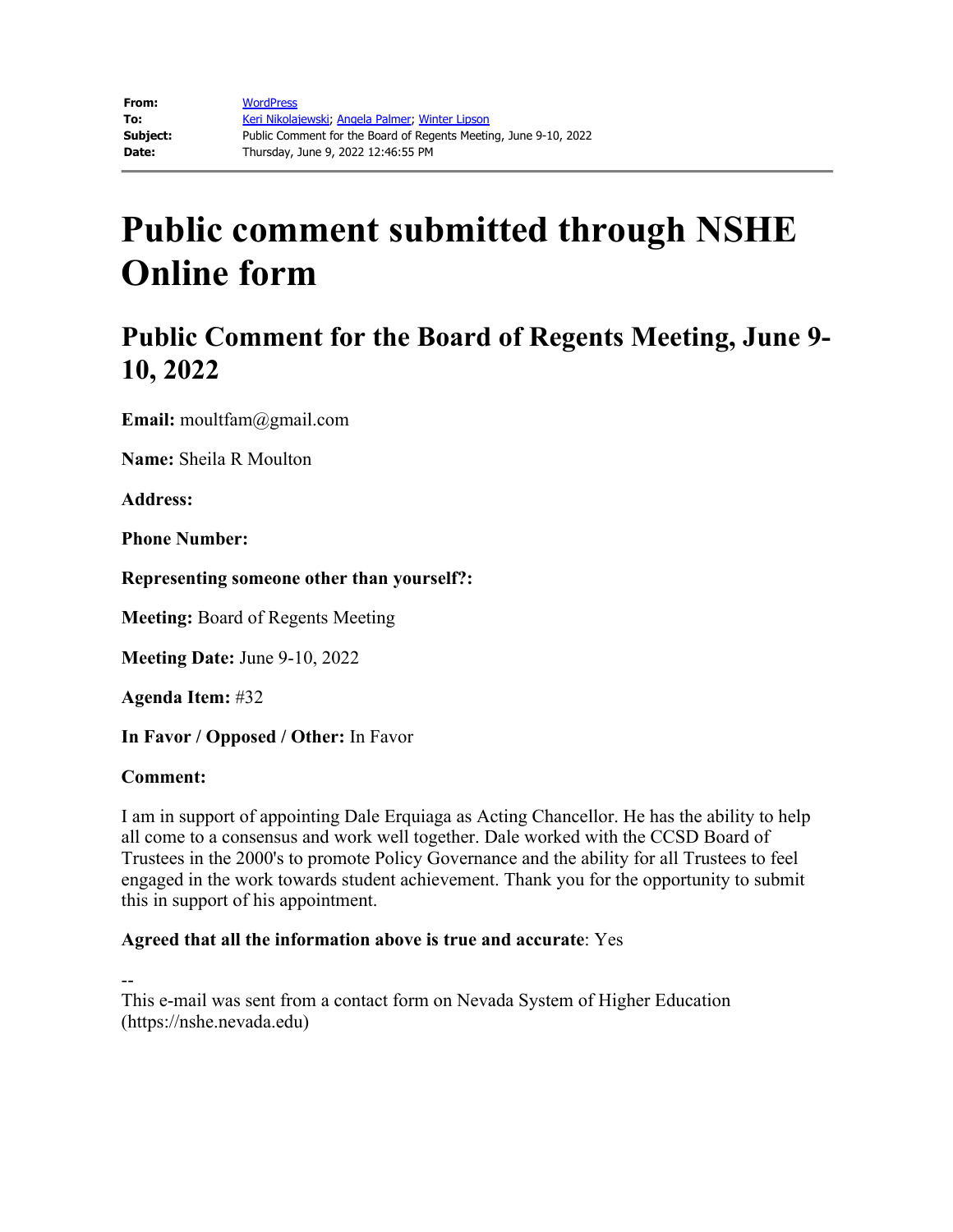## **Public Comment for the Board of Regents Meeting, June 9- 10, 2022**

**Email:** aparandhaman@nevada.unr.edu

**Name:** Anjana Parandhaman

**Address:** 

**Phone Number:** 

**Representing someone other than yourself?:**

**Meeting:** Board of Regents Meeting

**Meeting Date:** June 9-10, 2022

**Agenda Item:** General Public Comment

**In Favor / Opposed / Other:** No Position stated – Concerned or Neutral

### **Comment:**

I'm writing in support of a discussion to increase graduate student stipends for the University of Nevada Reno. The cost of living has increased dramatically in Reno and this has not been reflected in the stipends that graduate students receive. An increase in our stipend would greatly benefit all, and would also promote better work environments.

### **Agreed that all the information above is true and accurate**: Yes

--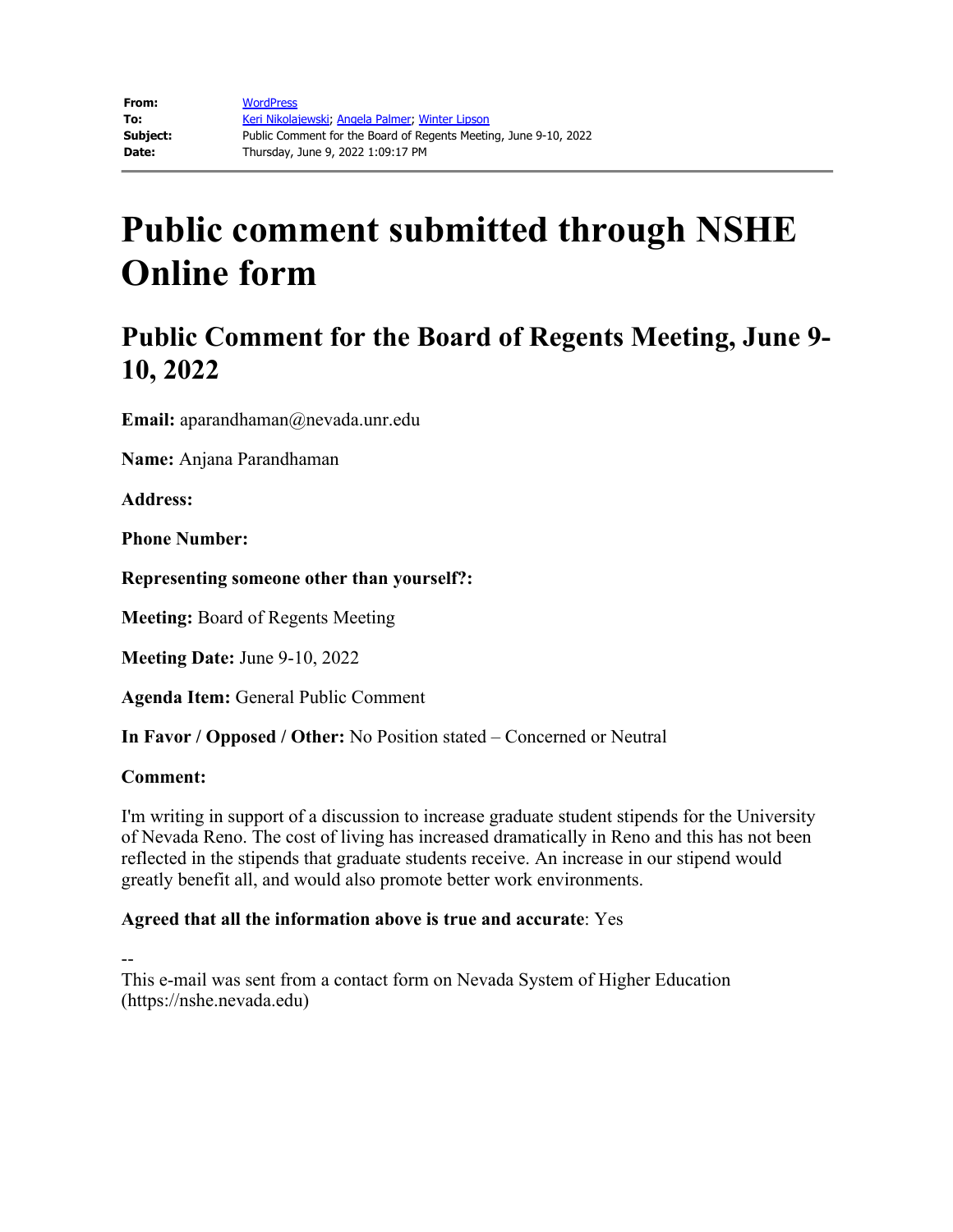## **Public Comment for the Board of Regents Meeting, June 9- 10, 2022**

**Email:** hhaddox@tmcc.edu

**Name:** Heather Haddox

**Address:** 

**Phone Number:** 

**Representing someone other than yourself?:** Part-Time faculty at Truckee Meadows Community College

**Meeting:** Board of Regents Meeting

**Meeting Date:** June 9-10, 2022

**Agenda Item:** Pay increase for graduate assistant

**In Favor / Opposed / Other:** In Opposition

**Comment:**

June 5, 2022

Esteemed Board of Regents,

My name is Heather Haddox, and I am a part-time instructor at Truckee Meadows Community College and have worked for Nevada System of Higher Education since 2015 teaching every semester including summers. I was teacher of the year in 2021 and have been awarded Part-Time Faculty of the Month twice and nominated for the Career Champion award which is a nomination by students. I was nominated and served two academic terms as the Part-Time Faculty Senate Representative in 2020 and 2021 and have advocated for better benefits for part-time faculty at TMCC in the Part-Time Committee.

I'm writing today because I am concerned about a recent proposal that will increase the pay for graduate assistants through NSHE while excluding part-time faculty from this pay increase. Part-time instructors at TMCC teach about 45% of classes and are a vital part of the academic community and retention efforts throughout NSHE. In a survey we conducted two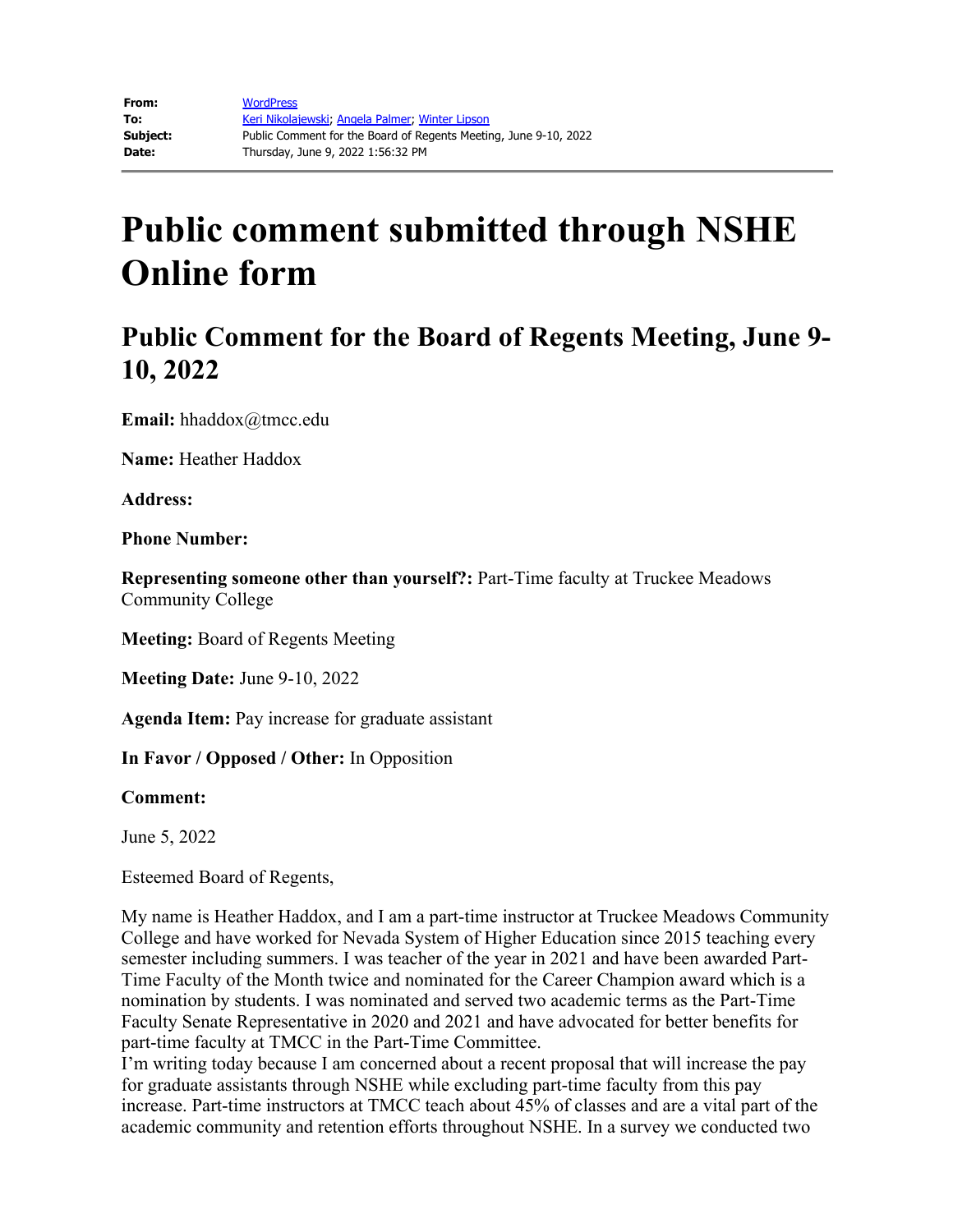years ago at TMCC, we noted that over 70% of part-time instructors are concerned that they are not compensated for the level of education they have. If NSHE is considering a pay increase for graduate assistants, who may have fewer academic qualifications and less experience compared with part-time faculty, how is this equitable?

Nationwide research suggests that 40% of part-time faculty struggle to meet basic needs, about 25% of adjuncts rely on public assistance, and only about 15% of adjunct faculty say they can comfortably provide for themselves. How can part-time faculty be treated ethically if they are living in poverty? If pay increases are only for graduate assistants, this will devalue part-time faculty. I urge you to include part-time faculty in this pay increase and remember that the NSHE institutions are reliant on part-time faculty to continue moving forward. You have an opportunity here that I hope won't be missed.

Thank you, Heather Haddox

### **Agreed that all the information above is true and accurate**: Yes

--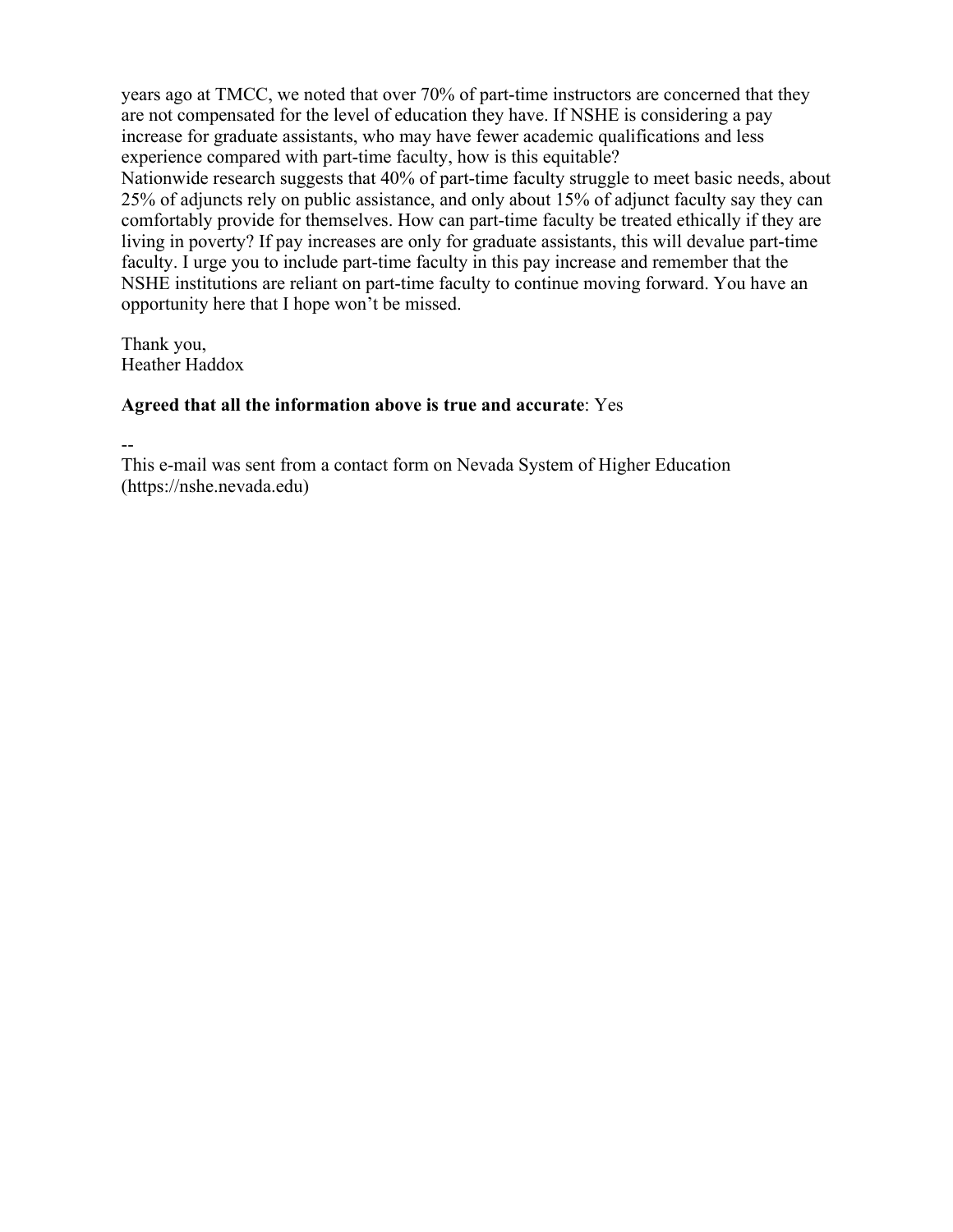## **Public Comment for the Board of Regents Meeting, June 9- 10, 2022**

**Email:** judy.tudor@clarkcountynv.gov

**Name:** Judy Tudor

**Address:** 

**Phone Number:** 

**Representing someone other than yourself?:**

**Meeting:** Board of Regents Meeting

**Meeting Date:** June 9-10, 2022

**Agenda Item:** Item #27

**In Favor / Opposed / Other:** In Favor

#### **Comment:**

As an alumni of the foster care system and an advocate for foster youth, I urge the Board of Regents to approve the requested changes to the Foster Youth Fee Waiver policy. Thus far this program has increased the opportunities for foster youth to achieve their goals for a college education. Please increase the population eligible for this waiver to age 13. Thank you for your commitment to our foster youth.

### **Agreed that all the information above is true and accurate**: Yes

--